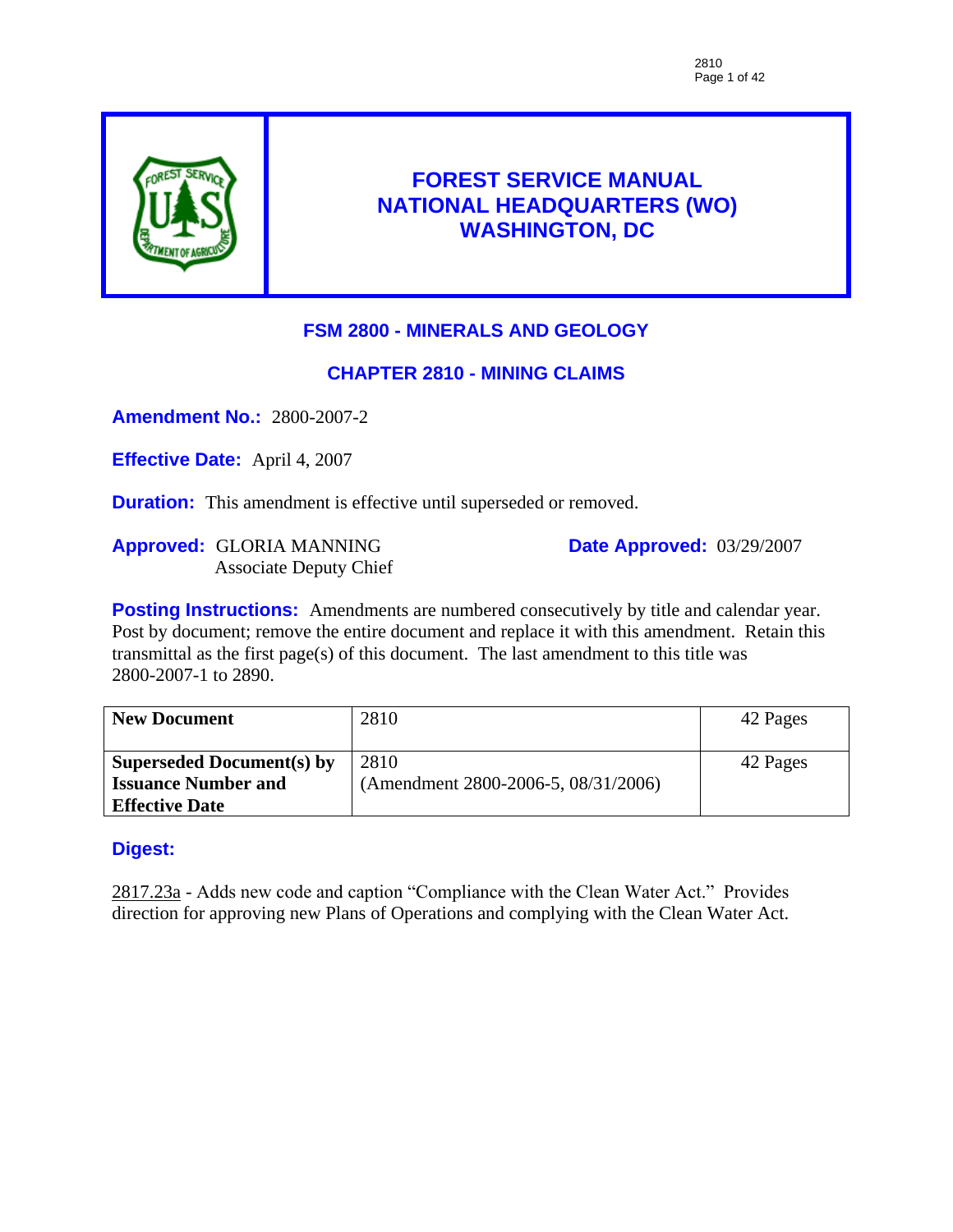2810 Page 2 of 42

WO AMENDMENT 2800-2007-2 EFFECTIVE DATE: 04/04/2007 DURATION: This amendment is effective until superseded or removed.

### **FSM 2800 - MINERALS AND GEOLOGY CHAPTER 2810 - MINING CLAIMS**

# **Table of Contents**

| 2810.43 - Washington Office, Director of Minerals and Geology Management  5       |  |
|-----------------------------------------------------------------------------------|--|
|                                                                                   |  |
|                                                                                   |  |
|                                                                                   |  |
|                                                                                   |  |
|                                                                                   |  |
|                                                                                   |  |
|                                                                                   |  |
|                                                                                   |  |
|                                                                                   |  |
|                                                                                   |  |
|                                                                                   |  |
|                                                                                   |  |
|                                                                                   |  |
|                                                                                   |  |
|                                                                                   |  |
| 2813.11 - Rights of Possession Against Other Citizens (Third Parties) 10          |  |
|                                                                                   |  |
|                                                                                   |  |
| 2813.13a - Claims Which Are Verified as Being Valid Prior to July 23, 1955 11     |  |
|                                                                                   |  |
|                                                                                   |  |
|                                                                                   |  |
|                                                                                   |  |
|                                                                                   |  |
| 2814.11 - Right To Examine Claims for Validity and To Contest If Appropriate  13  |  |
|                                                                                   |  |
| 2814.13 - Right To Manage and Dispose of Vegetative Surface Resources  14         |  |
| 2814.14 - Right To Manage and Dispose of Common Varieties of Mineral Materials 14 |  |
|                                                                                   |  |
|                                                                                   |  |
|                                                                                   |  |
|                                                                                   |  |
|                                                                                   |  |
|                                                                                   |  |
|                                                                                   |  |
|                                                                                   |  |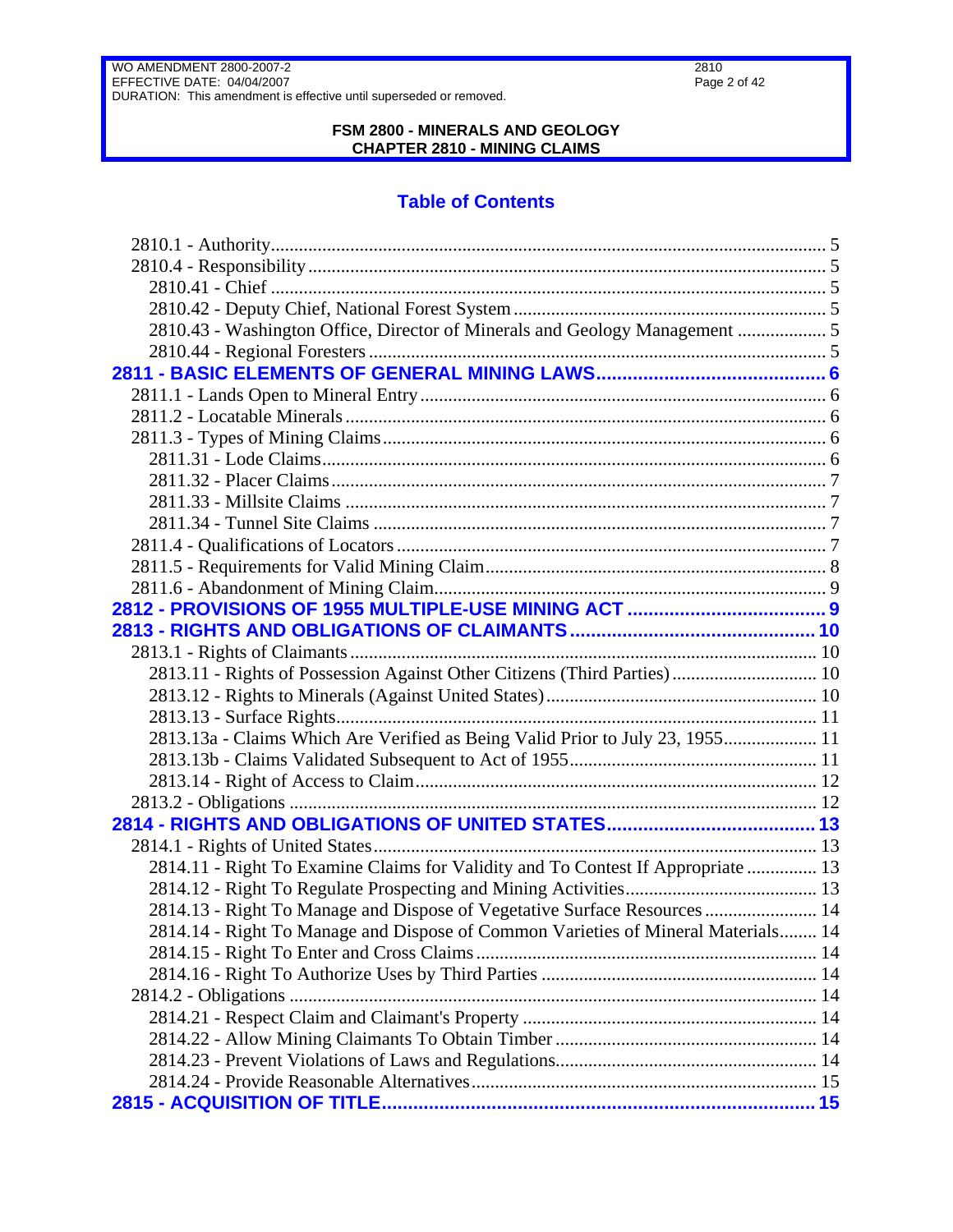$2810$ Page 3 of 42

# FSM 2800 - MINERALS AND GEOLOGY<br>CHAPTER 2810 - MINING CLAIMS

| 2817 - SURFACE MANAGEMENT PROCEDURES UNDER 36 CFR PART 228,                |  |
|----------------------------------------------------------------------------|--|
|                                                                            |  |
|                                                                            |  |
|                                                                            |  |
|                                                                            |  |
|                                                                            |  |
|                                                                            |  |
|                                                                            |  |
|                                                                            |  |
|                                                                            |  |
|                                                                            |  |
|                                                                            |  |
|                                                                            |  |
|                                                                            |  |
|                                                                            |  |
|                                                                            |  |
|                                                                            |  |
|                                                                            |  |
|                                                                            |  |
|                                                                            |  |
|                                                                            |  |
|                                                                            |  |
|                                                                            |  |
|                                                                            |  |
|                                                                            |  |
|                                                                            |  |
|                                                                            |  |
| 2818.3 - Use of Surface Use Determinations and Validity Determinations  39 |  |
|                                                                            |  |
|                                                                            |  |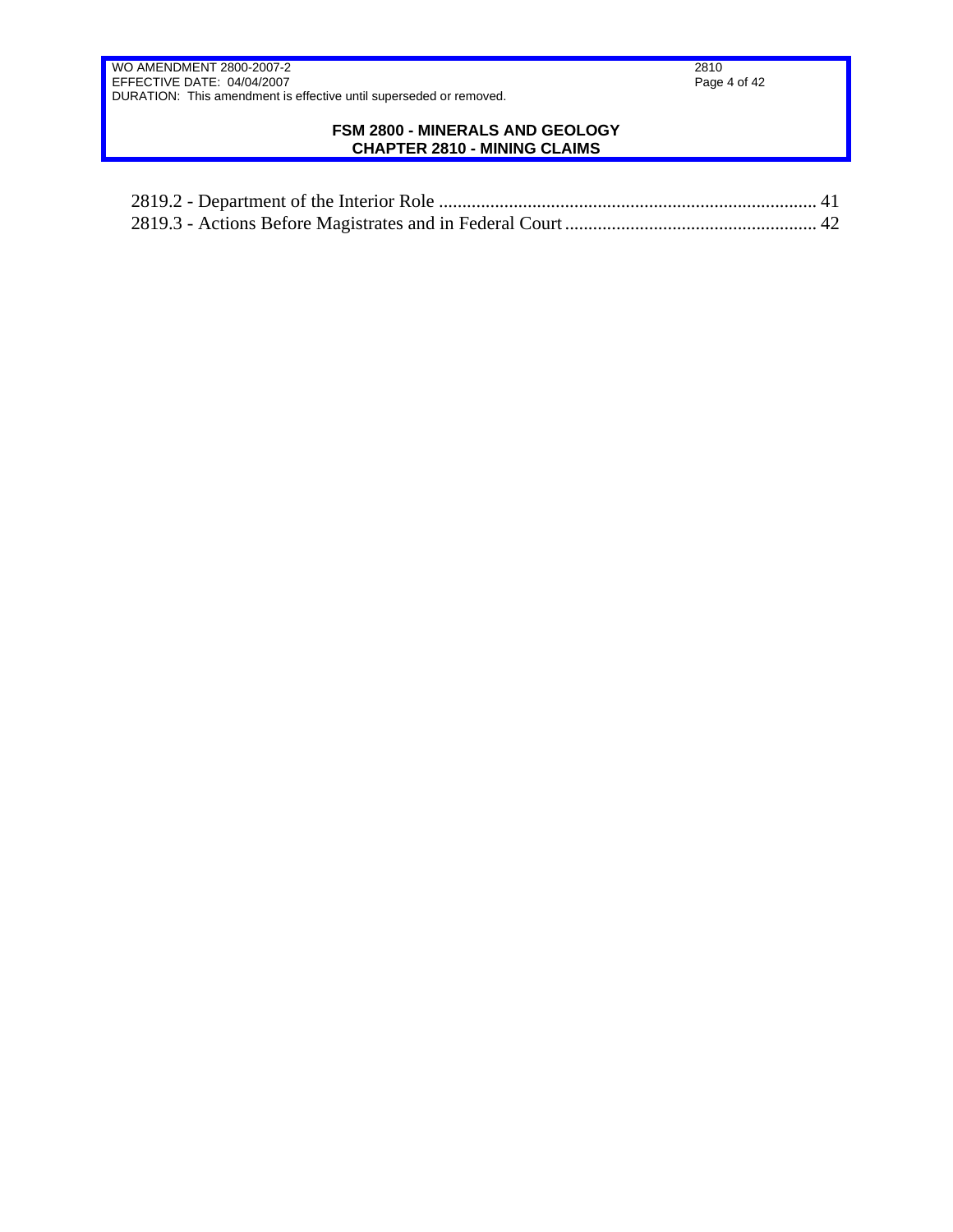#### **FSM 2800 - MINERALS AND GEOLOGY CHAPTER 2810 - MINING CLAIMS**

This chapter is concerned with the administration of the laws relative to locatable or hard rock minerals on public domain land. The administration of the mineral leasing laws is covered in FSM 2820 and mineral materials are covered in FSM 2850.

### <span id="page-4-0"></span>**2810.1 - Authority**

See FSM 2801, 2817.1, and FSH 2809.15, chapter 10.1 for further direction on the Forest Service's surface management authorities for locatable minerals.

### <span id="page-4-1"></span>**2810.4 - Responsibility**

### <span id="page-4-2"></span>**2810.41 - Chief**

The Chief has the responsibility to determine whether or not decisions of the Department of the Interior Administrative Law Judges on mining claims shall be appealed to the Interior Board of Land Appeals and/or whether to seek review of mining claim decisions by the Secretary of the Interior.

### <span id="page-4-3"></span>**2810.42 - Deputy Chief, National Forest System**

The Deputy Chief, National Forest System, has the responsibility to advise the Chief on matters relating to decisions on mining claims by the Department of the Interior Administrative Law Judges and whether or not to appeal decisions to the Interior Board of Land Appeals and/or to seek review of decisions by the Secretary of the Interior.

### <span id="page-4-4"></span>**2810.43 - Washington Office, Director of Minerals and Geology Management**

The Washington Office, Director of Minerals and Geology Management has the responsibility to advise the Chief, Deputy Chief for National Forest System, and Regional Foresters on matters relating to appeals of decision of the Department of the Interior Administrative Law Judges to the Interior Board of Land Appeals and for procedures for reviewing mining claim decisions by the Secretary of the Interior.

### <span id="page-4-5"></span>**2810.44 - Regional Foresters**

Regional Foresters have the responsibility to forward to the Director of Minerals and Geology Management, Washington Office, recommendations, background materials, and rationale for appeals of decisions of Department of the Interior Administrative Law Judges to the Interior Board of Land Appeals and/or reviews by the Secretary of the Interior.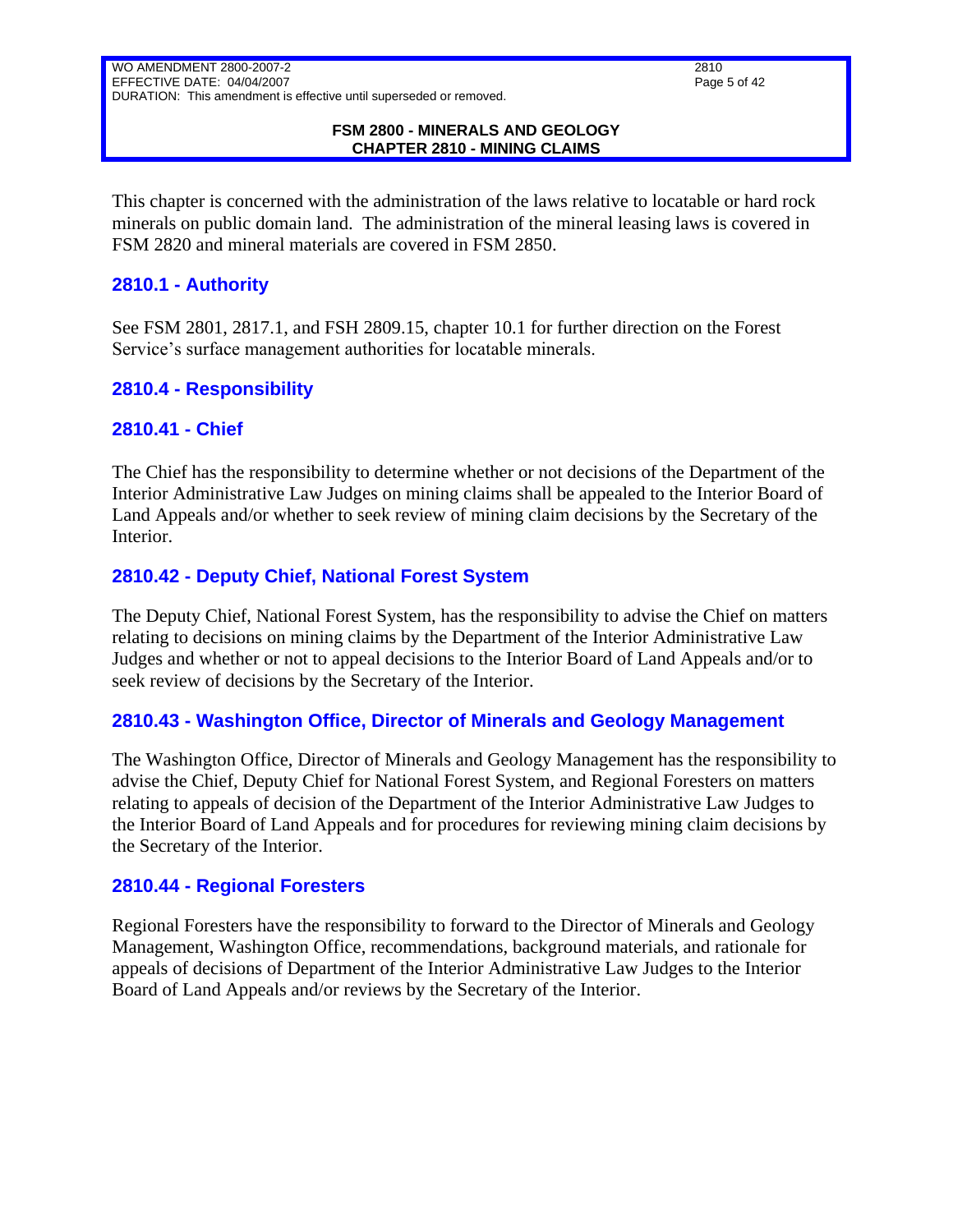#### **FSM 2800 - MINERALS AND GEOLOGY CHAPTER 2810 - MINING CLAIMS**

### <span id="page-5-0"></span>**2811 - BASIC ELEMENTS OF GENERAL MINING LAWS**

### <span id="page-5-1"></span>**2811.1 - Lands Open to Mineral Entry**

All National Forest System lands which:

1. Were formerly public domain lands subject to location and entry under the U.S. mining laws,

2. Have not been appropriated, withdrawn, or segregated from location and entry, and

3. Have been or may be shown to be mineral lands, are open to prospecting for locatable, or hard rock, minerals (16 U.S.C. 482).

In prospecting, locating, and developing the mineral resources, all persons must comply with the rules and regulations covering the national forests (16 U.S.C. 478).

### <span id="page-5-2"></span>**2811.2 - Locatable Minerals**

In general, the locatable minerals are those hard rock minerals which are mined and processed for the recovery of metals. They also may include certain nonmetallic minerals and uncommon varieties of mineral materials, such as valuable and distinctive deposits of limestone or silica.

Locatable minerals may include any solid, natural, inorganic substance occurring in the crust of the earth, except for the common varieties of mineral materials and leasable minerals. Mineral materials include sand, stone, gravel, pumicite, cinders, pumice (except that occurring in pieces over 2 inches on a side), clay, and petrified wood. Leasable minerals are coal, oil, gas, phosphate, sodium, potassium, oil shale, sulphur (in Louisiana and New Mexico), and geothermal steam.

### <span id="page-5-3"></span>**2811.3 - Types of Mining Claims**

### <span id="page-5-4"></span>**2811.31 - Lode Claims**

Lode claims may be located only for veins or lodes or other rock in place, bearing metallic or certain other valuable deposits. Lode claims may not exceed 1,500 feet in length along the vein or lode and may not be more than 300 feet on each side of the middle of the vein at the surface. No mining regulation shall limit a claim to less than 25 feet on each side of the middle of the vein at the surface. The endlines of each claim shall be parallel (30 U.S.C. 23).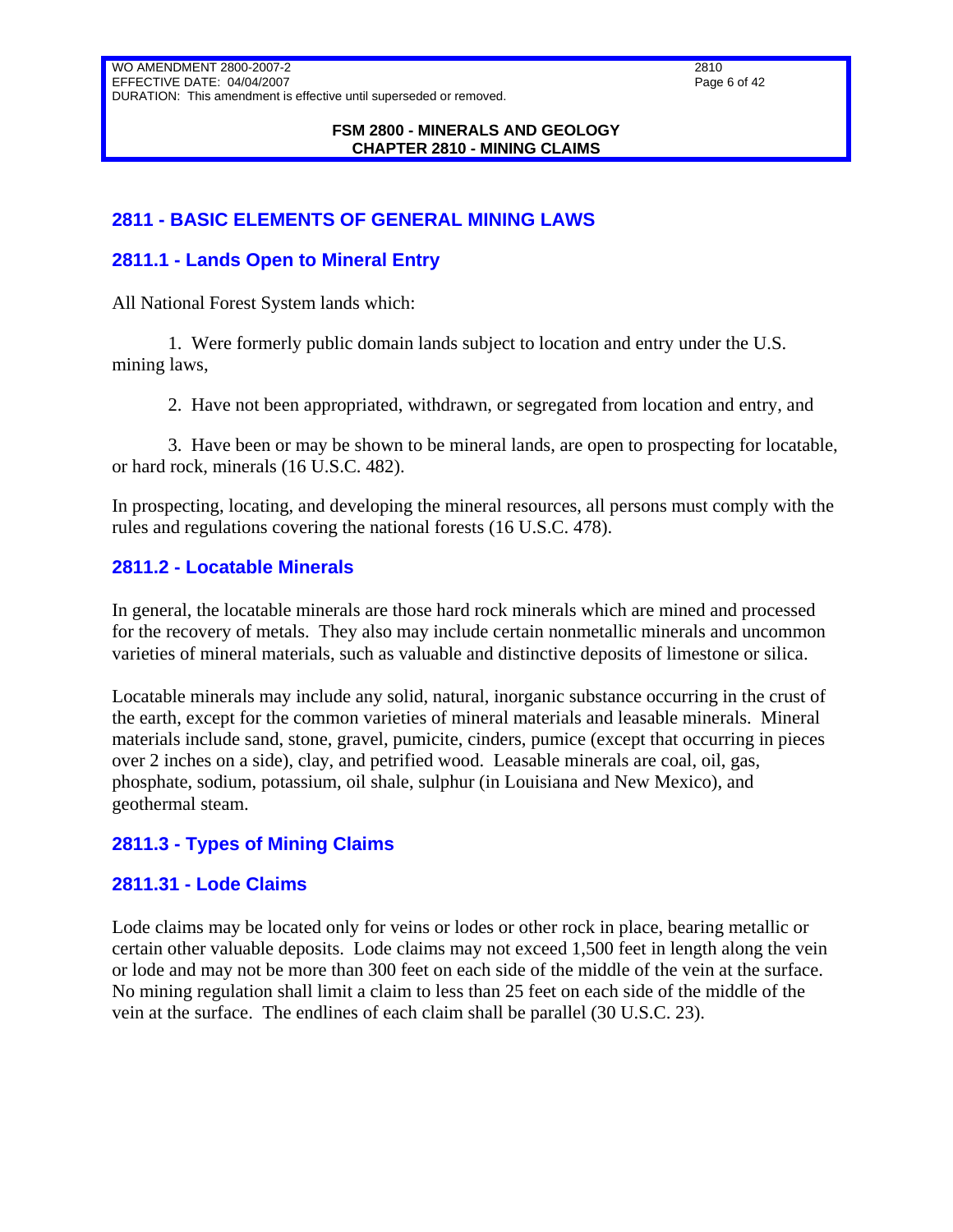#### **FSM 2800 - MINERALS AND GEOLOGY CHAPTER 2810 - MINING CLAIMS**

### <span id="page-6-0"></span>**2811.32 - Placer Claims**

Placer claims may be located only for valuable minerals that occur in other than vein or lode form, such as the gold contained in gravels and deposits or uncommon varieties of mineral materials. No placer claim shall include more than 20 acres for each individual claimant or up to a maximum of 160 acres for an association of eight locators. Placer claims shall conform to legal subdivisions when located on surveyed lands, unless the claim cannot be conformed to legal subdivisions, in which case a survey or plat is required, as in a gulch of shoestring placer (Snow Flake Fraction, 37 L.D. 250), with a metes-and-bounds description (30 U.S.C. 35, 36).

### <span id="page-6-1"></span>**2811.33 - Millsite Claims**

A millsite claim may not exceed 5 acres and must be described by metes-and-bounds or by legal subdivisions. When nonmineral land not contiguous to a vein or lode is used or occupied by the proprietor of the vein or lode for mining or milling purposes, the nonadjacent surface ground may be included in an application for patent for such vein or lode (30 U.S.C. 42(a)).

Where nonmineral land is needed and used, or occupied by a proprietor of a placer claim for mining, milling, processing, beneficiation, or other operations in connection with such claim, the nonmineral land may be included in an application for patent for the placer claim (30 U.S.C. 42(b)). The number of millsites that may be legally located is based specifically on the need for mining or milling purposes, irrespective of the types or numbers of mining claims involved (30 U.S.C. 42).

### <span id="page-6-2"></span>**2811.34 - Tunnel Site Claims**

A person who excavates a tunnel acquires for a distance of 3,000 feet from the face of the tunnel in a straight line and limited to the width of the tunnel, the right of possession of all veins or lodes not previously known to exist and discovered in the tunnel. After discovery, the owner may locate a lode claim on the surface extending 1,500 feet along the lode (Enterprise Mining Co., v. Rico-Aspen Consol. Mining Co., 167 U.S. 108). No rights are initiated to a vein until a lode location is properly marked on the ground. Failure to prosecute the work on the tunnel for 6 months is an abandonment of the right to all undiscovered veins on the line of such tunnel (30 U.S.C. 27).

### <span id="page-6-3"></span>**2811.4 - Qualifications of Locators**

Citizens of the United States, or those who have declared their intention to become such, including minors who have reached the age of discretion and corporations organized under the laws of any State, may make mining locations. Agents may make locations for qualified locators (30 U.S.C. 22; 43 CFR 3832.1).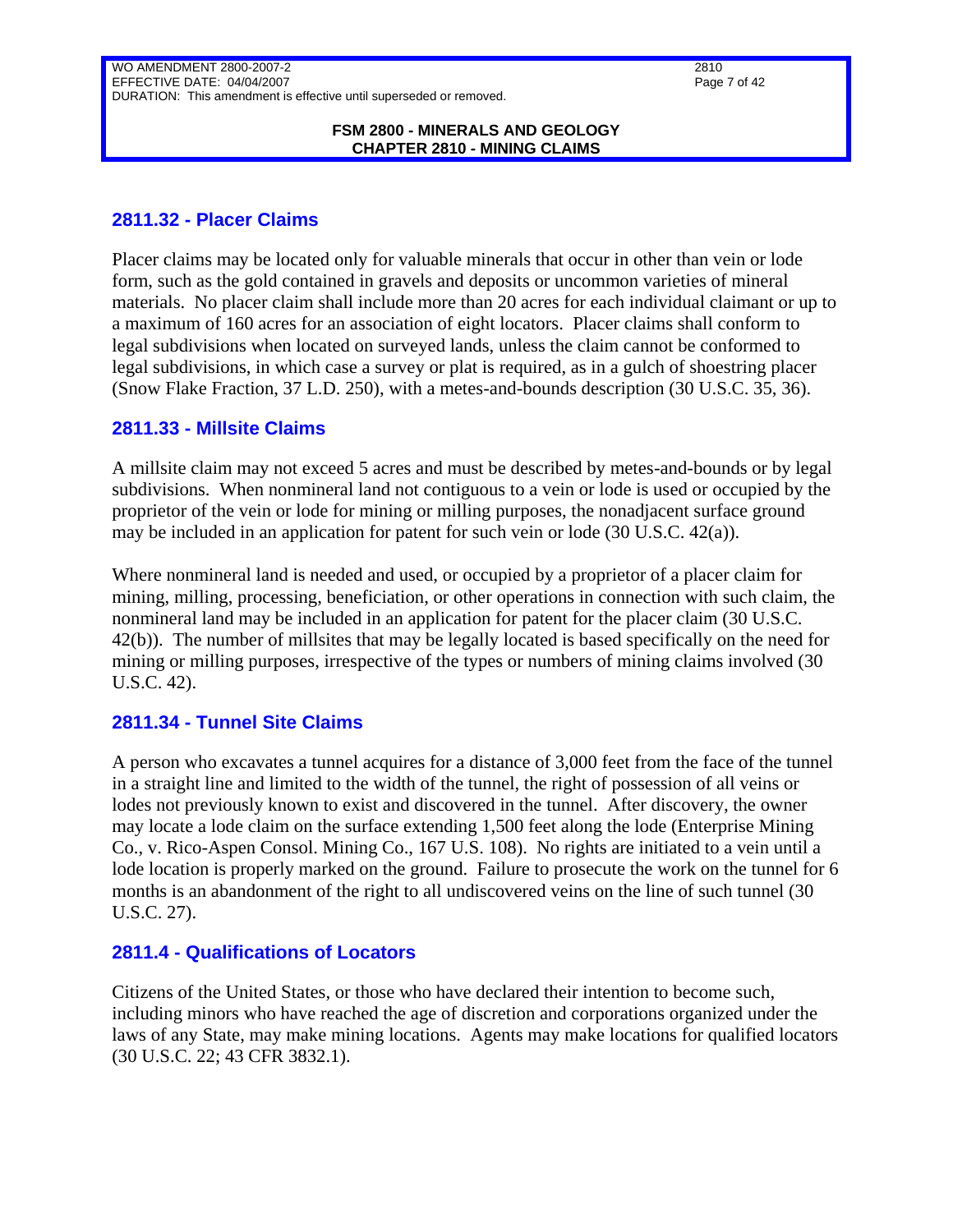#### **FSM 2800 - MINERALS AND GEOLOGY CHAPTER 2810 - MINING CLAIMS**

### <span id="page-7-0"></span>**2811.5 - Requirements for Valid Mining Claim**

The general mining laws impose certain obligations on a claimant who wishes to take advantage of the privileges those laws provide. A claimant must:

1. Discover a valuable deposit (FSM 2815.1, para. 1) of a locatable mineral in federally owned public domain land open to the operation of the mining laws. Satisfaction of other requirements of the 1872 act does not make a claim valid absent a discovery of a valuable deposit (30 U.S.C. 21-54).

2. Locate a claim on the valuable deposit.

3. Identify and monument the claim in the manner required by State law.

4. File in the appropriate office of the Bureau of Land Management a copy of the official record of the notice of location or certificate of location, including a description of the location of the mining claim or mill or tunnel site sufficient to locate the claimed lands on the ground. The copy must be filed within 90 days after the date of location of the claim(s).

5. Perform annual assessment work or annual labor worth at least \$100 on, or for the benefit of, the claim.

6. File a copy of an affidavit of assessment work or notice of intent to hold in the county office where the location notice or certificate is recorded.

7. File in the appropriate office of the Bureau of Land Management a copy of the affidavit of assessment work or notice of intent to hold. The copy must be filed by December 30 of each year following the calendar year in which the claim was located.

With the fulfillment of these requirements, a claimant obtains a valid mining claim. So long as such conditions continue to exist, the claimant is entitled to possession of the claim for mining purposes. It is optional with the claimant whether to apply for a patent. Patent procedures and requirements, are described in FSM 2815.

The term "valid claim" often is used in a loose and incorrect sense to indicate only that the ritualistic requirements of posting of notice, monumentation, discovery work, recording, annual assessment work, payment of taxes, and so forth, have been met. This overlooks the basic requirement that the claimant must discover a valuable mineral deposit. Generally, a valid claim is a claim that may be patented.

Although the statues require the discovery of a valuable mineral deposit prior to the location of a claim, the courts and the Department of the Interior have recognized a right of possession, in the absence of the discovery required by statute, if the claimant is diligently prospecting. The Forest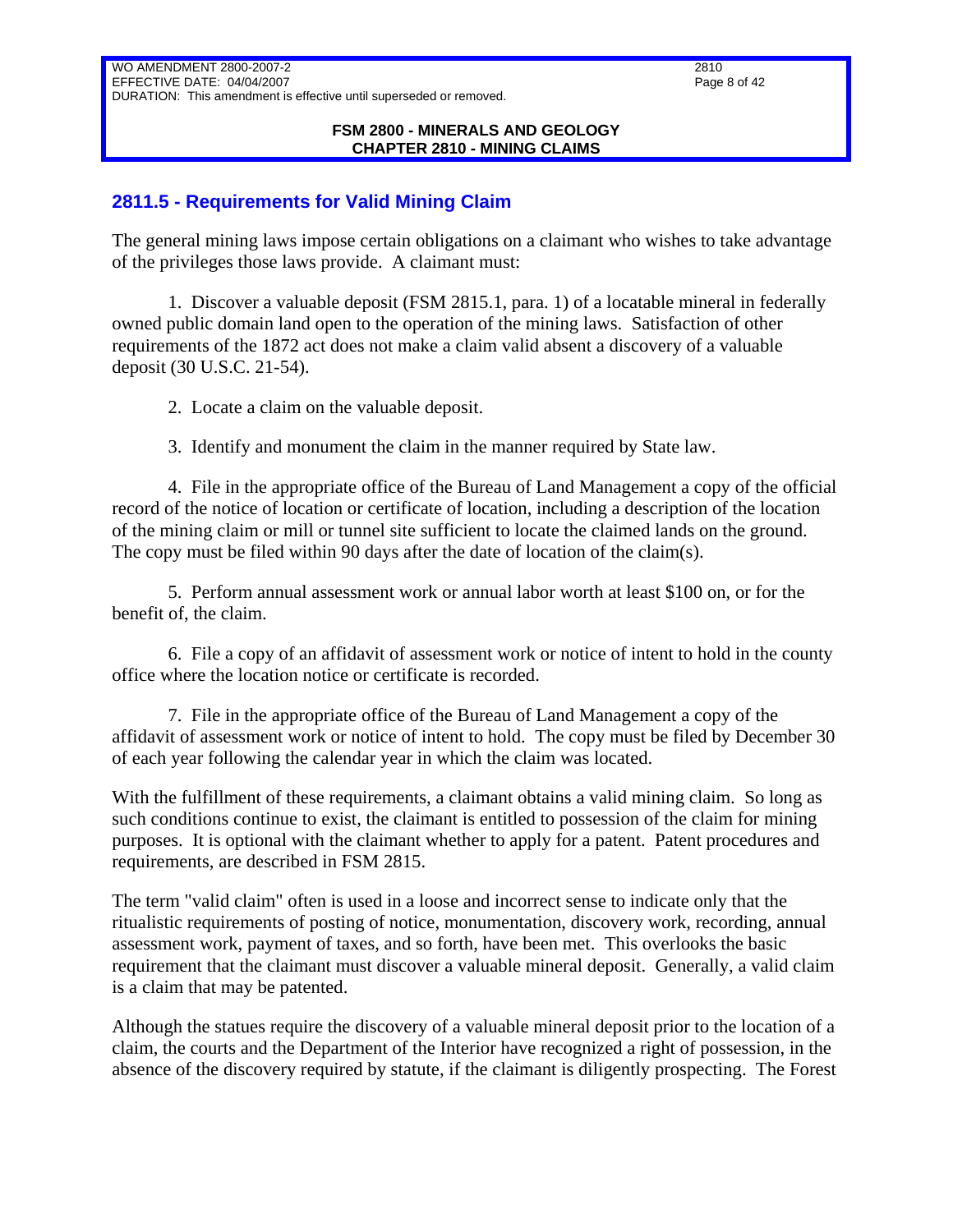#### **FSM 2800 - MINERALS AND GEOLOGY CHAPTER 2810 - MINING CLAIMS**

Service recognizes this principle, and in keeping with the policy of encouraging bona fide prospecting and mining, will not discourage or unduly hamper these activities. Rather, the Forest Service should aid the legitimate activities of a prospector making bona fide efforts to obtain a discovery on a good prospect. On the other hand, the Forest Service should oppose attempts by prospectors to build permanent structures, cut timber, build or maintain roads, unless authorized by a special use permit or approved operating plan.

A mining claim may lack the elements of validity and be invalid in fact, but it must be recognized as a claim until it has been finally declared invalid by the Department of the Interior or Federal courts.

A claim unsupported by a discovery of a valuable mineral deposit is invalid from the time of location, and the only rights the claimant has are those belonging to anyone to enter and prospect on National Forest lands.

### <span id="page-8-0"></span>**2811.6 - Abandonment of Mining Claim**

Abandonment of a mining claim may be made by a formal relinquishment of the claim by the owner, informally as a statement to that effect to others, failure to record the mining claim, or failure to file the notice of assessment work or notice of intention to hold a mining claim by December 30 of each year in accordance with Bureau of Land Management regulation (43 CFR part 3833).

### <span id="page-8-1"></span>**2812 - PROVISIONS OF 1955 MULTIPLE-USE MINING ACT**

The 1955 Multiple-Use Mining Act (69 Stat. 367; 30 U.S.C. 601, 603, 611-615) amended the United States mining laws in several respects. The act provides that common varieties of mineral materials shall not be deemed valuable mineral deposits for purposes of establishing a mining claim.

The act also provides that:

 1. Mining claims located subsequent to the act shall not be used, prior to patent, for purposes other than prospecting, mining, or processing and uses reasonably incident thereto;

> (a) Mining claims located subsequent to the act are (prior to issuance of patent) subject to the right of the United States to manage and dispose of vegetative surface resources, and to the right of the United States, its permittees and licensees to use so much of the surface for such purposes or for access to adjacent land. Such other activities shall not endanger or materially interfere with prospecting, mining, and mineral processing; and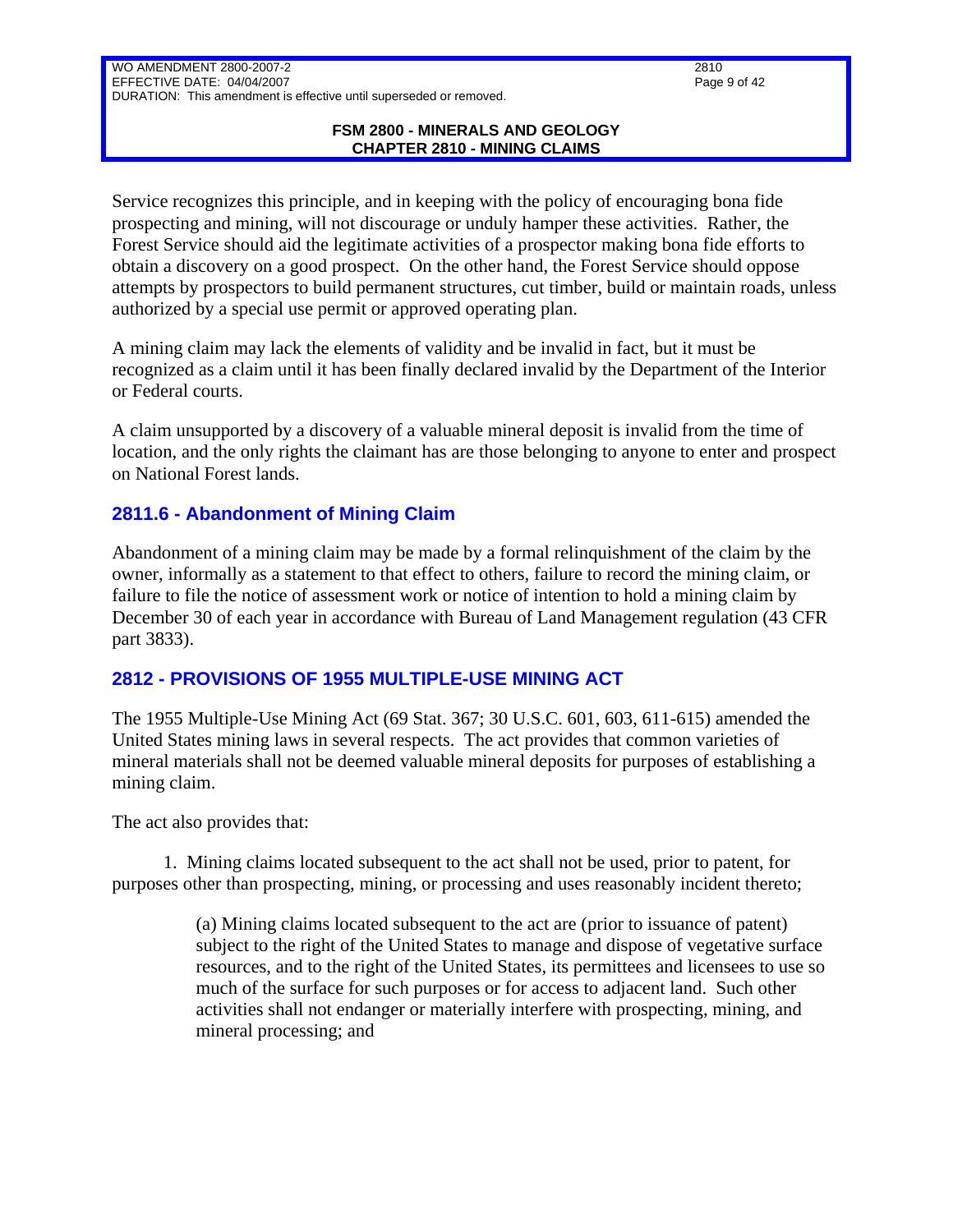(b) Prior to patent, a claimant may not remove or use vegetative or other surface resources except to the extent required for prospecting, mining, or processing operation, or uses reasonably incident thereto (30 U.S.C. 612).

2. The Forest Service, in cooperation with the Secretary of the Interior, or such officer as the Secretary of the Interior may designate, is responsible for determining the existence and status for unpatented mining claims. The act provides procedures by which a claim located before July 23, 1955, may become subject to the restrictions set forth in paragraph 1 (30 U.S.C. 613).

3. The owner(s) of any unpatented mining claim located prior to the act may waive and relinquish all rights there under which are contrary to limitations in paragraph 1 (30 U.S.C. 614).

4. The act may not be construed as restricting any existing rights on any valid mining claim located prior to the act, except as a result of proceedings pursuant to Title 30, United States Code, section 613 (30 U.S.C. 613) or as a result of a waiver pursuant to 30 U.S.C. 614 and 615.

# <span id="page-9-0"></span>**2813 - RIGHTS AND OBLIGATIONS OF CLAIMANTS**

### <span id="page-9-1"></span>**2813.1 - Rights of Claimants**

WO AMENDMENT 2800-2007-2 EFFECTIVE DATE: 04/04/2007

By location and entry, in compliance with the 1872 act, a claimant acquires certain rights against other citizens and against the United States (FSM 2811).

# <span id="page-9-2"></span>**2813.11 - Rights of Possession Against Other Citizens (Third Parties)**

A valid mining claim creates a possessory interest in the land, which may be bartered, sold, mortgaged, or transferred by law, in whole or in part, as any other real property. A locator acquires rights against other possible (peaceable) locators when the locator has complied with the applicable Federal and State laws. Where more than one locator is involved on the same land, Forest Service actions should be impartial to all known locators of that land, as the controversy is the responsibility of the locators, not the Forest Service, to settle.

Fee simple title to a mining claim passes only with issuance of patent and, when patent is limited by some special provision of law, only to the extent provided in that law (FSM 2815).

# <span id="page-9-3"></span>**2813.12 - Rights to Minerals (Against United States)**

The claimant has the right to see or otherwise dispose of all locatable minerals, including uncommon varieties of mineral materials, on which the claimant has a valid claim. Rights to common variety mineral materials depend upon the status of the claim on July 23, 1955, and on subsequent actions taken under Title 30, United States Code, Section 613 (30 U.S.C. 613).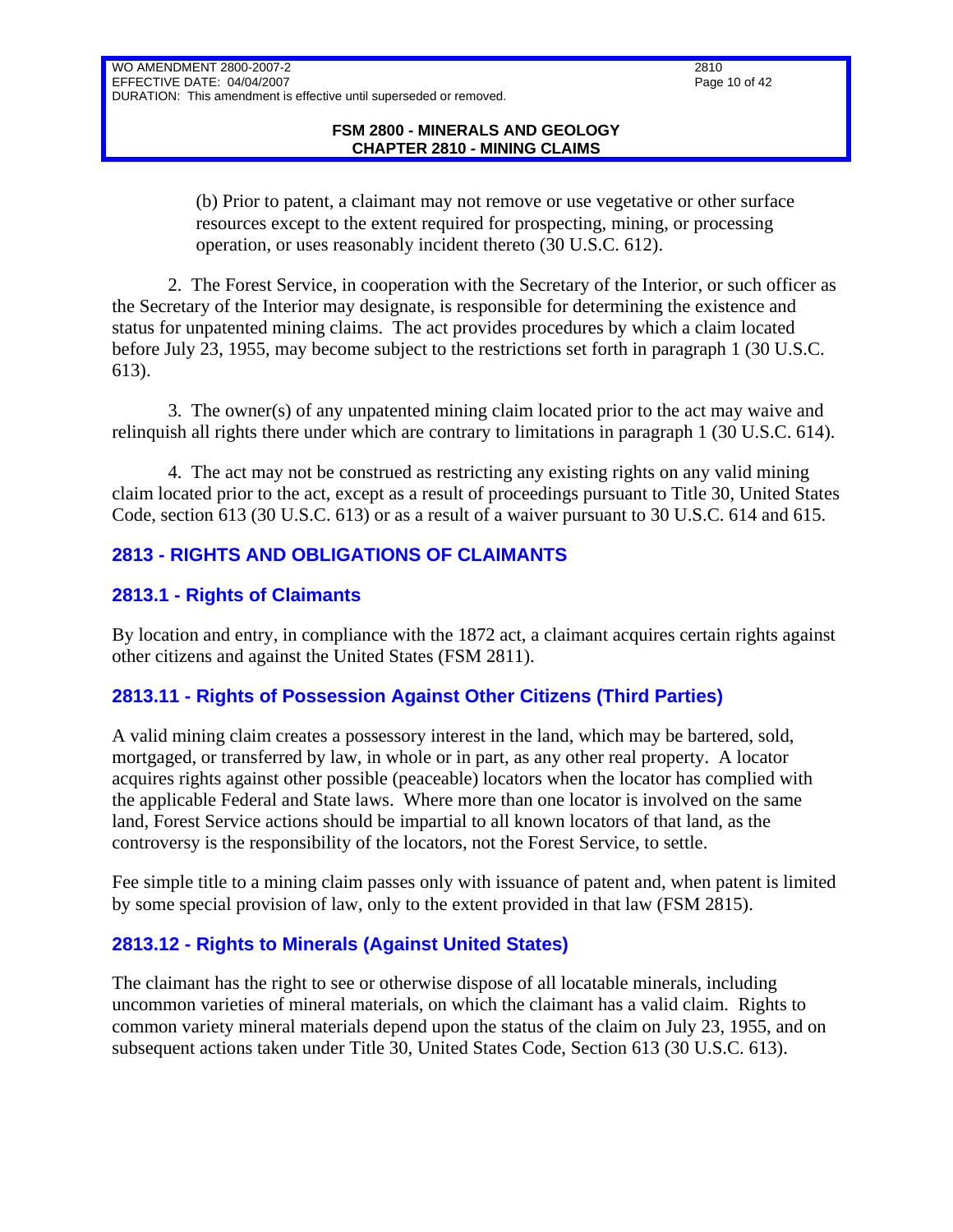# EFFECTIVE DATE: 04/04/2007 DURATION: This amendment is effective until superseded or removed.

#### **FSM 2800 - MINERALS AND GEOLOGY CHAPTER 2810 - MINING CLAIMS**

1. For claims which are verified as being valid prior to July 23, 1955, the claimant may dispose of common variety mineral materials for which marketability had been established as of July 23, 1955.

2. For claims located after July 23, 1955, or otherwise made subject to 30 U.S.C. 612, the claimant may not sell or otherwise dispose of common varieties but may use them for mining purposes on the claim from which they are obtained.

### <span id="page-10-0"></span>**2813.13 - Surface Rights**

WO AMENDMENT 2800-2007-2

Surface rights depend to some degree on the status of the claim on July 23, 1955, and on subsequent actions under Title 30, United States Code, Sections 613-614 (30 U.S.C. 613-614).

# <span id="page-10-1"></span>**2813.13a - Claims Which Are Verified as Being Valid Prior to July 23, 1955**

Such claims on which rights have not been waived and which otherwise do not come under the terms of Title 30, United States Code, Section 612 (30 U.S.C. 612), carry the following rights under the General Mining Laws:

1. Right to exclusive possession and occupancy for mining purposes, including control of the surface. Permission must be obtained from the claimant to cross the claim with a road. The Forest Service must obtain a claimant's permission to harvest timber from the claim, except for removal of dead or diseased trees which constitute a menace to the Forest.

2. Right to cut timber on the claim to use for mining purposes and to provide clearance required to conduct mineral operations.

3. Right to remove timber for conversion to lumber to be used for mining purposes, provided that the same species and substantially equivalent volume is returned for use on the claim or group of claims from which it was cut.

4. Right to sell or otherwise dispose of timber required to be cut in conducting actual mining of the mineral deposits or for clearing for surface facilities needed for mining or processing of the mineral, provided that the rate of cutting is with equal pace to the actual mining or need of surface facilities.

5. Right to cut timber from a millsite for building milling or mining facilities on the millsite.

# <span id="page-10-2"></span>**2813.13b - Claims Validated Subsequent to Act of 1955**

Such claims which otherwise come under Title 30, United States Code, Section 612 (30 U.S.C. 612) carry the same surface rights as those described in section 2812, except for the following modifications: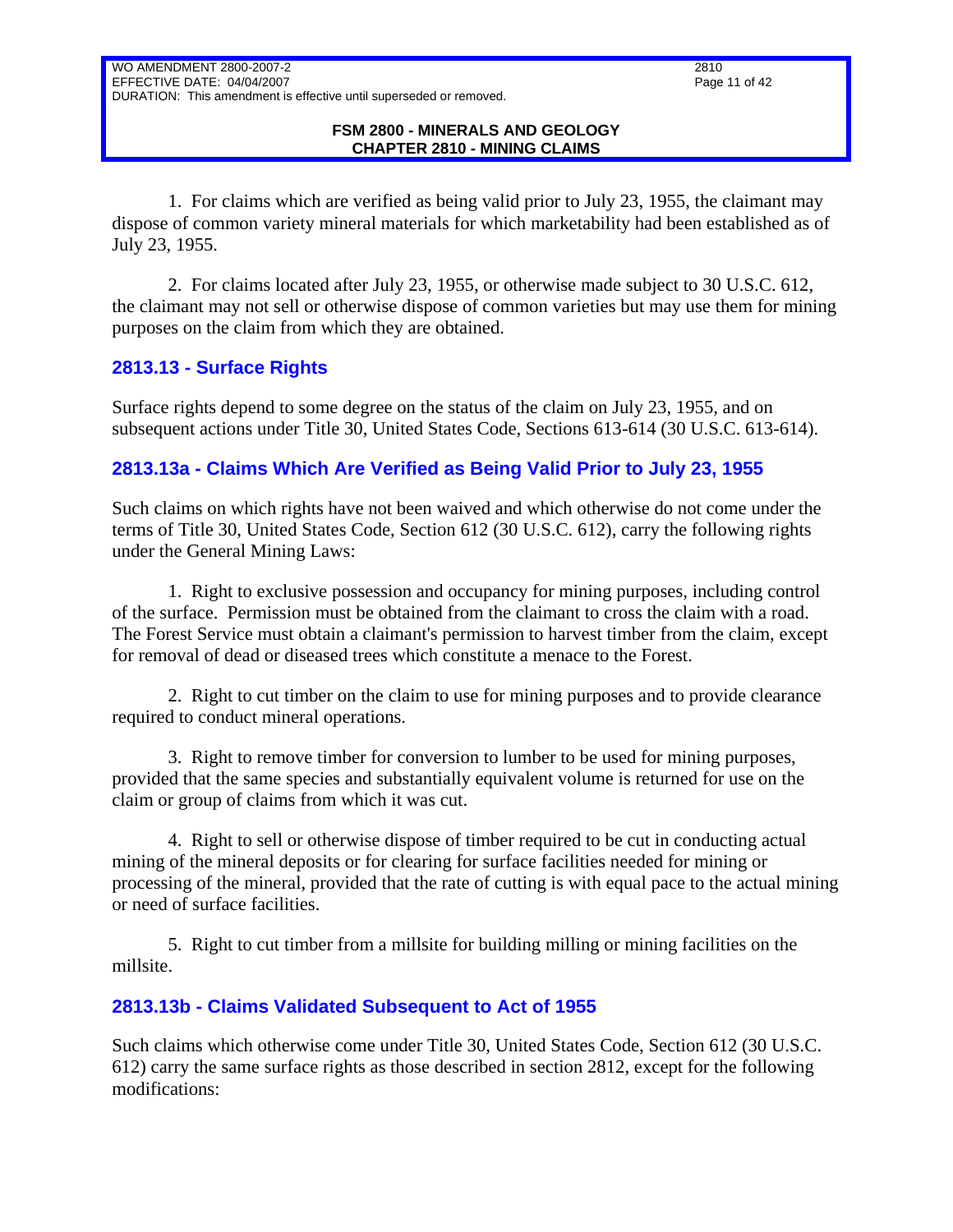1. Right to occupancy and use necessary for prospecting, mining, and processing, but not the exclusive right to the surface. Lands containing such claims are subject to the rights of the United States to manage and dispose of the vegetative resources, to manage other resources except locatable minerals, and to the right of the United States, its permittees and licensees, to use so much of the surface area necessary for such purposes and for access to adjacent lands.

2. Right to cut timber on the claim for mining uses and for necessary clearing, except that timber cut in the process of necessary clearing cannot be sold by the claimant. The United States has the right to dispose of timber and other vegetative resources.

3. Right to additional timber required for mining purposes, if timber was removed from the claim by the Forest Service after claim location. The quantity and kind of timber to be provided, free of charge from the nearest available source which is ready for harvesting, will be substantially equivalent to that previously removed from the claim.

### <span id="page-11-0"></span>**2813.14 - Right of Access to Claim**

The right of reasonable access for purposes of prospecting, locating, and mining is provided by statute. Such access must be in accordance with the rules and regulations of the Forest Service. However, the rules and regulations may not be applied so as to prevent lawful mineral activities or to cause undue hardship on bona fide prospectors and miners.

### <span id="page-11-1"></span>**2813.2 - Obligations**

In order to successfully defend rights to occupy and use a claim for prospecting and mining, a claimant must meet the requirements as specified or implied by the mining laws, in addition to the rules and regulations of the Forest Service. These require a claimant to:

1. Comply with the provisions of Title 36, Code of Federal Regulations, Part 228 - Minerals, Subpart A - Locatable Minerals (36 CFR part 228, subpart A, 1872 Act Use Regulations, FSM 2817).

- 2. Discover a valuable mineral deposit.
- 3. Perform appropriate assessment work.

4. Record notice of location and either an affidavit of assessment work, a notice of intention to hold, or the detailed report provided by the Act of September 2, 1958 (30 U.S.C. 28-1) in the appropriate Bureau of Land Management office.

5. Comply with applicable laws and regulations of Federal, State, and local governments.

6. Maintain claim corners and boundaries so that the claim may be found and identified.

7. Be prepared to show evidence of mineral discovery.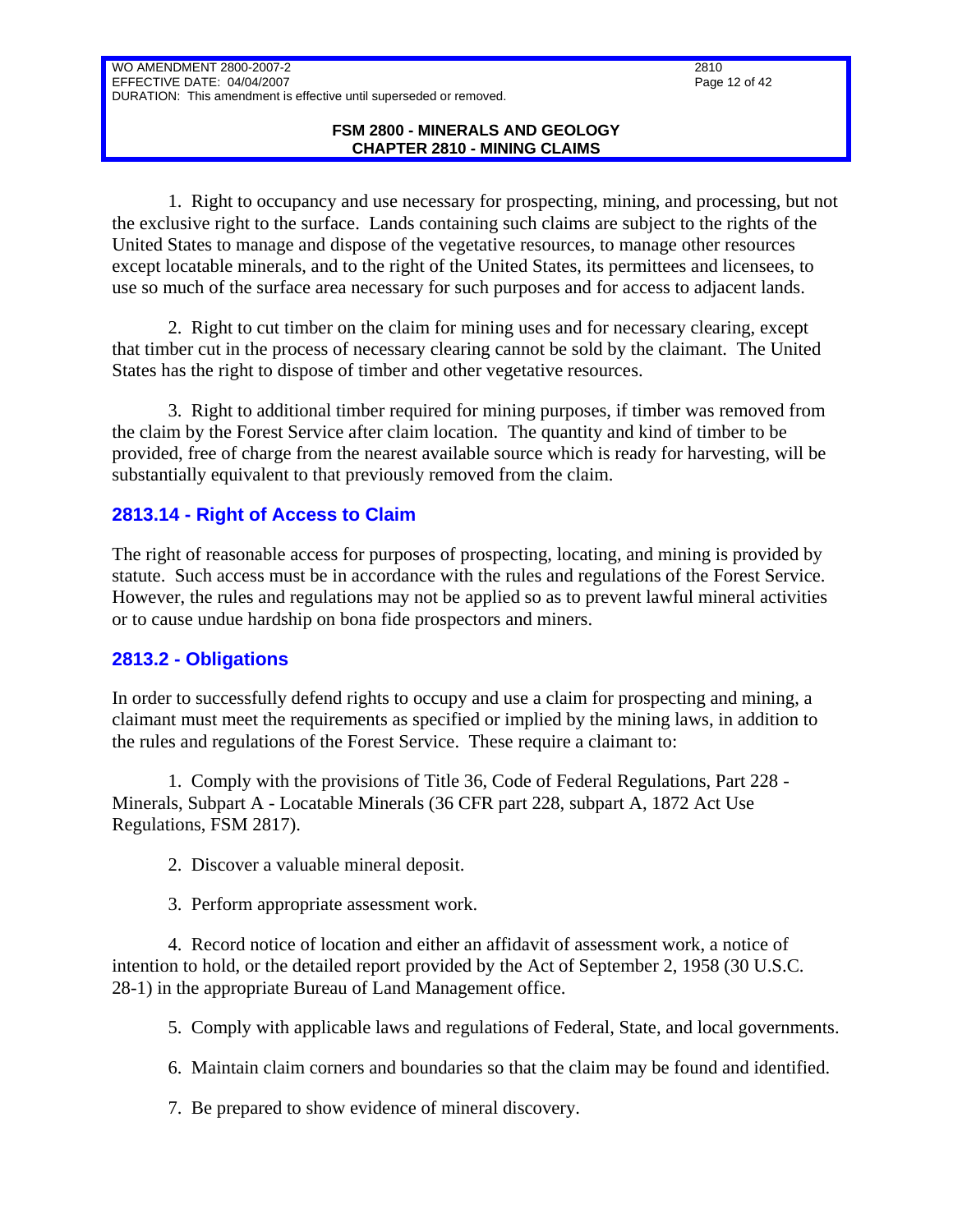### EFFECTIVE DATE: 04/04/2007 DURATION: This amendment is effective until superseded or removed.

#### **FSM 2800 - MINERALS AND GEOLOGY CHAPTER 2810 - MINING CLAIMS**

8. Not use the claim for any purposes other than prospecting, mining, or processing operations and uses reasonably incident thereto.

In addition, a claimant must recognize the lawful rights of other users of the National Forest.

# <span id="page-12-0"></span>**2814 - RIGHTS AND OBLIGATIONS OF UNITED STATES**

### <span id="page-12-1"></span>**2814.1 - Rights of United States**

WO AMENDMENT 2800-2007-2

The United States has, through Congress, the right to control the disposition of resources on the public lands and to develop all necessary rules and regulations. In regard to mining claims on National Forest System lands, the Forest Service and the Department of the Interior may exercise the rights discussed in FSM 2814.11 - 2814.16.

### <span id="page-12-2"></span>**2814.11 - Right To Examine Claims for Validity and To Contest If Appropriate**

The general authority of the Secretary of the Interior with respect to public lands, is described in Cameron v. United States, 252 U.S. 450 (1920) where the court said:

> **By general statutory provisions the execution of the laws regulating the acquisition of rights in the public lands and the general care of these lands is confided to the Land Department, as a special tribunal; and the Secretary of the Interior, as the head of the Department is charged with seeing that this authority is rightly exercised to the end that valid claims may be recognized, invalid ones eliminated, and the rights of the public preserved . . . (cases cited):**

**. . . the power of the Department to inquire into the extent and validity of the rights claimed against the Government does not cease until the legal title has passed . . . (The Department's) province is that of determining questions of fact and right under the Public Land Laws, or recognizing or disapproving claims according to their merits, and of granting or refusing patents as the law may give sanction for the one or the other . . .**

By interdepartmental agreement (FSM 2810.4), the Forest Service shares in administering the mining laws on National Forest System lands. FSM 2819 describes the Forest Service role and procedures in validity examinations and contests.

# <span id="page-12-3"></span>**2814.12 - Right To Regulate Prospecting and Mining Activities**

This right is contained in Title 16 United States Code, Section 551 (16 U.S.C. 551), and exercised in, among other regulations (36 CFR part 228, subpart A).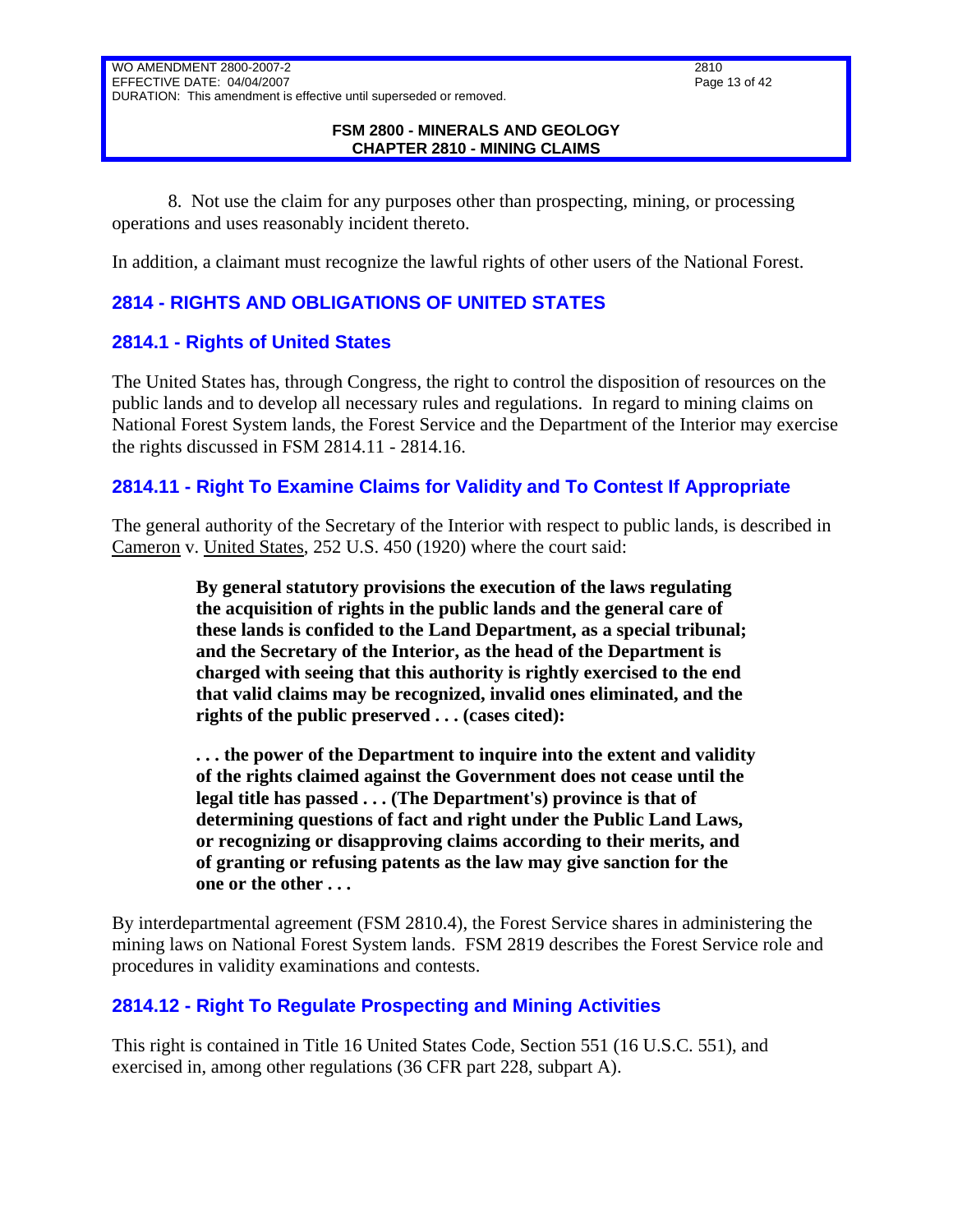#### **FSM 2800 - MINERALS AND GEOLOGY CHAPTER 2810 - MINING CLAIMS**

### <span id="page-13-0"></span>**2814.13 - Right To Manage and Dispose of Vegetative Surface Resources**

The right to manage other resources (except mineral deposits subject to location under the mining laws) and the limitations on such rights on claims validated prior to July 23, 1955, are found in FSM 2812 and 2813.

### <span id="page-13-1"></span>**2814.14 - Right To Manage and Dispose of Common Varieties of Mineral Materials**

Common varieties may be sold and are not locatable (FSM 2850) except for certain claims established prior to July 23, 1955 (FSM 2812). Uncommon varieties are locatable. See FSM 2813.12 for more information on uncommon varieties of mineral materials. The most troublesome problem of mineral materials is to determine whether a particular deposit is common (and salable) or special (and locatable). This matter, in case of question, should be referred to the Forest Service mineral examiner.

### <span id="page-13-2"></span>**2814.15 - Right To Enter and Cross Claims**

The law includes the right of the United States to manage and protect national forest resources.

### <span id="page-13-3"></span>**2814.16 - Right To Authorize Uses by Third Parties**

The United States has the right to authorize uses by third parties, if it will not conflict with prior rights of a claimant.

### <span id="page-13-4"></span>**2814.2 - Obligations**

### <span id="page-13-5"></span>**2814.21 - Respect Claim and Claimant's Property**

The Forest Service must respect claims and claimants' property by using precautions to avoid damage to claim corner markers, excavations, and other mining improvements and equipment.

### <span id="page-13-6"></span>**2814.22 - Allow Mining Claimants To Obtain Timber**

(See FSM 2813.13.)

### <span id="page-13-7"></span>**2814.23 - Prevent Violations of Laws and Regulations**

Prevention of such violations regarding uses of National Forest System lands and resources includes an obligation to ensure that unauthorized uses of mining claims are eliminated, including unlawful use of buildings and other structures and the taking of common varieties of mineral materials.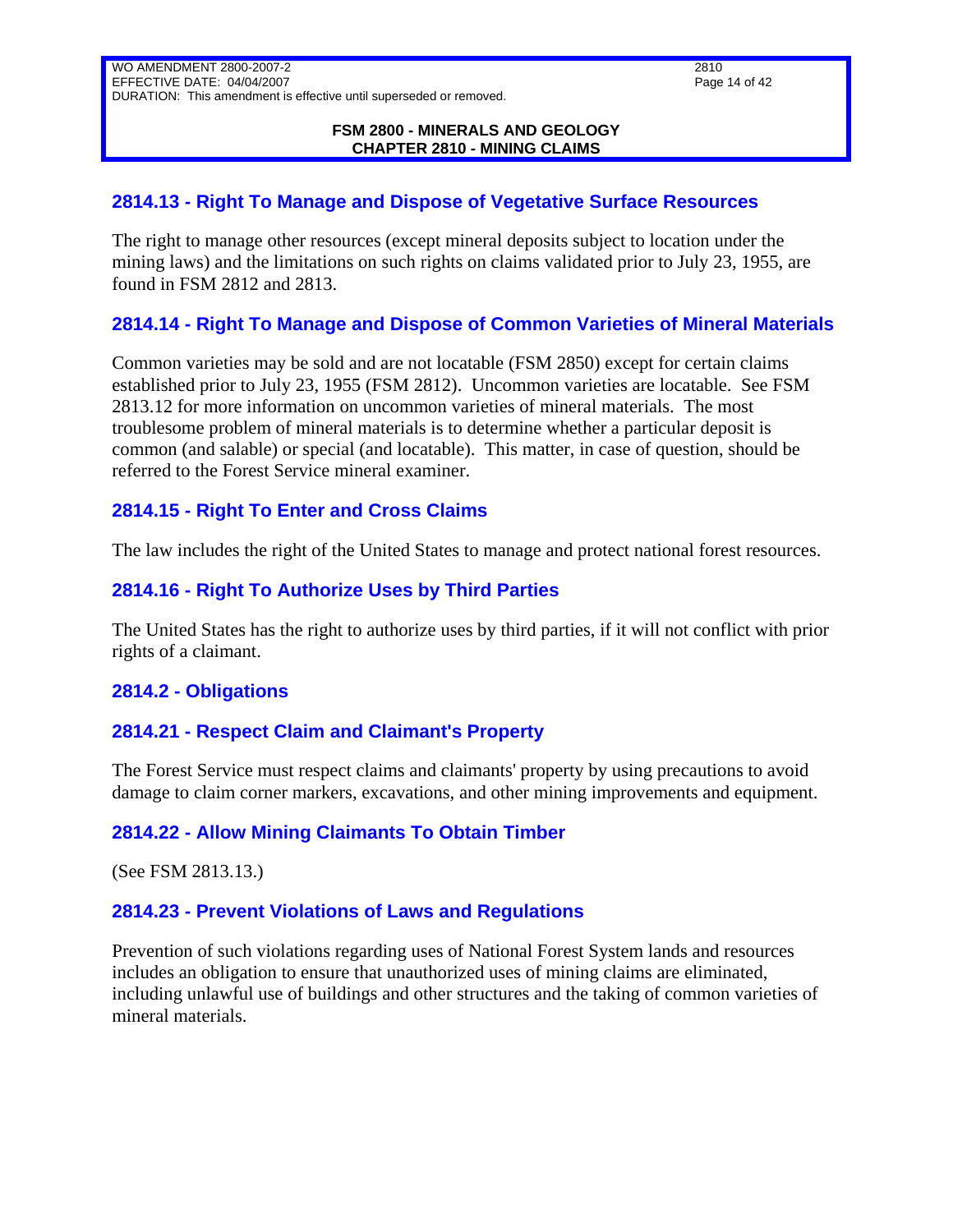#### **FSM 2800 - MINERALS AND GEOLOGY CHAPTER 2810 - MINING CLAIMS**

### <span id="page-14-0"></span>**2814.24 - Provide Reasonable Alternatives**

Forest officers should provide bona fide prospectors and miners reasonable alternative access routes, exploration methods, special use permits, and operating plan provisions in order that they may carry out necessary mineral associated activities without violation of laws and regulations.

### <span id="page-14-1"></span>**2815 - ACQUISITION OF TITLE**

### <span id="page-14-2"></span>**2815.01 - Authority**

The 1872 Mining Act (30 U.S.C. 22) is the authority for the patenting of valid mining claims. Requirements and procedures are found in 43 CFR 3860.

### <span id="page-14-3"></span>**2815.04 - Responsibility**

The responsibility for processing applications and passing title is primarily with the Department of the Interior (USDI). A USDI-U.S. Department of Agriculture (USDA) Memorandum of Understanding (FSM 1531.12) provides for the Forest Service to share in that responsibility regarding patent applications for National Forest System lands.

### <span id="page-14-4"></span>**2815.05 - Definitions**

Patent. A document which conveys title to land. When patented, a mining claim becomes private property and is land over which the United States has no property rights, except as may be reserved in the patent. After a mining claim is patented, the owner does not have to comply with requirements of the General Mining Law or implementing regulations.

### <span id="page-14-5"></span>**2815.1 - Requirements for Claimant**

In order to obtain a patent, a claimant must:

1. Substantiate the claim of a discovery of a valuable deposit of a locatable mineral on land open to mineral entry. The concept of valuable mineral has implications of suitable quality, sufficient quantity, relative scarcity (contrasted to common variety materials), recoverability, and marketability. The standard ordinarily applied to determine whether a discovery has been made is the prudent-man test which states: "Where minerals have been found and the evidence is of such a character that a person of ordinary prudence would be justified in the further expenditure of his labor and means, with a reasonable prospect of success, in developing a valuable mine, the requirements of the statute have been met."

2. Have a mineral surveyor make a patent survey, adjust claim boundaries, and correct errors, after which an amended location should be made.

3. Have made at least \$500 worth of mineral-related improvement per claim.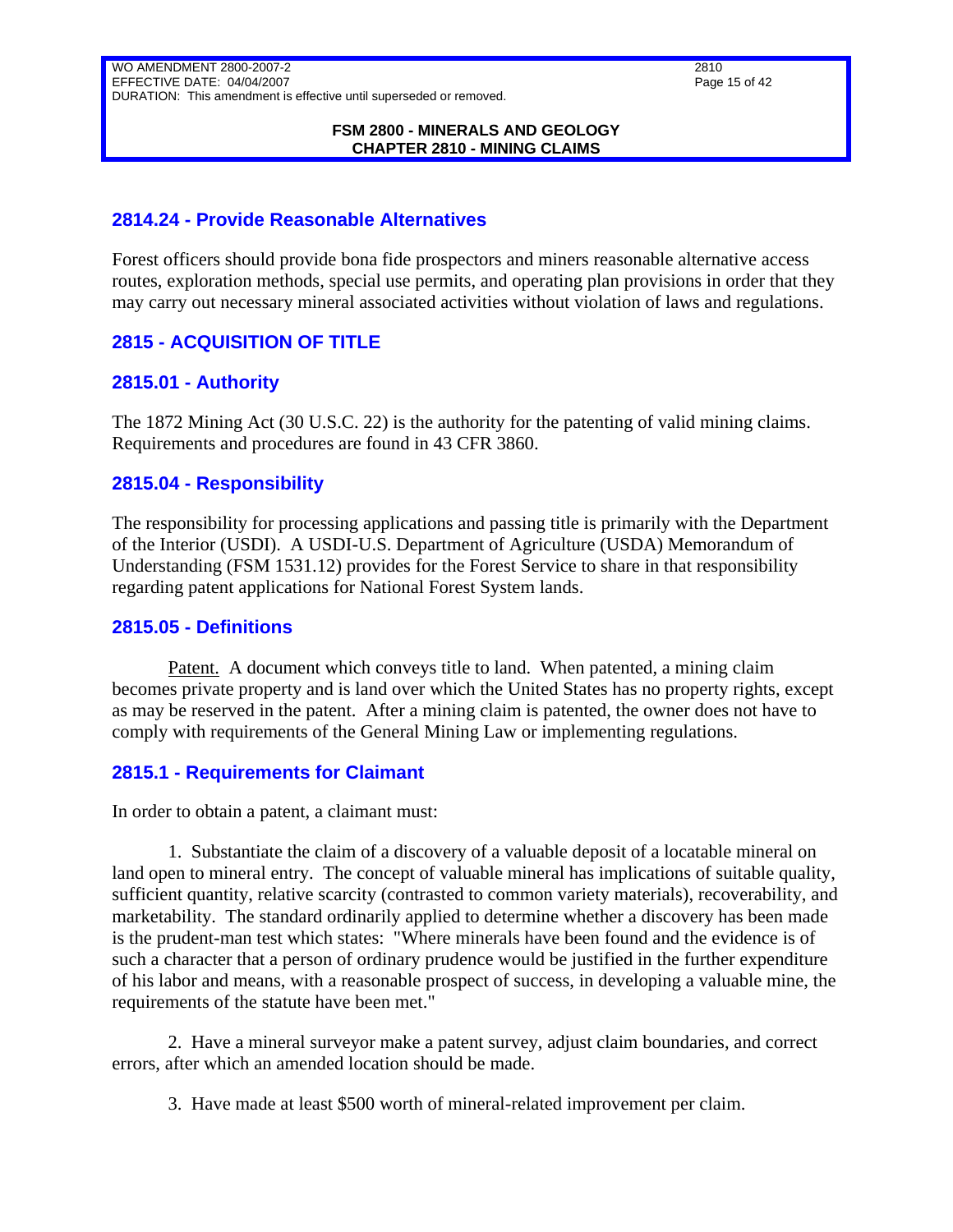4. Make application to the Bureau of Land Management which will review for adequacy of assertions, title, posting of notice, and other technical requirements.

5. Pay the purchase price for the land (\$2.50 per acre for a placer claim and \$5 per acre for a lode claim).

# <span id="page-15-0"></span>**2816 - MINING ACTIVITIES IN SPECIAL AREAS**

### <span id="page-15-1"></span>**2816.1 - Wilderness and Primitive Areas**

The National Wilderness Preservation System was established by the Wilderness Act of 1964 (88 Stat. 163, as amended, 16 U.S.C. 1131-1140).

### <span id="page-15-2"></span>**2816.11 - Rights and Restrictions in Wilderness**

1. Authority. Pursuant to Section 4(d)(3) of the Wilderness Act of September 3, 1964 (16 U.S.C. 1133), and subject to valid existing rights, the minerals in lands designated as wilderness were withdrawn from all forms of appropriation under the mining laws of January 1, 1984. Subsequent wilderness acts have later effective dates for withdrawal.

2. Administration of Activities. Claimants may conduct on-the-ground mining or mining related activities on valid mining claims in designated wilderness. However, before authorizing such activities under a plan of operations, the authorized officer must ensure that the claimant:

> a. Has complied with the filing for record requirements of Section  $314(a)(1)$  and (2) of the Federal Land Management Policy Act of 1976.

b. Made a discovery of a valuable minerals deposit before the date of withdrawal, and thus has a valid existing right as of that date.

The authorized officer must schedule an appropriate on-the-ground validity investigation by a qualified Forest Service mineral examiner when a claimant/operator files a Notice of Intention to Operate or Plan of Operations in accordance with Title 36, Code of Federal Regulations, section 228.4 (36 CFR 228.4).

In addition, the authorized officer should schedule validity investigations in response to mineral patent applications, in cases involving suspected occupancy misuse of mining claims, and for protection of Federal capital investment (such as administrative sites, trailheads, and airfields).

In accordance with 36 CFR 228.5(b), the authorized officer may approve operations for the sole purpose of performing requisite annual assessment work only when proposed activities will not cause significant impact to wilderness values and such activities are not specifically prohibited by the Wilderness Act. However, if proposed assessment work will cause significant impact and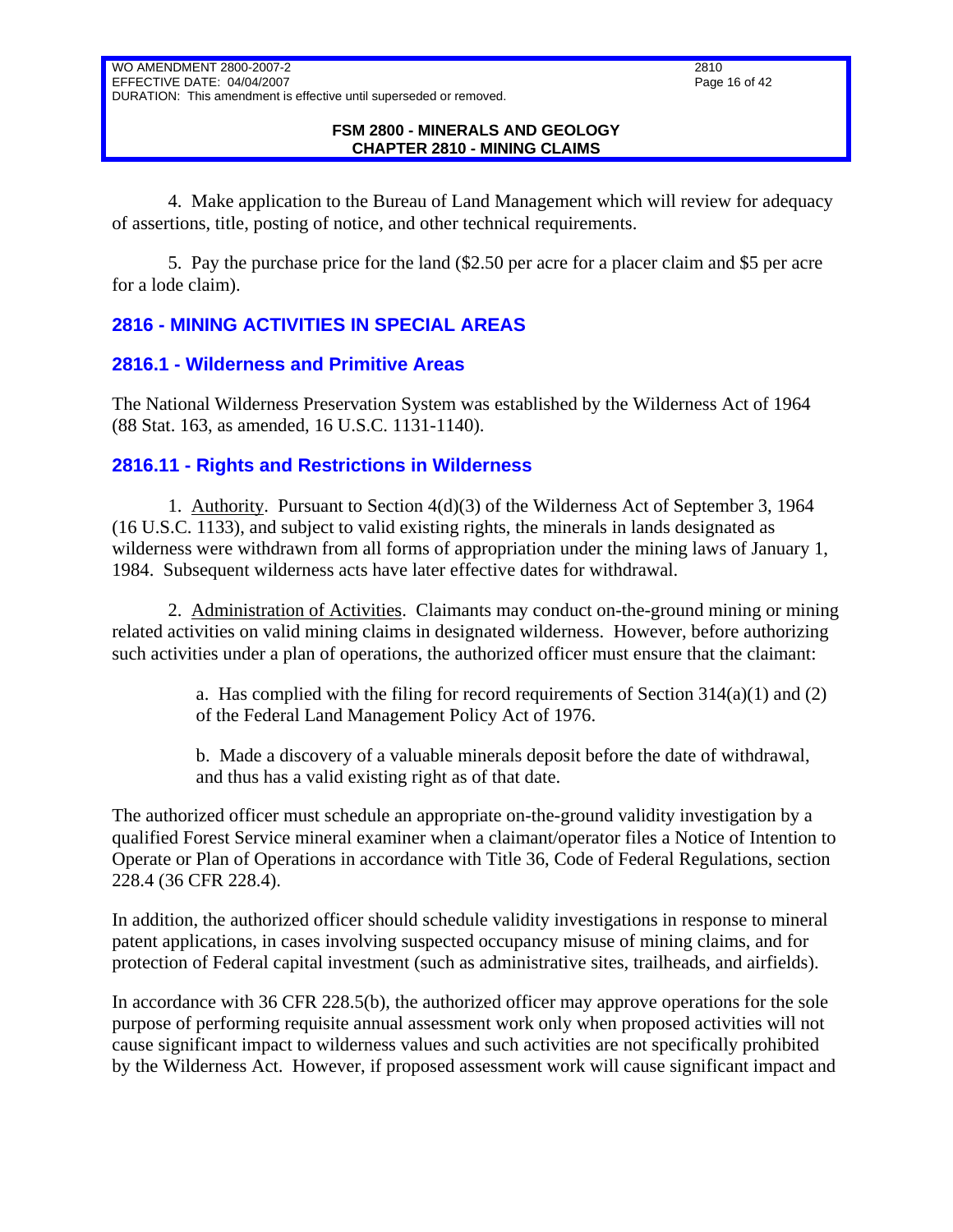#### **FSM 2800 - MINERALS AND GEOLOGY CHAPTER 2810 - MINING CLAIMS**

the operator is unable or unwilling to propose acceptable alternatives that will not cause significant impact, the authorized officer must first determine that a valid claim existed before the date of withdrawal before approving the operation.

If assessment work is not the purpose and/or the issue of validity has not been determined, 36 CFR 228.5(a)(3) provides a basis for requesting changes in the proposed plan of operations to include supporting evidence from the claimant/operator that a claim is valid. This evidence may include, but is not limited to, reports by mining engineers or geologists, data regarding grade and tonnage, production records, and assay reports, and must be verified by a Forest Service mineral examiner.

### <span id="page-16-0"></span>**2816.12 - National Forest Primitive Areas**

The same basic management concepts and procedures apply to primitive areas as to wildernesses, except the patent restrictions do not apply.

### <span id="page-16-1"></span>**2816.2 - National Recreation Areas**

The National Recreation Areas (NRA's) listed in exhibit 01 have been established by specific acts of Congress. There are certain restrictions concerning 1872 mining law activities for each national recreation area. All of the acts withdraw the minerals in the areas from location, entry, and patent under the United States mining laws.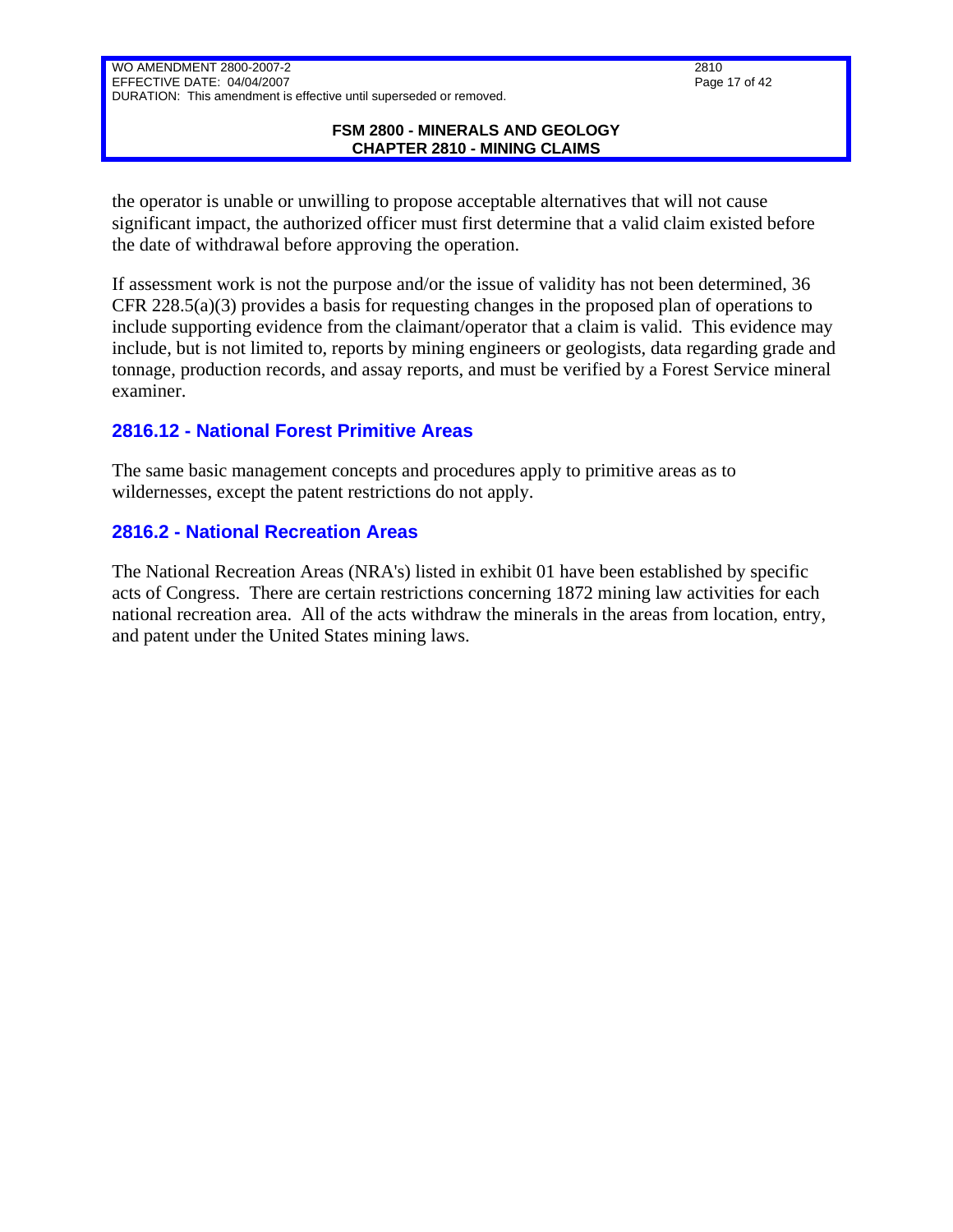#### **FSM 2800 - MINERALS AND GEOLOGY CHAPTER 2810 - MINING CLAIMS**

### **2816.2 - Exhibit 01**

### **National Recreation Areas**

| <b>States</b>       | National<br>Forest $(s)$                   | <b>National Recreation</b><br>Area Name           | Reference                                                                                        |
|---------------------|--------------------------------------------|---------------------------------------------------|--------------------------------------------------------------------------------------------------|
| California          | Shasta-<br>Trinity                         | Whiskeytown<br>Shasta-Trinity                     | Public Law 89-336 (11/8/65)<br>79 Stat. 1295,<br>16 U.S.C. 460q-460q-9<br>(See 16 U.S.C. 460q-5) |
| Idaho               | Sawtooth                                   | Sawtooth                                          | PL 92-400 (8/22/72)<br>(86 Stat. 612)<br>16 U.S.C. 460aa-460aa-14                                |
|                     |                                            |                                                   | (See 16 U.S.C.460aa-9-460aa-<br>11)                                                              |
| Oregon and<br>Idaho | Wallowa-<br>Whitman<br>Nezperce<br>Payette | Hells<br>Canyon<br>Hells<br>Canyon                | PL 94-199 (12/31/75)<br>89 Stat. 1117; 16 U.S.C.<br>460gg-460gg-12 (See<br>16 U.S.C. 460gg-8)    |
| Siuslaw             | Oregon                                     | Dunes                                             | PL 92-260 (3/23/72)<br>86 Stat. 99;<br>16 U.S.C.<br>460z-460z-13 (See 16<br>$U.S.C. 460z-8)$     |
| Oregon              | Siuslaw                                    | <b>Cascade Head</b><br>Scenic<br>Research<br>Area | PL 93-535 (11/22/74)<br>88 Stat. 1732;<br>16 U.S.C.<br>541-541h (See 16<br>U.S.C. 541f)          |
| Utah and<br>Wyoming | Ashley                                     | Flaming<br>Gorge                                  | PL 90-540 (10/1/68)<br>82 Stat. 904;<br>16 U.S.C.<br>460v-460v-8 (See 16)<br>$U.S.C. 460v-4)$    |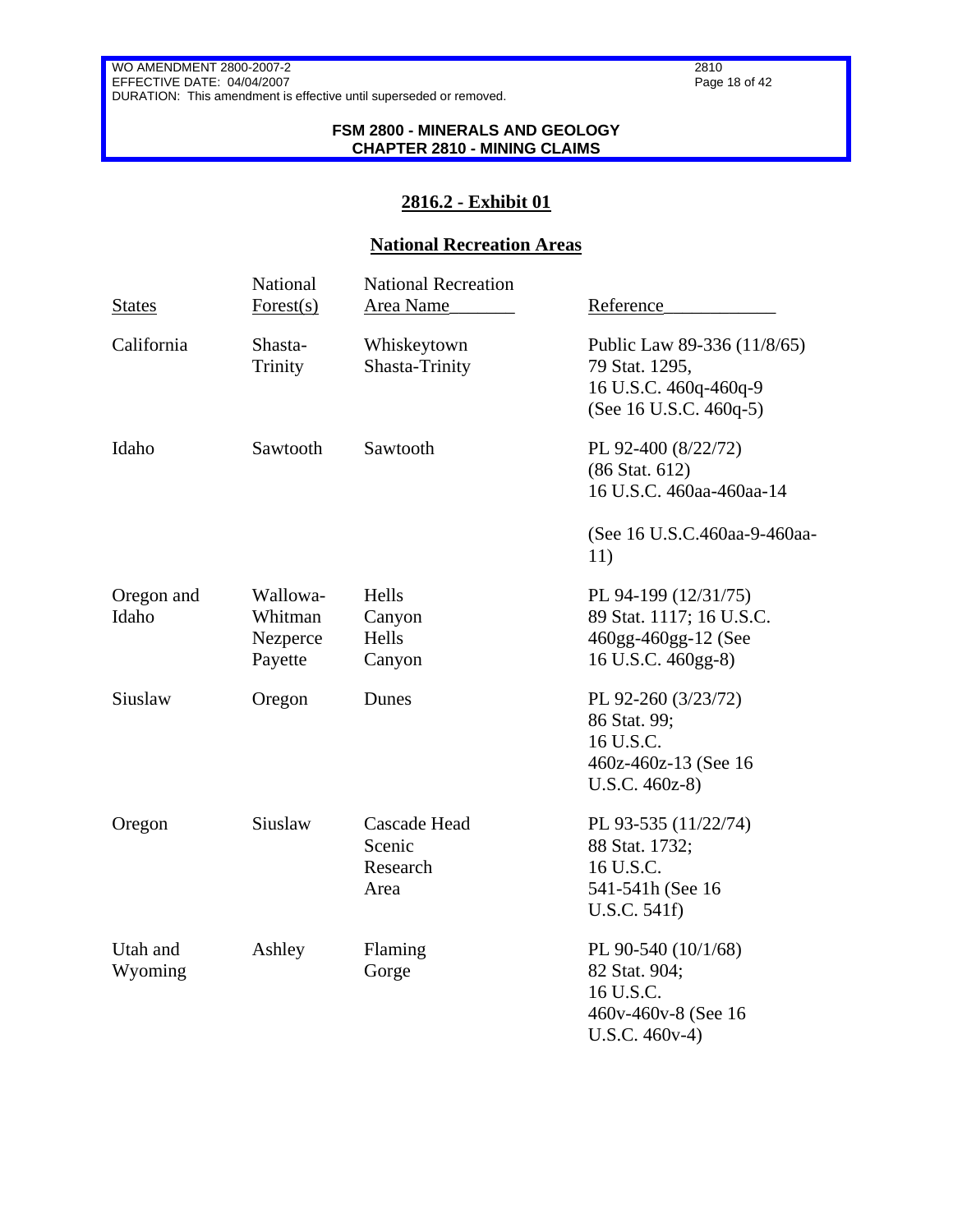#### **FSM 2800 - MINERALS AND GEOLOGY CHAPTER 2810 - MINING CLAIMS**

### <span id="page-18-0"></span>**2816.3 - Wild and Scenic Rivers**

All prospecting, mining operations, and all other activities on mining claims which are not perfected before inclusion of a river in the Wild and Scenic River System are subject to such regulations as the Secretary of Agriculture may prescribe to effectuate the purposes of the Wild and Scenic Rivers Act (16 U.S.C. 1280).

Subject to valid existing rights, the perfection of, or issuance of patent to, any mining claim affecting lands within the System shall confer or convey a right or title only to the mineral deposits and such rights to the use of the surface and the surface resources as are reasonably required to carrying on prospecting or mining operations and are consistent with such regulations as may be prescribed by the Secretary of Agriculture.

The regulations referred to in this section shall, among other things, provide safeguards against pollution of the river and unnecessary impairment of the scenery within the designated area.

Subject to valid existing rights, the minerals in Federal lands which are part of the System and constitute the bank or bed are situated within one-quarter mile of the bank of any river designated as wild and withdrawn from all forms of appropriation under the mining laws and from operation of the mineral leasing laws as of October 2, 1968, the date of the Wild and Scenic Rivers Act, or as of the date of inclusion of a river into the system.

The minerals in any Federal lands which constitute the bed or bank or are situated within onequarter mile of the bank of any river designated for study as a potential addition to the System is withdrawn from all forms of appropriation under the mining laws during the periods specified in 16 U.S.C. 1278(b). This does not preclude prospecting in such a study area subject to such conditions as the Secretary of Agriculture finds appropriate to safeguard the area in the event it is subsequently included in the System.

### <span id="page-18-1"></span>**2816.4 - Power Site Withdrawals**

Mining Claims Rights Restoration Act of August 11, 1955 (Public Law 84-359; 69 Stat. 682- 683; 30 U.S.C. 621-625).

1. General Provisions of Act. The Mining Claims Rights Restoration Act of 1955 provides, with certain restrictions, for mining, developing, and utilizing the mineral resources of all public lands withdrawn or reserved for power development. The Act:

> a. Requires that a mining locator file a notice of location with the appropriate Bureau of Land Management office within 60 days after the location is made.

b. Suspends placer mining to allow the Secretary of the Interior to hold a public hearing and to consider whether to permit or prohibit placer mining.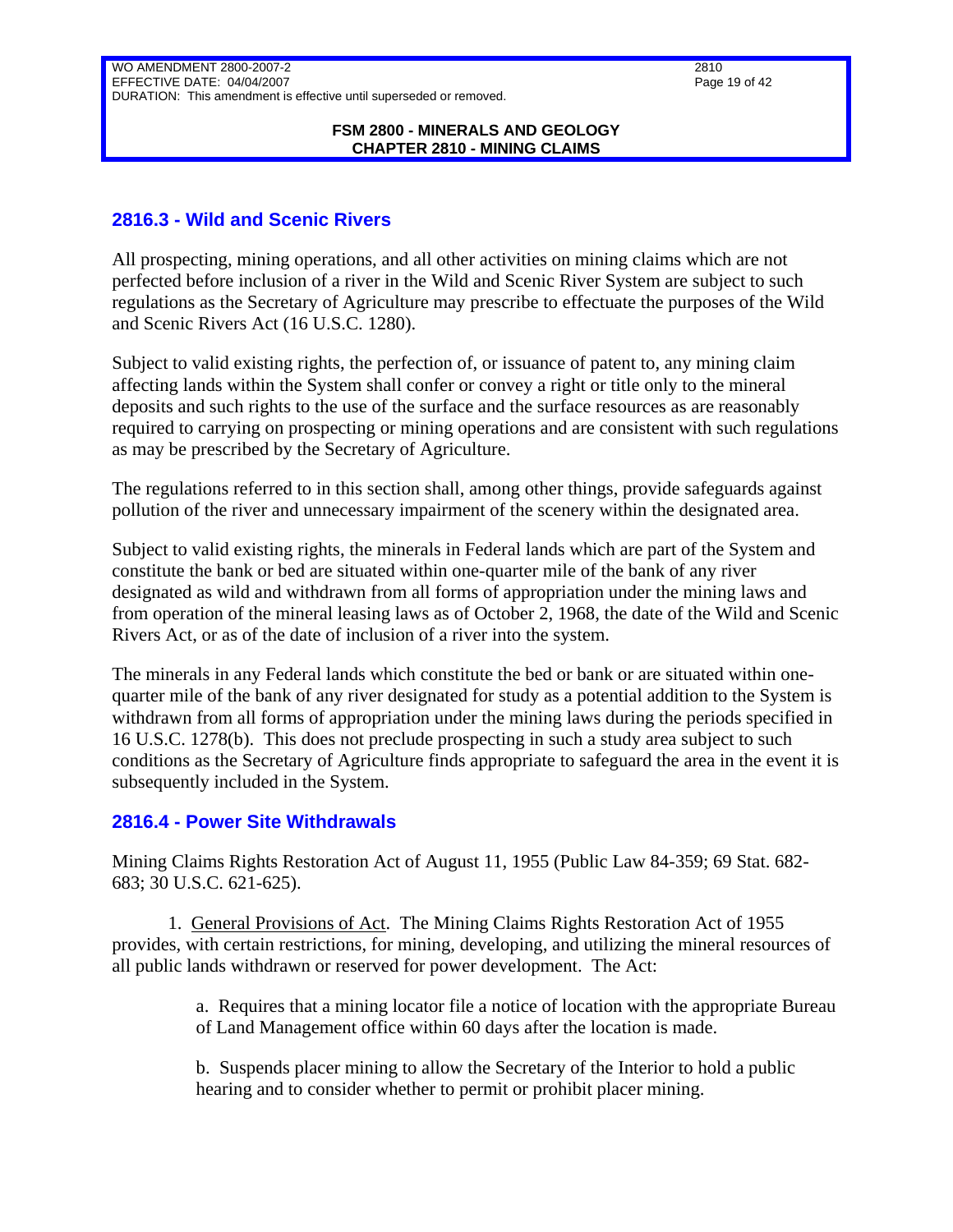c. Provides for public hearings to determine whether proposed placer mining operations will substantially interfere with other uses of the land. The Secretary's order is based upon the findings from the public hearings. The act also provides for rules and regulations to govern bonds and deposits to insure restoration of lands involved in permitted placer mining operations.

The Bureau of Land Management has 60 days from the filing of a notice of a placer location to notify the claimant of any intention to hold a public hearing and thereby further delay mining activities.

2. Cooperative Case Actions. For claims on National Forest system lands, the Forest Service cooperates with the Bureau of Land Management in decisions about mining claims.

> a. Action by State Director (BLM). Upon receipt of a notice of location of a placer or lode mining claim on National Forest System lands open for location under the Act of August 11, 1955, the State Director, immediately notifies the appropriate Regional Forester. At a minimum, the notification must include a copy of the notice of location, show the date it was filed in the Bureau of Land Management office, and, if it is a placer claim, must request a report.

b. Action by Forest Service. Upon such notification of a placer claim, the Forest Supervisor promptly prepares and submits a report including an environmental analysis and recommendations to the Regional Forester. The report must be based upon such field examination or other action as deemed necessary.

The Regional Forester sends a report to the State Director containing specific recommendations for or against a public hearing and for or against permitting the placer operations, setting forth clearly and concisely the reasons for the recommendation.

The Forest Service should be prepared to make a factual statement supporting its recommendation at any public hearing. Potential hazards of the proposed placer mining operations to other uses of the land, including damages from erosion and stream pollution, should be treated fully.

By the memorandum of understanding of April 1957 between the Bureau of Land Management and the Forest Service, the Forest Service has only 40 days, from the filing of a notice of a placer location in the BLM district office, to submit its report to the BLM district office manager through the State supervisor (FSM 1531.12a).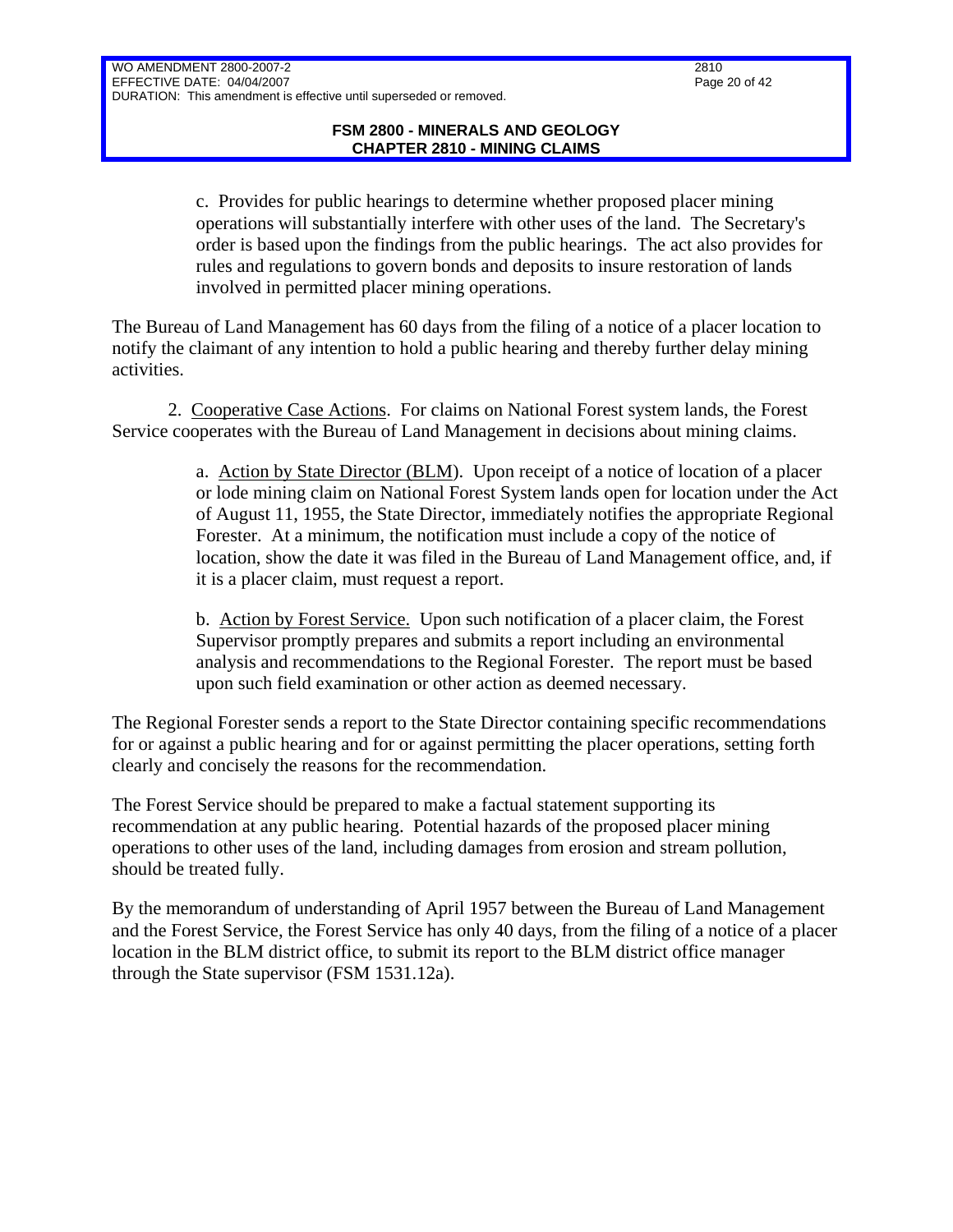### <span id="page-20-0"></span>**2816.5 - Reclamation Withdrawals**

The Reclamation Act of June 17, 1902, as amended and supplemented (43 U.S.C. 416), provided for withdrawal from all uses, other than those provided for by the act, of lands of two categories:

1. Lands possibly needed for the construction of irrigation works.

2. Lands which may possibly be irrigated from such works. The withdrawal authority of that act was repealed by the Federal Land Policy and Management Act of 1976 (Public Law 94-579, sec. 704, 90 Stat. 2743.) No withdrawal may be made for any purpose except under the provisions of section 204 of that act.

### <span id="page-20-1"></span>**2816.6 - Municipal Watersheds and Other Special Areas**

See FSM 2806.7 for direction on municipal watersheds and other areas which are withdrawn or in which restrictions on mining law activities exist.

### <span id="page-20-2"></span>**2817 - SURFACE MANAGEMENT PROCEDURES UNDER 36 CFR PART 228, SUBPART A**

The regulations require that operations conducted under the authority of the mining laws which might cause significant surface resource disturbance must be covered by an operating plan approved by an authorized officer of the Forest Service, generally the District Ranger. Certain activities of little impact are specifically exempt from the operating plan requirement. Operators who are uncertain that their operations require an approved plan may submit a notice of intention to operate. Based on that notice, a determination is made by the District Ranger that a plan is or is not required. All notices and plans are submitted to the local District Ranger.

# <span id="page-20-3"></span>**2817.01 - Authority**

### <span id="page-20-4"></span>**2817.01a - Statutory Authority**

1. Organic Administration Act of June 4, 1897 (16 U.S.C. 473-475, 477-482, 551). This act authorizes the Secretary of Agriculture to issue rules and regulations for the use and occupancy of the National Forests and to protect them from unnecessary environmental impacts.

2. Multiple Use Mining Act of 1955 (30 U.S.C.611-615). This Act authorizes the Forest Service to restrict mining operations on National Forest System lands to only those uses reasonably incident to mining and in a manner that minimizes adverse environmental impacts.

### <span id="page-20-5"></span>**2817.01b - Regulations**

Title 36, Code of Federal Regulations, Part 228, Subpart A. This subpart provides direction for administering locatable mineral operations on National Forest System lands.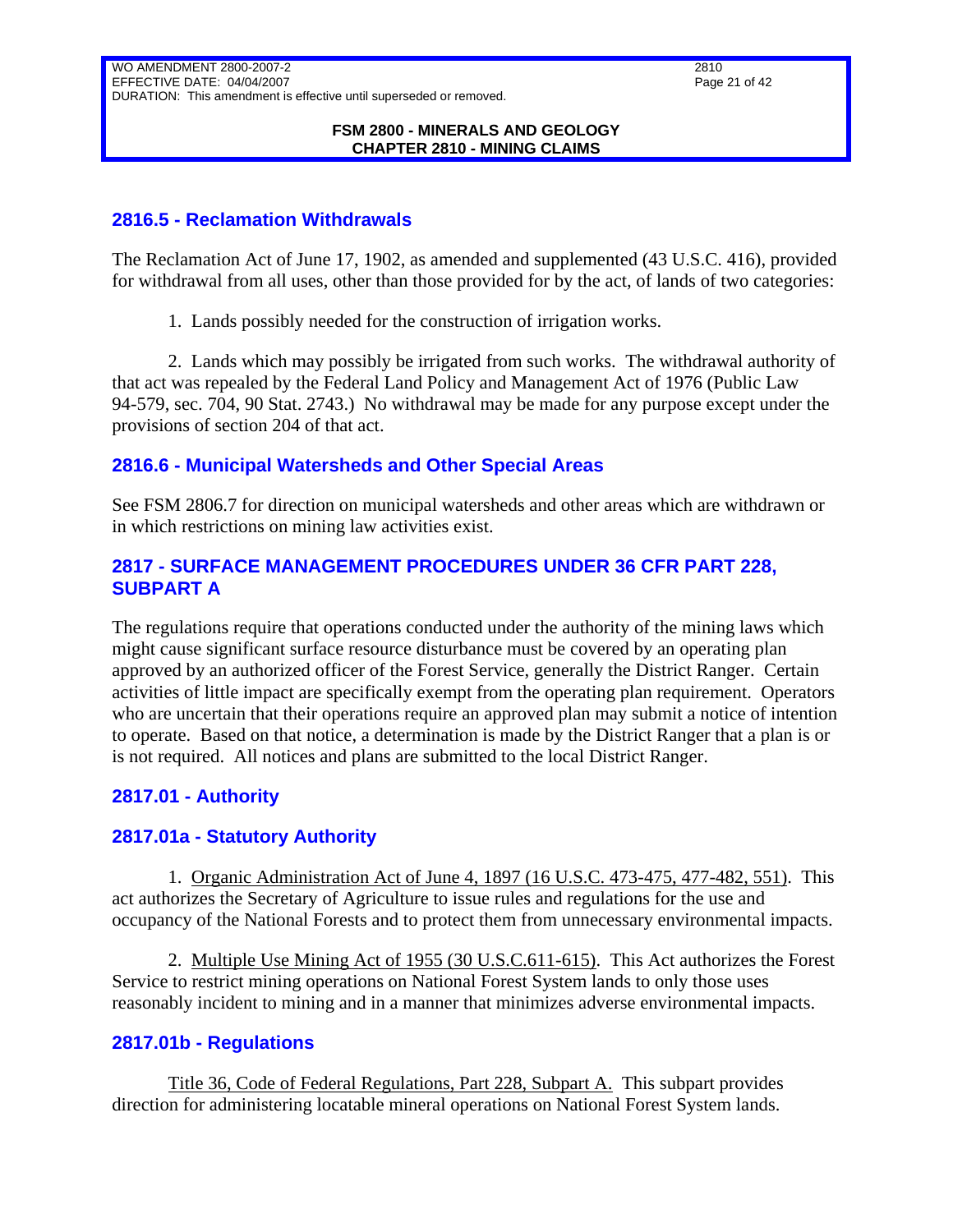#### **FSM 2800 - MINERALS AND GEOLOGY CHAPTER 2810 - MINING CLAIMS**

### <span id="page-21-0"></span>**2817.02 - Objectives**

In managing the use of the surface and surface resources, the Forest Service should attempt to minimize or prevent, mitigate, and repair adverse environmental impacts on National Forest System surface and cultural resources as a result of lawful prospecting, exploration, mining, and mineral processing operations, as well as activities reasonably incident to such uses. This should be accomplished by imposition of reasonable conditions which do not materially interfere with such operations.

### <span id="page-21-1"></span>**2817.03 - Policy**

The statutory right of the public to prospect, develop, and mine valuable minerals and to obtain a patent shall be fully honored and protected. Proprietary information relating to those rights and obtained through the administration of the agency's mineral regulations shall be protected to the full extent authorized by law.

The regulations at 36 CFR Part 228, Subpart A apply to all unpatented millsites, tunnel sites, and mining claims, including those not subject to 30 U.S.C. 612, and to activities, primarily prospecting, which may be conducted under the mining laws but not on claims.

The regulations at 36 CFR Part 228, Subpart A shall be administered in a fair, reasonable, and consistent manner and not as a means of inhibiting or interfering with legitimate, well-planned mineral operations.

The primary means for obtaining protection of surface resources should be by securing the willing cooperation of prospectors and miners. The willingness of the majority of prospectors and miners to comply with regulations, reasonably administered, is a principal key to the protection of environmental quality in the National Forest System. Face-to-face dialog with operators is encouraged.

However, when reasonable efforts have been made to obtain compliance with the regulations and the noncompliance is unnecessarily or unreasonably causing injury, loss, or damage to surface resources, authorized officers shall take enforcement action (FSM 2817.3(5)).

In the evaluation of a plan of operations, the certified minerals administrator should consider the environmental effects of the mineral operation, including whether the proposed operation represents part of a logical sequence of activities, and whether the proposed activity is reasonable for the stage proposed. For example, consider if the volume of material to be extracted as a sample is reasonable. A 10,000 ton bulk sample may not be reasonable prior to geochemical sampling and assaying.

Additionally, questions sometimes arise as to whether a proposed or existing use or activity is required for or reasonably incident to mining operations conducted under the 1872 Mining Law (FSM 2817.23, 2817.25, and 2818.1.)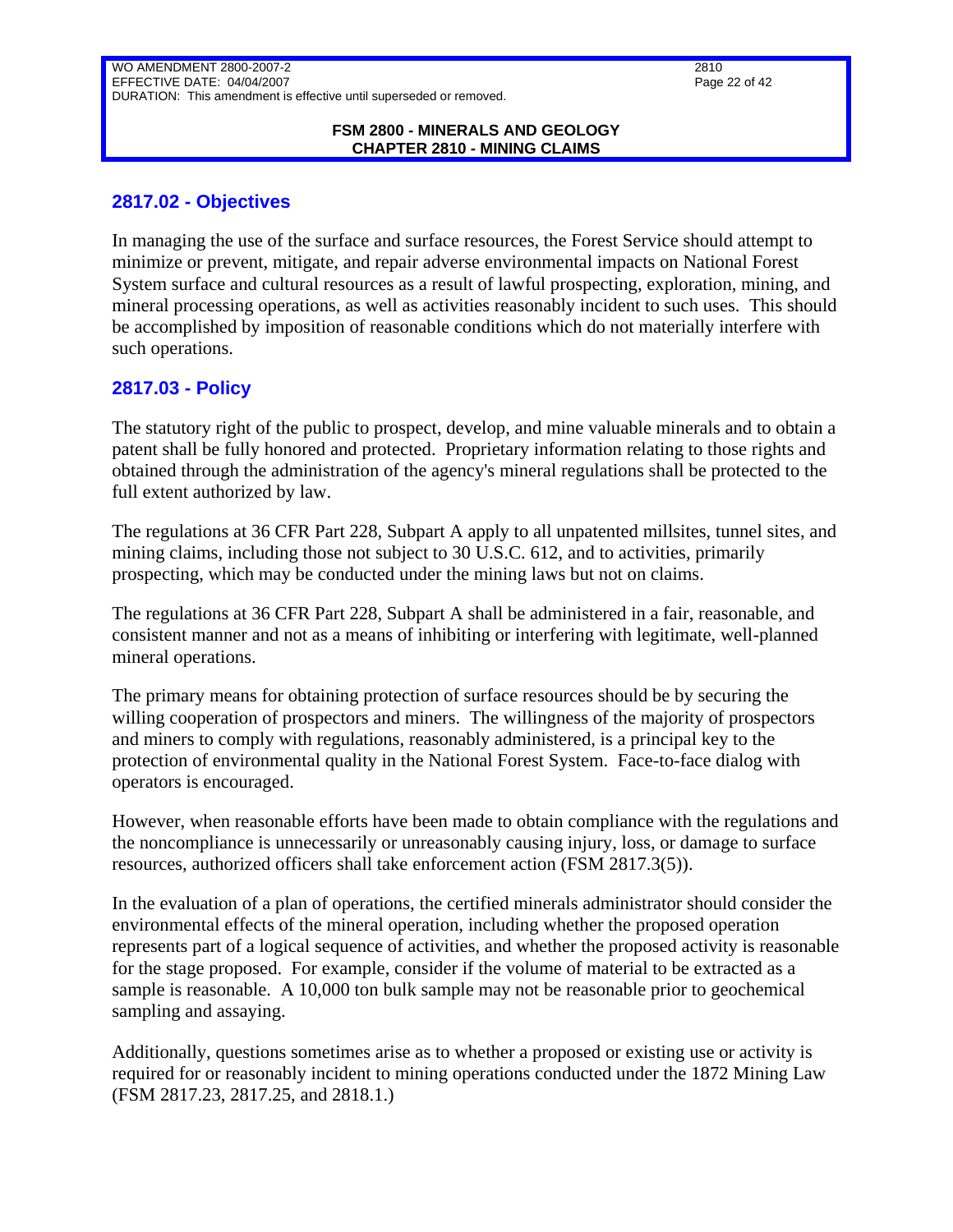#### **FSM 2800 - MINERALS AND GEOLOGY CHAPTER 2810 - MINING CLAIMS**

When questions about the logical sequence of activities or whether an activity or proposed use is reasonably incident occur, the authorized officer should request the assistance of a Forest Service mineral specialist or certified mineral examiner to evaluate the situation on the ground, and advise the officer whether the proposed or existing surface use is logically sequenced, reasonable, and consistent with existing laws and regulations.

The advice should be used to help with negotiations to secure willing cooperation. If negotiations fail, the advice should be formalized using surface use determination procedures (FSM 2817.03a and FSH 2809.15, ch. 10).

### <span id="page-22-0"></span>**2817.03a - Surface Use Determinations**

If questions arise about the logical sequence of a proposed or existing activity, or whether the activity is reasonably incident, the authorized officer should request a surface use determination. Surface use determinations are investigations conducted by certified mineral examiners (FSM 2892), and formally documented in a report. Their purpose is to provide information, recommendations, and conclusions about reasonableness and justification for proposed or existing operations to the authorized officer.

The report can be as short or as long as necessary to address the issues. The level of detail for any particular section should only be as much as is relevant to supporting any conclusions and recommendations in the report, as determined by the specifics of each case. FSH 2809.15, chapter 10, provides procedures, instructions, and guidance for conducting surface use determinations and report writing.

### <span id="page-22-1"></span>**2817.04 - Responsibility**

1. Forest Supervisors. Forest Supervisors are designated to act as "authorized officers" for the administration of regulations in 36 CFR part 228, subpart A. This authority may be redelegated to District Rangers except for approval of plans of operations for Research Natural Areas, Experimental Ranges, and Experimental Forests. Before a Forest Supervisor can approve a plan of operations in one of these areas, consultation and concurrence of the Station Director is necessary.

2. Station Directors. Station Directors have authority and responsibility to review and concur in or withhold concurrence from, a plan of operations affecting Research Natural Areas, Experimental Ranges, and Experimental Forests prior to the authorizing officer's approval of such a plan.

### <span id="page-22-2"></span>**2817.1 - Notice of Intent to Operate**

Subject to certain exceptions  $(36 \text{ CFR } 228.4(a)(1))$ , a notice of intent to operate is required from any person proposing to conduct operations which might cause significant disturbance of surface resources and who has chosen not to file an operating plan. A notice of intent to operate is not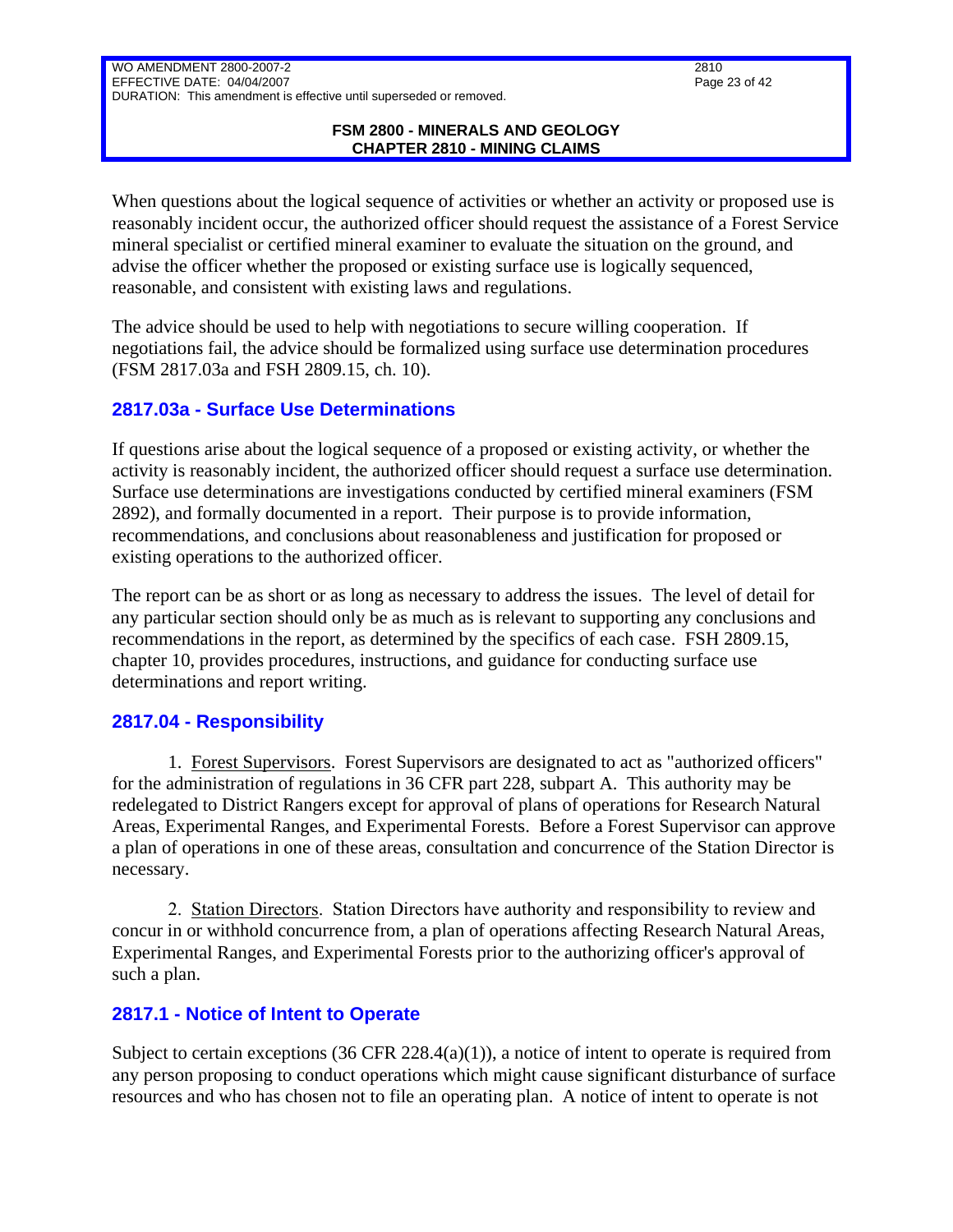# EFFECTIVE DATE: 04/04/2007 DURATION: This amendment is effective until superseded or removed.

#### **FSM 2800 - MINERALS AND GEOLOGY CHAPTER 2810 - MINING CLAIMS**

intended to be a regulatory instrument; it is a notice given to the Forest Service by an operator which describes the operator's plan to conduct operations on National Forest System (NFS) lands. The trigger for a notice of intent is the operator's reasonable uncertainty as to the significance of the potential effects of the proposed operations (70 FR 32713, June 6, 2005).

The notice of intent must include or describe:

WO AMENDMENT 2800-2007-2

1. Name and address of the operator.

2. Information sufficient to identify the area on the ground with reasonable certainty, preferably with maps.

3. The route of access to the area of operations.

4. The nature, in some detail, of the proposed operations, especially of surface disturbing activities, such as trenching, drill road and drill site construction, or tree cutting.

5. The proposed method of transport to the area of operations.

6. The date the operation is expected to begin and approximately the length of time to be required.

The notice is to be submitted to the District Ranger. The proposed operation described in the notice must be evaluated by the District Ranger. The District Ranger must inform the operator within 15 days after the notice is received either that the operation is exempt from the requirement for an operating plan or that one is required. If no operating plan is required for operations, that notification must be documented with a copy to the operator as promptly and simply as is feasible. The documentation should include the basis for the determination that a plan is not required. The documentation is part of the administrative record and may be helpful in subsequent administrative or judicial review. If the District Ranger determines that significant disturbance of the surface resources will likely result from the operations, the District Ranger will inform the operator of the requirement to prepare a plan of operations.

# <span id="page-23-0"></span>**2817.11 - Determination of Significant Resource Disturbance**

The determination of what is significant can come only from a fair, reasonable, and consistent evaluation of proposed operations on a case-by-case basis. The term, significant, is sitesensitive. A particular surface resource-disturbing activity in one area, such as flat sage brushcovered ground, might not be significant, while the same operation in a high alpine meadow could be highly significant.

The phrase "will likely cause significant disturbance of surface resources", which triggers the requirement of submission and approval of a proposed plan of operations  $(36 \text{ CFR } 228.4 \text{ (a)}(3))$ means that, based on past experience, direct evidence, or sound scientific projection, the District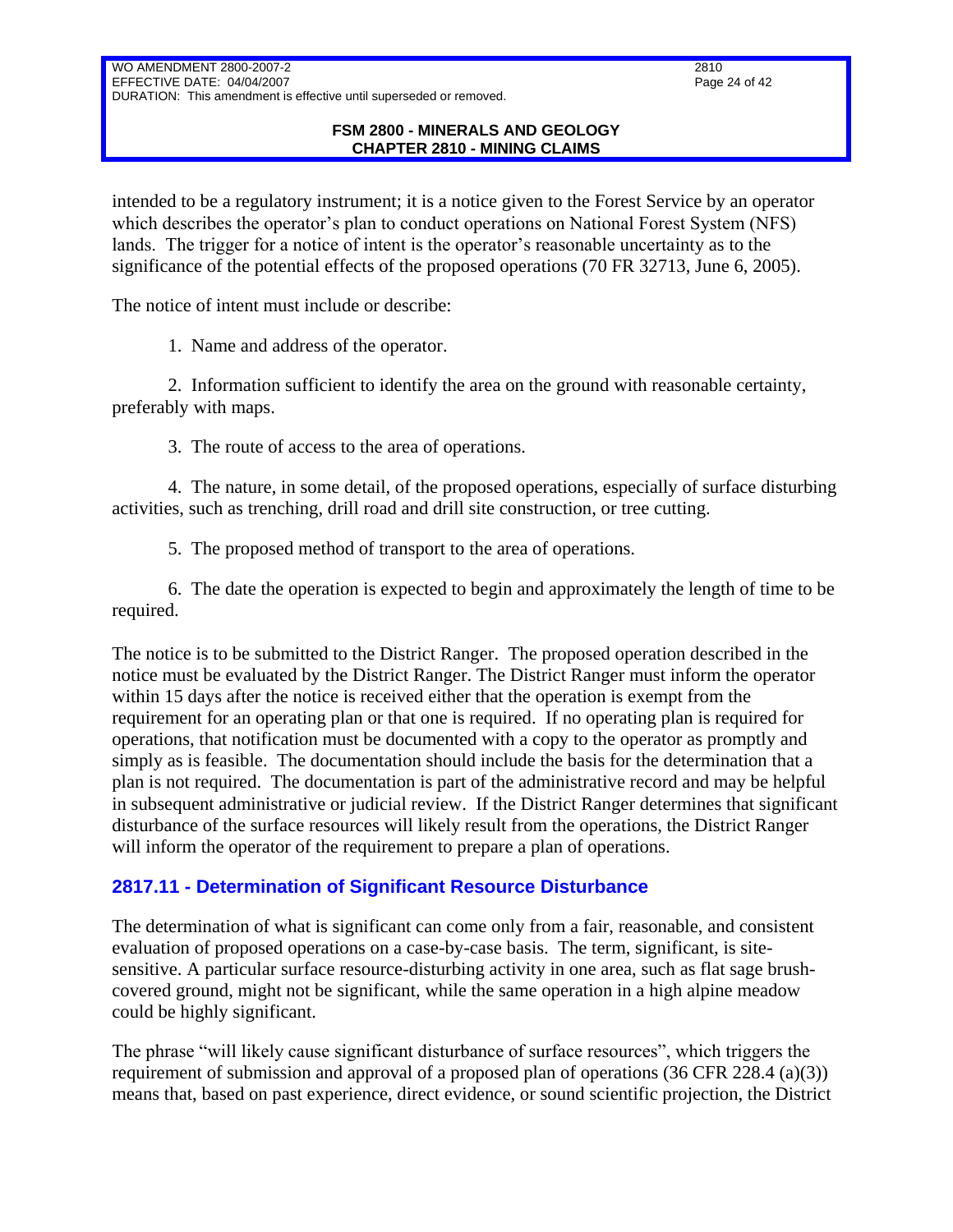#### **FSM 2800 - MINERALS AND GEOLOGY CHAPTER 2810 - MINING CLAIMS**

Ranger reasonably expects that the proposed operations would result in impacts to National Forest System lands (NFS) and resources which more probably than not need to be avoided or ameliorated by means such as reclamation, bonding, timing restrictions, and other mitigations measures to minimize adverse environmental impacts on NFS resources (70 FR 32713, June 6, 2005).

# <span id="page-24-0"></span>**2817.2 - Plan of Operations**

Submission of a proposed plan of operations is required from all operators who will likely cause a significant disturbance of surface resources. Plans involving mining claims subject to Title 30, United States Code, section 612 (30 U.S.C. 612) are also subject to the restrictions of that act, and those restrictions should be incorporated in the approved plan. The plan must be submitted to the District Ranger. Prior submission and approval of a proposed plan of operations is not required if the proposed operations will be confined in scope to one or more of the exempted operations listed in Title 36, Code of Federal Regulations, section 228.4(a)(1) (36 CFR  $228.4(a)(1)$ ).

# <span id="page-24-1"></span>**2817.21 - Required Content of a Plan of Operations**

To properly serve its intended purpose, the proposed plan of operations must include the information described in paragraphs 1-8. Frequently needed information, but not required by the regulations, is enclosed in double parentheses.

1. Name, legal address and (telephone number) of the operator and of any lessees, assigns, or designees (and their duly appointed field representatives).

2. Names, legal mailing addresses, and (telephone numbers) of all owners other than the operator.

3. Name of mining district or mineralized area and the name of the claim(s) and/or property(ies) on which operation(s) will take place or will be based.

4. A location map of appropriate scale to show the general area in which operations will take place (location of claim(s) and/or property) and proposed route of access. In general, a forest recreation map should be adequate.

5. A surface disturbance map of the area within which onsite and offsite surface resource disturbing activities will, or could, take place. The scale and accuracy of the map must be adequate to permit identification of the site on the ground. A Geological Survey 7-1/2 minute topographic quadrangle map or its equivalent should suffice in most cases and should be tied to the general area location map.

6. The probable beginning and ending dates within which the proposed operation will be conducted (and, when appropriate, whether the operation will be intermittent or continuing).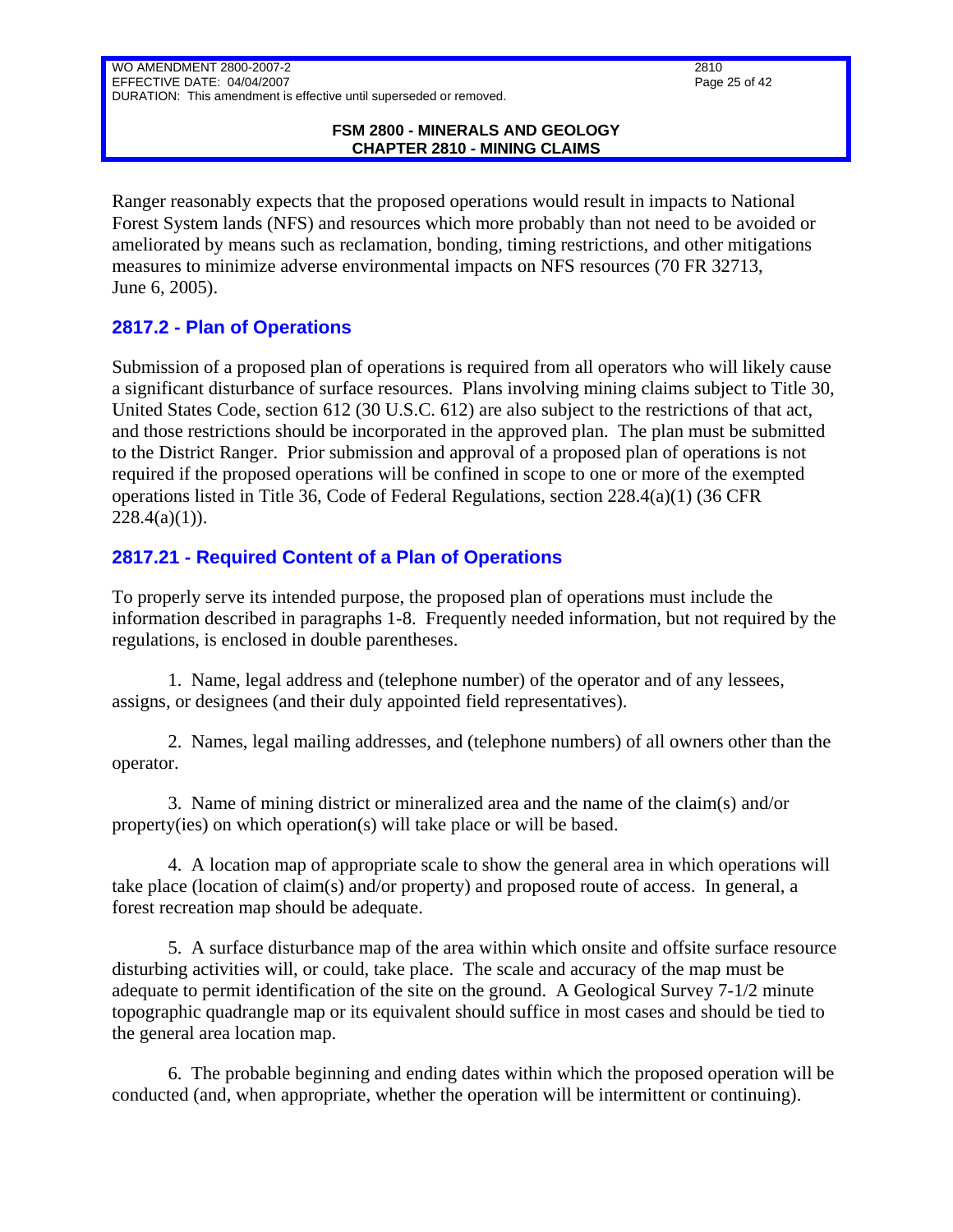7. The type and magnitude of the proposed operations. This should be documented and closely tied to the information on the maps. The Forest Service requires sufficiently detailed information, especially on earthmoving and site clearance operations, to identify the precautions which the operator needs to take to reasonably prevent and/or minimize adverse environmental impacts on national forest surfaces during and after the proposed operations.

8. Plans for reclamation of disturbed areas not required for further operations and for erosion control, including provisions for filling excavations, grading of spoil banks, blocking of access roads, reseeding areas, and so forth. Although improvement of surface resource conditions, above those existing prior to the mining operations or preparations for future use, are desirable goals, they cannot be forced on operators as an added cost.

### <span id="page-25-0"></span>**2817.22 - Proprietary Information**

Proprietary information generally should be required only for determining the reasonableness of proposed operations. Access to, interpretation, and evaluation of necessary information identified as proprietary and secret by the operator should be on a need-to-know basis insofar as Forest Service personnel are concerned. Generally, Forest Service mining experts are best qualified to evaluate such data, and insofar as possible the information should remain under the operator's control. When, at the request of the Forest Service, the operator includes and identifies such information in a proposed operating plan, said information should be labeled "For official use only" and kept securely and separate from the rest of the operating plan.

Common types of proprietary information may include geological and geophysical interpretations, maps and directly related interpretations, other data relating to the competitive rights of the operator, and privileged commercial and financial information.

When the public requests an operating plan, a determination must be made as to whether or not the plan contains proprietary information which must be withheld. The date of the information is relevant to this determination. Trade secrets or privileged commercial or financial information will ordinarily not be disclosed if such a disclosure is: (1) likely to cause substantial harm to the competitive position of the party from which it was obtained or (2) if furnished voluntarily, is likely to impair the Government's ability to obtain further information (FSH 6209.13, sec. 11, ex. 01).

### <span id="page-25-1"></span>**2817.23 - Review and Approval of Plans**

When possible, the authorized officer or duly appointed representative shall review the plan of operations with the operator, on a person-to-person basis, to facilitate joint development of a reasonable agreement relative to the proposed operations. Consistent with the objectives in FSM 2817.02, negotiations may be needed to effect changes in the proposed operations in order to avoid unnecessary surface resource damage but without undue interference with the proposed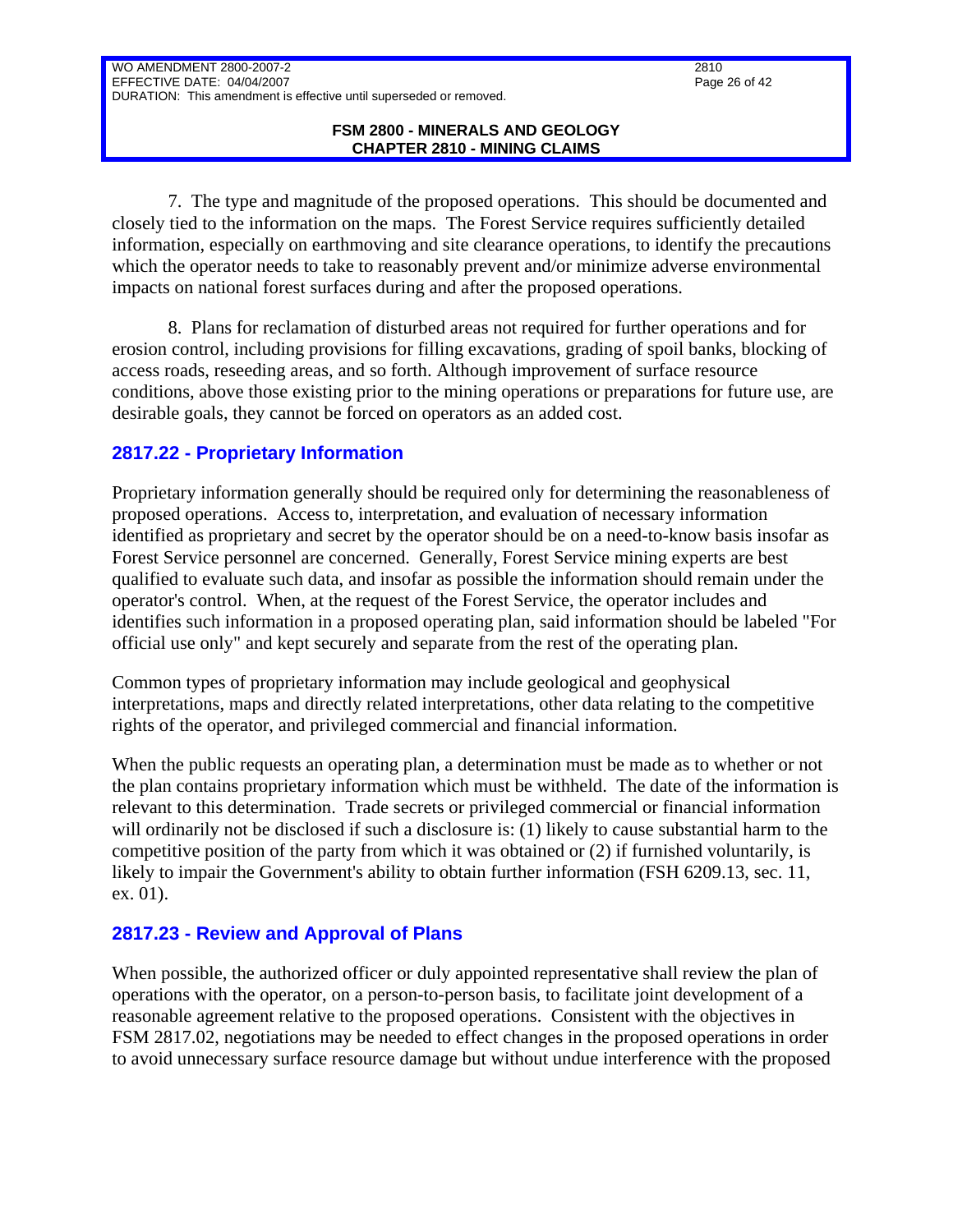#### **FSM 2800 - MINERALS AND GEOLOGY CHAPTER 2810 - MINING CLAIMS**

operation. This may, in turn, reduce the amount of the surety bond which the operator must file with the appropriate Regional Director of Fiscal and Accounting Management before the plan of operations is approved (36 CFR 228.13(a)). In some cases, the operator and authorized officer may be able to totally eliminate the bond requirement.

The authorized officer must be fair, reasonable, and consistent in reviewing plans of operations and in determining the need for and amount of bonds required for reclamation purposes. Furthermore, the authorized officer shall bear in mind that the Forest Service function is the management and protection of surface resources in a manner compatible with reasonable and logical mining operations and not the management of mineral resources. In evaluating a proposed operating plan the authorized officer is expected to utilize mining geologists, mineral examiners, civil engineers, hydrologists, foresters, fisheries and wildlife biologists, cultural resource specialists, and landscape architects, where and when necessary.

Within 30 days after receipt of a plan of operations which meets the requirements of Title 36, Code of Federal Regulations, part 228, subpart A, (36 CFR part 228, subpart A) the authorized officer shall review the plan, prepare an environmental analysis according to instructions in FSM 1950, and notify the operator that the operating plan is:

- 1. Not required. (The plan of operations will serve as the "Notice of Intent to Operate").
- 2. Approved.
- 3. In need of changes or additions (to be specified).

4. Being reviewed, but that more time is necessary (for specified reasons) to complete the review. (Up to 60 additional days are allowed, but days during which the area of operations are inaccessible for inspection are not included when computing the 60-day period.)

5. Such that approval must be deferred until a final environmental statement has been prepared and filed by the Forest Service with the Council of Environmental Quality as provided in 36 CFR 228.4(f) (FSM 1950).

6. Cannot be approved because the area is not open to location and entry under the 1872 mining law.

In paragraphs 3, 4, and 5, pending approval of the plan, the authorized officer must approve any operation which will meet the environmental protection requirements of the regulations and which must be completed in order for the operator to comply with Federal and State laws.

Approval of a plan of operations by the Forest Service shall be accompanied by the following statements: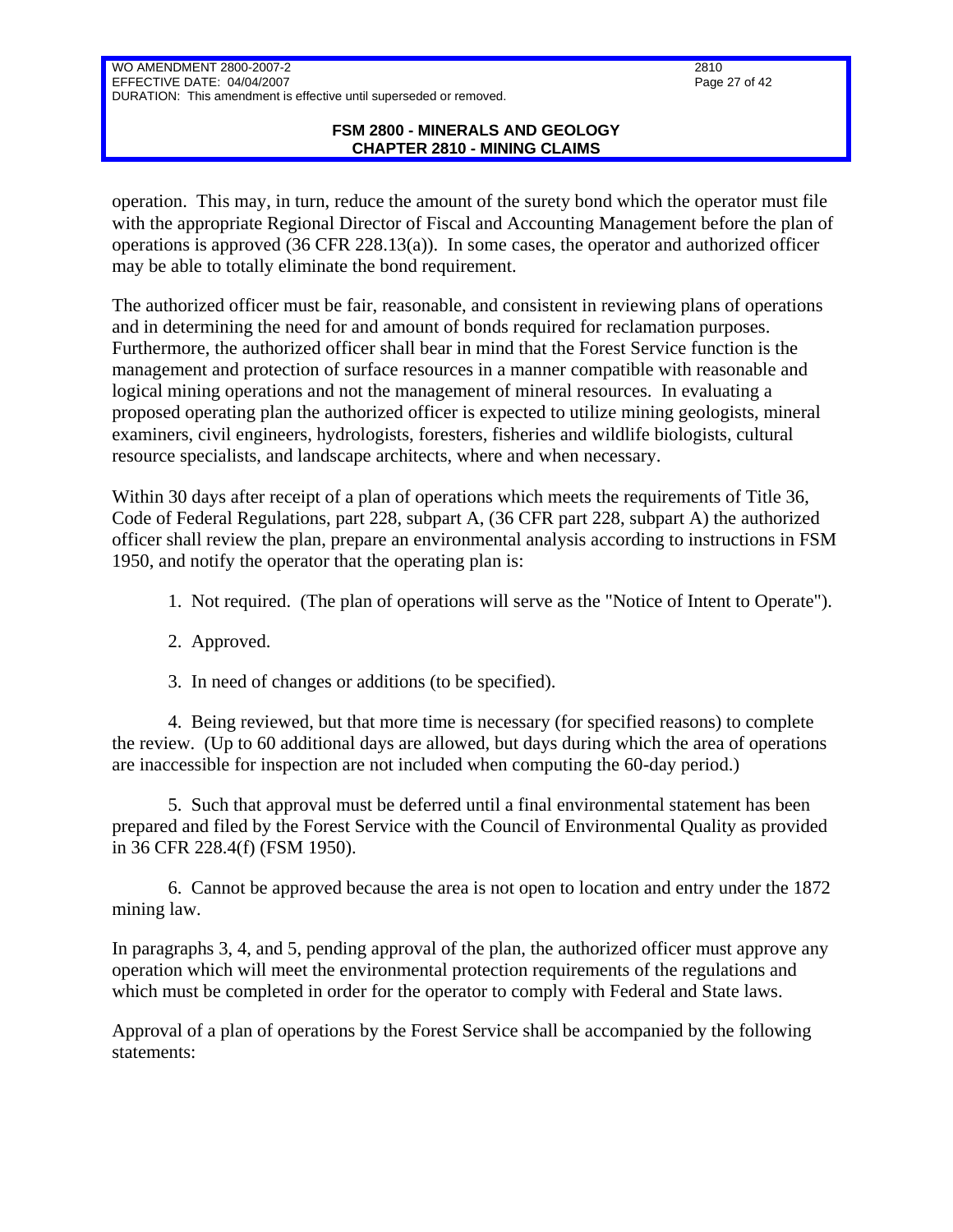**Approval of this operating plan does not constitute recognition or certification of ownership by any person named as owner herein.**

**Approval of this operating plan does not constitute now or in the future recognition or certification of the validity of any mining claim to which it may relate or to the mineral character of the land on which it lies.**

### <span id="page-27-0"></span>**2817.23a - Compliance With the Clean Water Act**

All newly approved Plans of Operations for mining operations on National Forest System lands must comply with the Federal Water Pollution Control Act of 1972, 33 U.S.C §§ 1251-1387 (Clean Water Act or CWA). Proposed mining activities, which can reasonably be expected to result in any discharges into waters of the United States are subject to compliance with CWA Sections 401, 402, and/or 404 as applicable.

1. CWA § 401 - Water Quality Certification: Pursuant to CWA § 401, both the Forest Service and the mining operator have CWA requirements to meet. If the mining activity "may result in any discharge into the navigable waters," (CWA, Title IV, § 401(a) (1), 33 U.S.C. 1341(a), 1972) the mining operator must obtain a 401 certification from the designated CWA federal, state or tribal entity, typically the state. This 401 certification from the designated entity certifies that the operator's mining activities and associated best management practices (BMPs), mitigation and/or reclamation are in compliance with applicable provisions of state, federal and/or tribal water quality requirements of the CWA. The mining operator must give a copy of this 401 certification to the Forest Service prior to the Agency approving the Plan of Operations. Pursuant to CWA, the Forest Service cannot authorize a Plan of Operations until the 401 certification has been obtained or waived by the designated entity. Finally, the Forest Service may not authorize a Plan of Operations if the designated entity denies the certification.

2. CWA § 402 - National Pollutant Discharge Elimination System (NPDES) Permit: During the analysis of a mining proposal, if the Forest Service determines that a point source discharge into a stream or other water body can reasonably be expected to occur, the Agency should inform the proponent that a CWA § 402 NPDES permit will be required. The Forest

Service has no authority over the issuance of CWA § 402 NPDES permits. The state is usually the designated CWA entity for these permits, although a tribe or the U.S. Environmental Protection Agency may be responsible in some areas.

 3. CWA § 404 - Dredge & Fill Permit: If proposed mining operations will result in dredged or fill materials being discharged into waters of the United States, the Forest Service should inform the proponent that a CWA § 404 permit may be required. The Army Corps of Engineers district in which the proposed activities are to take place should be consulted by the proponent to obtain an appropriate permit.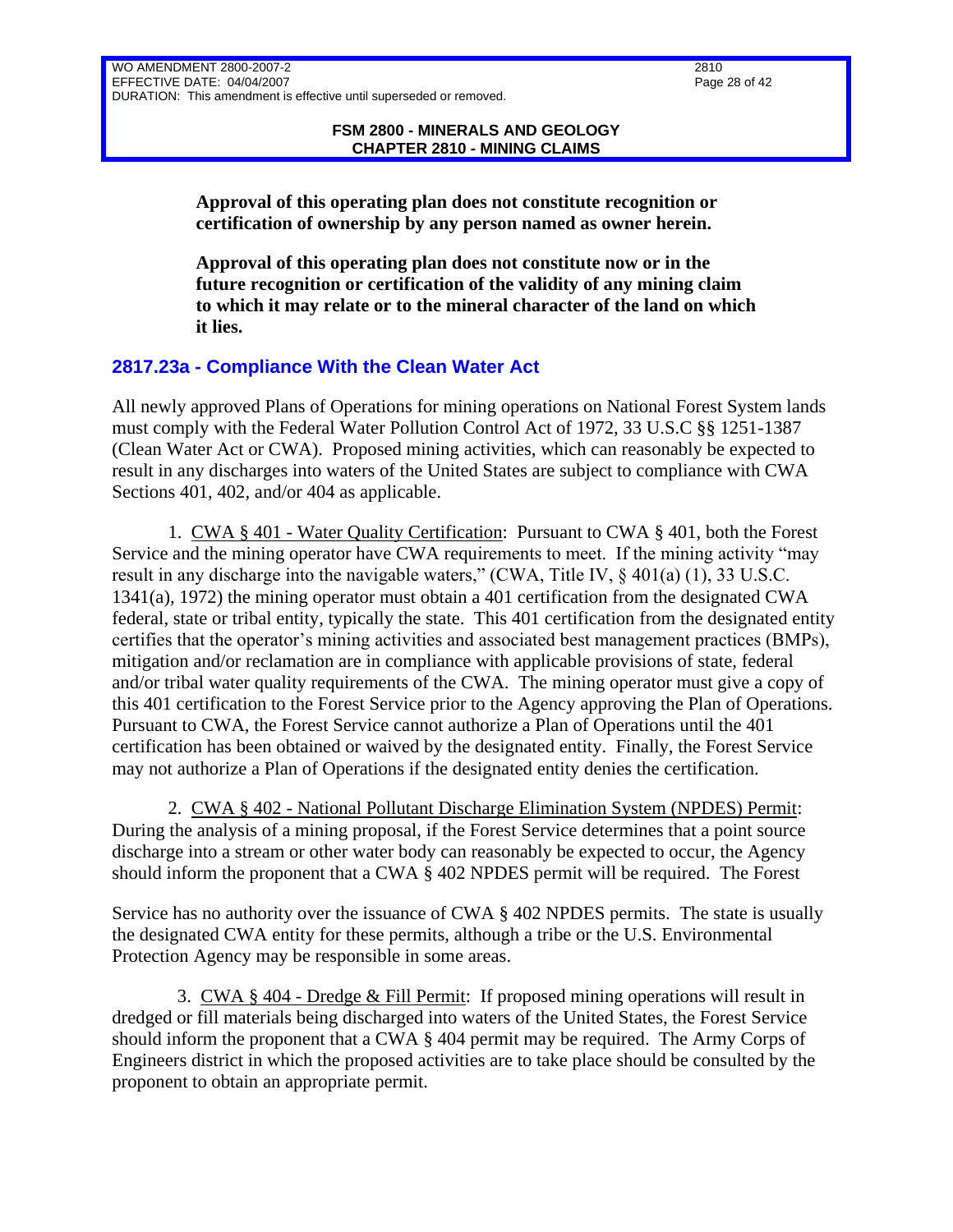#### **FSM 2800 - MINERALS AND GEOLOGY CHAPTER 2810 - MINING CLAIMS**

The Forest Service should request that the operator provide the Agency with a copy of the operator's 401 certification request made to the designated CWA entity. If the Forest Service does not receive a copy of the CWA § 401 certification from either the operator or the designated CWA entity within 60 days (or other reasonable time frame according to the entity's own CWA implementing regulations and/or guidance) of the operator's submittal, the Forest Service should then send a letter (and require delivery confirmation) to the designated CWA entity and:

- a. Identify the operator and the proposed activities,
- b. Provide a copy of the operator's requested certification, and

c. Notify the designated CWA entity that the Forest Service has not received the agency's decision on the 401 certification. Request that the designated CWA entity respond to this letter with a decision within 30 days from its receipt. Inform the designated CWA entity that if no response is received, the Forest Service will consider the certification to be waived with respect to the proposed Plan of Operations.

If the designated CWA entity issues any of the above permits or certifications to the mining operator, the substantive provisions of these water quality instruments that have not already been included in the Forest Service terms and conditions of the plan approval should be noted in the case file as additional state, federal or tribal requirements of the operator's Plan of Operations.

In addition, if the Forest Service has a CWA agreement with the state in which operations are to occur, the Agency may be a "designated management agency" (DMA) for CWA implementations on NFS lands and have responsibilities to ensure that water resources are protected using nonpoint source controls. Therefore, a Plan of Operations may also include measures the Agency determines necessary to protect water resources, e.g. BMPs, in addition to any others listed by the state, tribe or federal entity. Ideally the terms and conditions necessary to protect water quality on NFS land would be an interactive process with the state, and would include preventive, protective and/or restorative measures for both point and nonpoint pollution sources. This cooperation is particularly important when dealing with impaired waters as defined by the CWA § 303(d), where no further water resource degradation is allowed.

### <span id="page-28-0"></span>**2817.24 - Bonds**

Prior to approval of a plan of operation, the operator may be required to furnish a guarantee to perform reclamation work in an amount equal to the estimated cost of that work. Guarantee may be in the form of approved surety bonds, cash bond, or irrevocable letter of credit (FSM 6562). If security in lieu of surety bond is received, the security will be sent to the Regional Director of Fiscal Management. If the guarantee is cash, the check or money order should be drawn payable to the Forest Service, U.S. Department of Agriculture. If a surety bond is submitted, the surety must be among those appearing on the quarterly list of acceptable sureties furnished by the Treasury Department and authorized to do business in the state in which the operation occurs.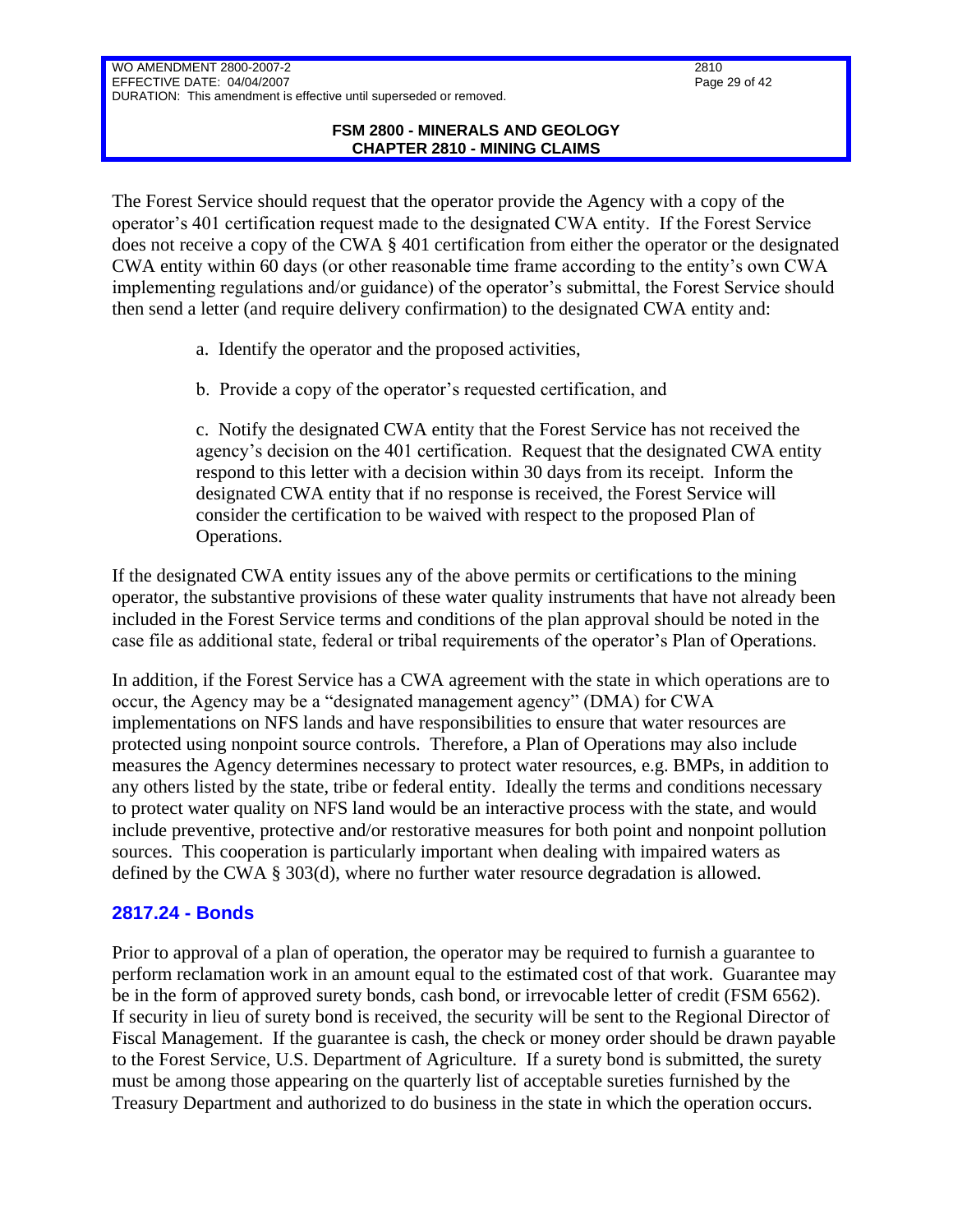#### **FSM 2800 - MINERALS AND GEOLOGY CHAPTER 2810 - MINING CLAIMS**

Whenever a bond furnished under an approved plan of operations shall be found unsatisfactory, a new bond that is satisfactory must be furnished within 15 days from the date the operator is notified that the bond in question is not satisfactory.

The release of the surety bond or equivalent cash deposits is conditioned upon the Forest Service's acceptance of the operator's reclamation of the disturbed surface resources in accordance with Title 36, Code of Federal Regulations, section  $228.8(g)$  (36 CFR  $228.8(g)$ ).

The authorized Forest Service officer must, in writing, promptly relieve the operator from any further reclamation responsibilities on those areas on which such reclamation requirements agreed upon in the approved plan of operation have been completed and accepted by the Forest Service. This may occur piecemeal, if the reclamation takes place in approved stages.

All reasonable effort should be made, through agreements with States which require bonds for reclamation disturbances in National Forests, to avoid double bonding.

### <span id="page-29-0"></span>**2817.24a - Reclamation Bond Estimates**

Obtain performance bonds to cover the estimated reclamation costs for prospecting, mining, and other mineral operations on National Forest System lands (FSM 6561.4). When estimating such bonds, estimators should follow the guidance found in the Forest Service's *Training Guide for Reclamation and Administration,* adopted in April 2004 for plans of operations authorized and administered under Title 36, Code of Federal Regulations, part 228, subpart A (36 CFR part 228, subpart A).

# <span id="page-29-1"></span>**2817.24b - Reclamation Bond Reviews**

All reclamation bonds will be annually reviewed for adequacy, considering such factors, for example, as changing site conditions and unforseen disturbances.

# <span id="page-29-2"></span>**2817.25 - Access**

The term, "access," as used in Title 36, Code of Federal Regulations, part 228, subpart A (36 CFR part 228, subpart A), is limited to operations under the 1872 mining law and refers to means of ingress and egress, such as roads, trails, bridges, tramways, and landing fields for aircraft. It refers also to modes of transport, such as any type of wheeled or tracked vehicle, whether used on or off roads; to any type of aircraft and boat; and to saddle and pack animals. Access to patented mining claims, mineral leases, and private property inholdings are not subject to 36 CFR part 228, subpart A nor to the access provisions as discussed herein.

Not all means or modes of access in connection with operations under the 1872 mining law require advance approval (36 CFR 228.4(a) and 228.12).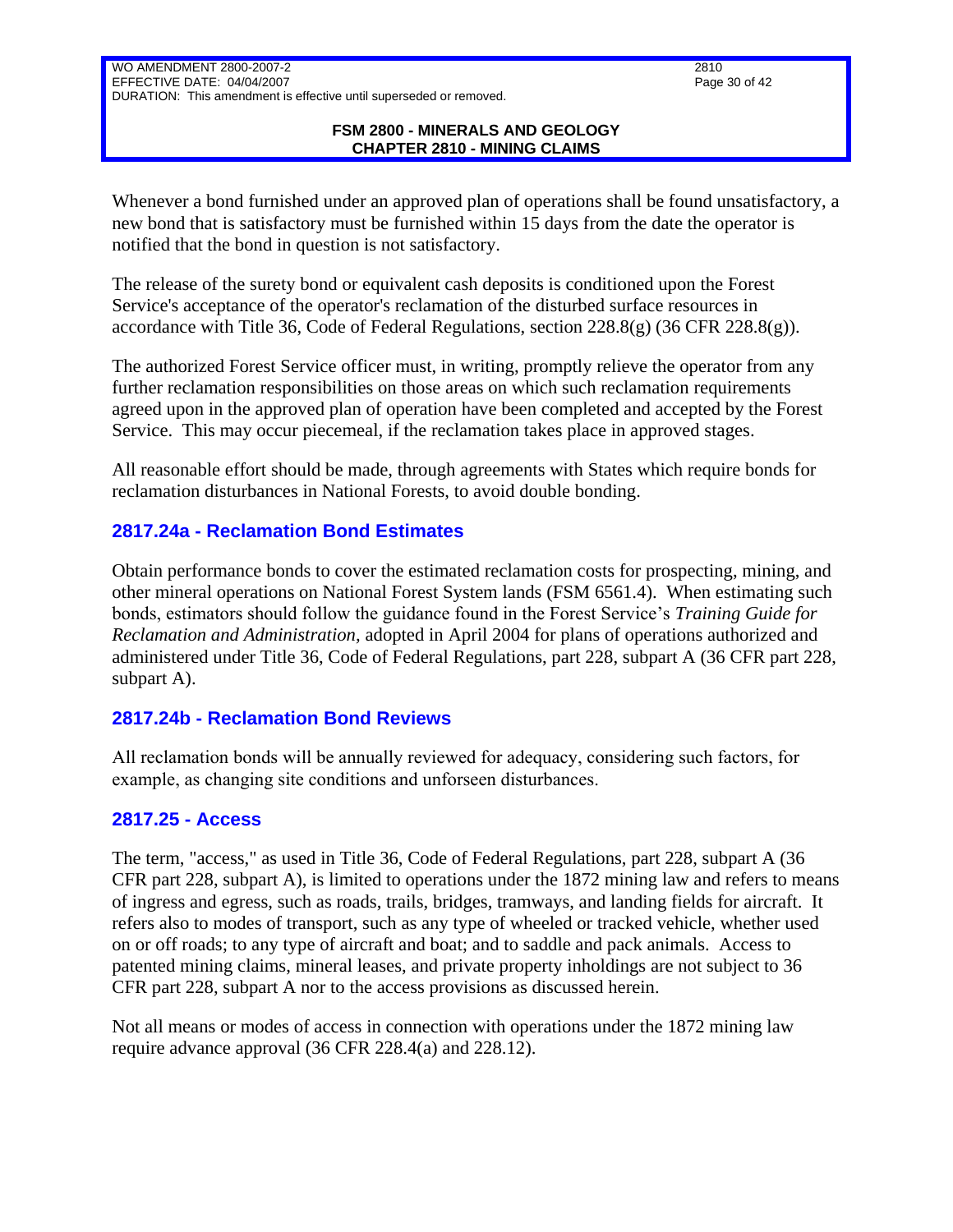#### **FSM 2800 - MINERALS AND GEOLOGY CHAPTER 2810 - MINING CLAIMS**

Any person prospecting, locating, and developing mineral resources in National Forest System lands under the 1872 mining law has a right of access for those purposes. Such persons need not have located a mining claim to exercise that right.

Operations are defined as "[a]ll functions, work, and activities in connection with prospecting, exploration, development, mining or processing of mineral resources and all uses reasonably incident thereto, including roads and other means of access on lands subject to the regulations in this part, regardless of whether said operations take place on or off mining claims." (36 CFR 228.3(a).) Unless modified by the Forest Service and agreed to by the operator/claimant, approval of an operating plan includes approval of the means of access and modes of transport described in the plan. Road construction or restoration on mining claims covered by an operating plan requires no separate permit or written authorization and neither are subject to charge.

An approved operating plan is not required for use of vehicles on existing public roads and Forest Development Roads. However, use of existing Forest Development Roads is subject to the road regulations, 36 CFR part 212, and to control in accordance with FSM 7770.

Commercial hauling on existing roads requires a road use permit if the road is posted with this requirement under 36 CFR 212.7(a)(2). Such use may require deposits for maintenance or reconstruction work to accommodate the planned use.

An operator must receive advance approval to use existing roads that have been closed by or with the approval of the Forest Service. Use of such closed roads must be authorized through the plan of operations approval process.

If no operating plan is required under 36 CFR 228.4(a)(1), as would be the case if after receiving a notice of intent the authorized officer determines that significant disturbance of surface resources is not likely to occur, no special authorization is necessary. For instance, in the situation where the road is closed only by a locked gate, the operator/claimant should be provided access through the gate as necessary to accomplish the proposed activity.

Reasonably necessary use of vehicles off roads by persons operating under the 1872 mining law in areas closed to off road use of vehicles does not in itself automatically require an operating plan. An operating plan is required when such use will likely result in significant disturbance of surface resources. Operators intending to use vehicles off roads in areas closed to such use are required to file a notice of intent with the authorized officer when the activity or use might cause significant disturbance of surface resources.

Provisions in an operating plan for regulating means of access should be evaluated in comparison with existing criteria in FSM 7721.1 governing similar uses for other purposes. This helps to maintain consistent treatment of National Forest System users.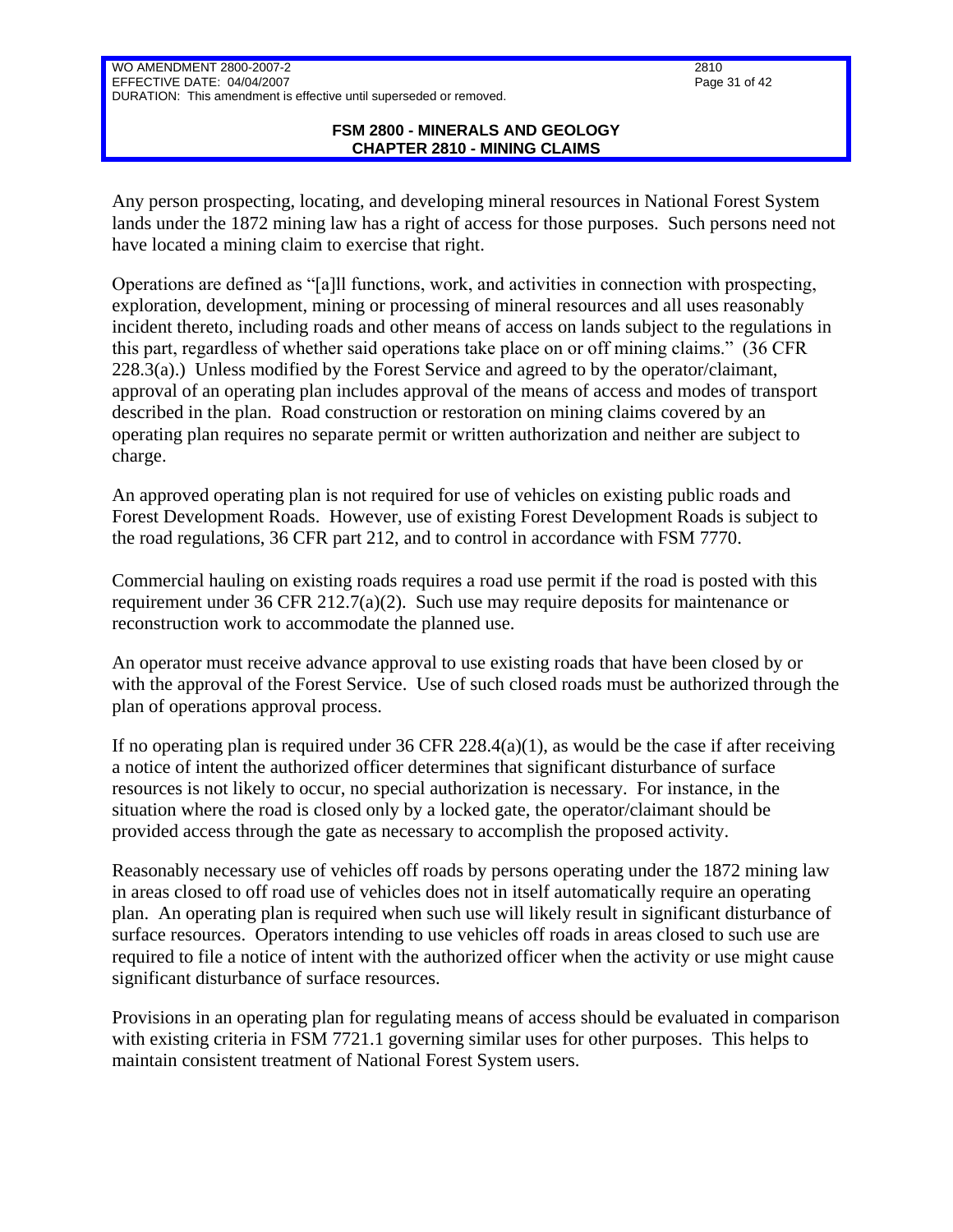#### **FSM 2800 - MINERALS AND GEOLOGY CHAPTER 2810 - MINING CLAIMS**

The Forest Service is not obligated to approve access if the proposed means of access or mode of transport is not reasonably necessary for the work to be performed for prospecting, locating, and developing mineral resources. An operator who proposes means or modes of access that will result in significant disturbance of surface resources will be required to justify the proposal. Forest Service minerals geologists or mineral examiners should be consulted in evaluating such justification. The primary consideration is that the means and modes of access must be reasonably necessary for the particular situation. Road building, for instance, should no longer be condoned or accepted simply to satisfy the first year's assessment requirements or to get a bulldozer to a claim so that baseless "discovery" cuts can be made that are not justified by actual mineral evidence. Use the guides in paragraphs 1-4 to help in judging whether certain modes of access are reasonably necessary:

1. Construction of a road will not ordinarily be necessary for:

a. The mere acts of locating and establishing the boundaries of mining claims.

b. Geologic mapping, surface sampling (including geochemical), and most geophysical work.

c. Bulldozer work of minor scope that may be justifiable for surface mapping and sampling on mining claims, but the terrain is such that a road is not needed to get the equipment to the site.

d. Moving drills, accessory equipment, and personnel to drill sites if the terrain is such that a road is not needed.

2. Road construction, reconstruction, or restoration may ordinarily be justifiable for:

a. Controlling and mitigating surface resource disturbance when there is an intensive drilling program involving a number of drills or frequent passage of personnel, supply trucks, water trucks, and similar repetitive travel.

b. Underground exploration and development work requiring frequent access to the property for personnel, equipment, and supplies.

3. Under some circumstances, pack animals, helicopters, and even boats, might be justifiable alternative modes of transport.

4. The activities in paragraphs 1, 2, and 3 apply mostly to mineral exploration. Development, construction, and operations of mines, mills, and related facilities usually require good road access.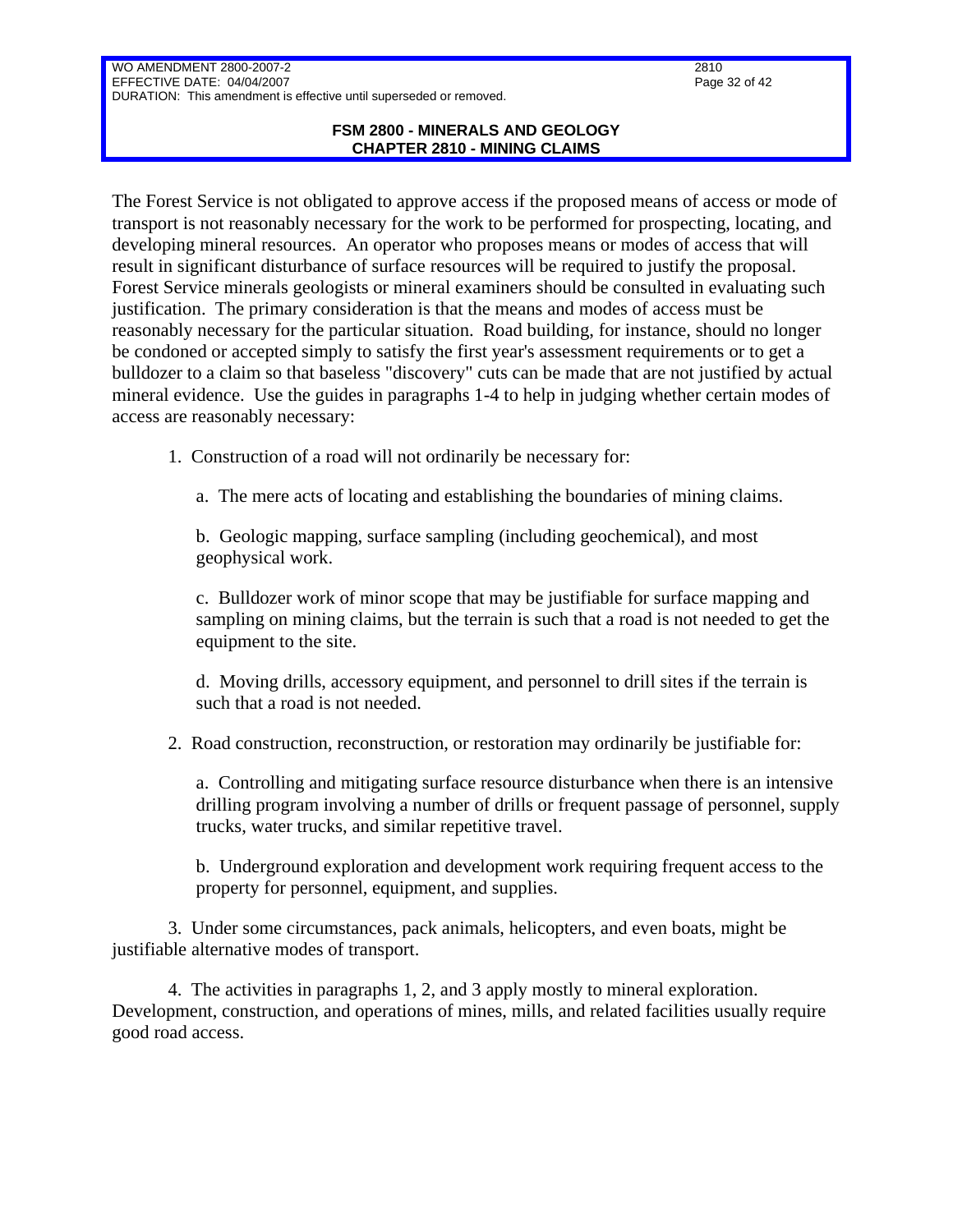#### **FSM 2800 - MINERALS AND GEOLOGY CHAPTER 2810 - MINING CLAIMS**

Evaluations of proposals for construction, reconstruction, or restoration of roads should include possible alternatives. Construction to a different standard than proposed, or of a different means of access, or other modes of transport may in some situations prove less damaging to surface resources and still serve the intended purpose as well or better without adding unbearable or unjustifiable economic burdens on the operator.

### <span id="page-32-0"></span>**2817.26 - Operations in Wilderness**

FSM 2323.7 through 2323.75 cover prospecting and mining in wilderness under the authority of the mining laws. Where the direction in these sections requires permits or other authorization for prospecting, mining, and associated uses, the operating plan required by Title 36, Code of Federal Regulations, part 228, subpart A (36 CFR part 228, subpart A), and by the direction in this chapter would meet those requirements. The operating plans must include provisions for protection and management of surface resources, environment, and wilderness character.

The sensitive nature of wilderness requires an approved operating plan for those operations in wildernesses. Those activities otherwise generally prohibited within wilderness--including the use of mechanized transport, aircraft, or motorized equipment--shall be authorized only when proven to be the best management practice and to be essential (36 CFR 228.15(b)). An approved operation plan shall serve as authorization for such otherwise prohibited activities on mining claims in wilderness.

Access across wilderness to a claim or to areas in which an operator has no mining claims, which will result in any disturbance of surface resources or which is otherwise generally prohibited by the Wilderness Act, shall be authorized only by issuance of a special-use permit (FSM 2817.25).

### <span id="page-32-1"></span>**2817.3 - Inspection and Noncompliance**

1. Under Approved Operating Plan. When activities are being conducted under an approved operating plan, regular compliance inspections must be conducted to ensure reasonable conformity to the plan and to guard against unforeseen detrimental effects. The frequency, intensity, and complexity of inspection shall be commensurate with the potential for irreparable and unreasonable damage to surface resources.

2. Without Operating Plan. When operations are being conducted without an operating plan because it was determined none was required, the need for regular inspections shall be determined on a case-by-case basis. Timely inspections shall help assure conformance to the environmental protection requirements of the regulations, as well as identify operations that vary from those described in the notice of intention and which may require an operating plan.

3. Detection. Forest officers shall make note of, and report on, all operations for which neither notices of intention to operate or operating plans have been submitted. Such operations shall be identified and inspected as soon as practicable to determine if a plan of operations or a notice of intent is required.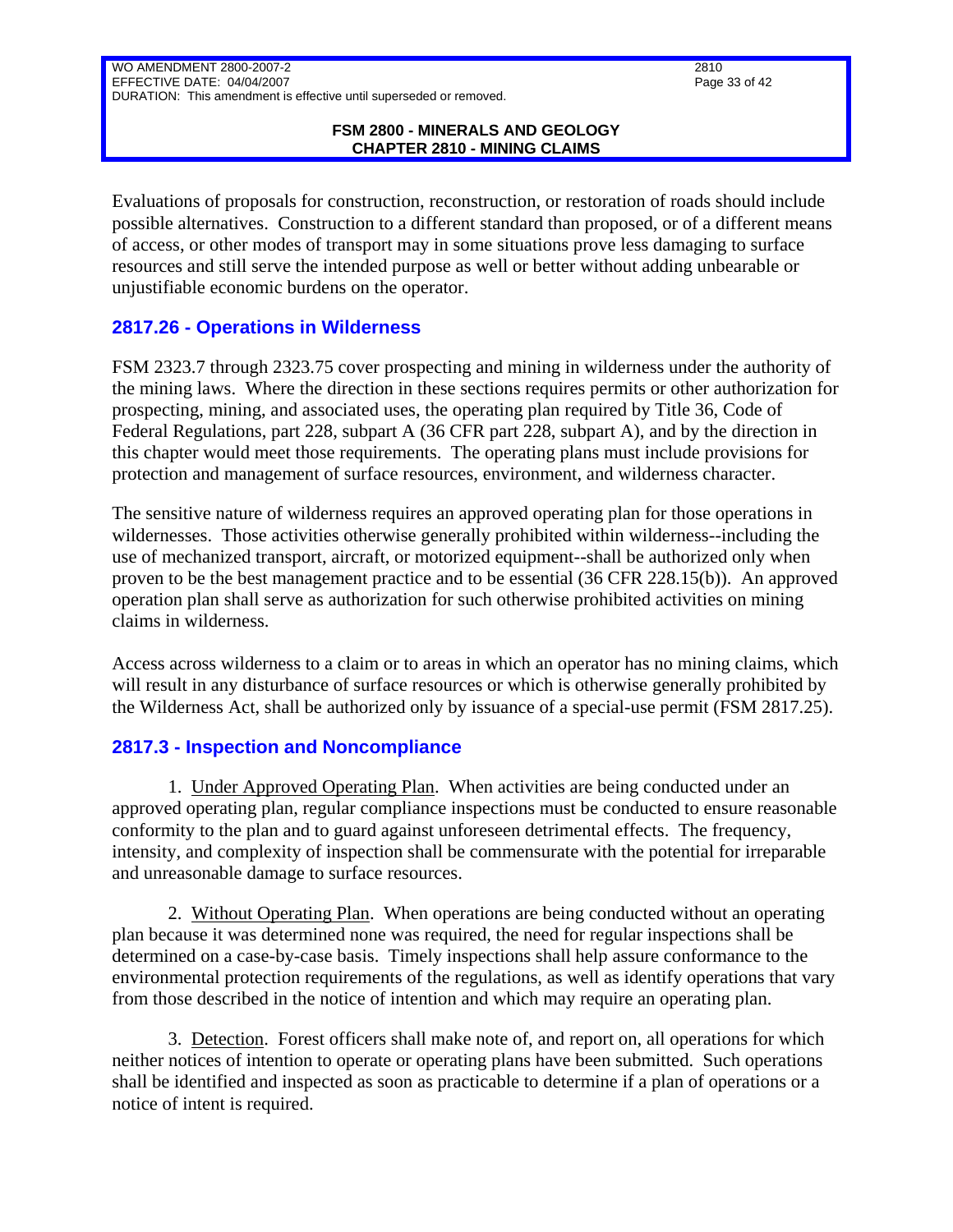4. Inspector Qualifications. Inspections shall be conducted by Forest Service mineral administrators who are familiar with the equipment and methods needed to find and produce minerals and who can accurately assess the significance of surface resource disturbance. Inspectors should be capable of identifying those activities of an operator which:

a. Are reasonably necessary to the operation,

b. The activities could perhaps be done differently with less effect on surface resources without endangering or hindering the operation, and

c. Activities that are unreasonable or unnecessary.

Employees who perform administration of locatable mineral operations shall be certified as a Locatable Minerals Administrator or work under the guidance and oversight of a certified Locatable Minerals Administrator (FSM 2891.03).

5. Noncompliance. Wherever practicable, acts of noncompliance should be discussed with the operator, either in person or by telephone, in an attempt to secure willing and rapid correction of the noncompliance. Such discussions shall be made a matter of record in the operator's case file. Where the operator fails to take prompt action to comply and the noncompliance is unnecessarily or unreasonably causing injury, loss, or damage to surface resources, the authorized officer must take prompt noncompliance action. See FSM 2818 for direction on resolving unauthorized residential occupancy on mining claims.

> a. Notice of Noncompliance. The first step in any noncompliance action is to serve a written notice of noncompliance to the operator or the operator's agent, in person, by telegram, or by certified mail. This notice must include a description of the objectionable or unapproved activity, an explanation of what must be done to bring the operation into compliance, and a reasonable time period within which compliance must be obtained. Continued refusal of the operator to comply after notice would usually require enforcement action.

> b. Enforcement Action. Civil or criminal enforcement, or a combination of both, are available for enforcement of Title 36, Code of Federal Regulations, part 228, subpart A (36 CFR part 228, subpart A). The decision on which procedure, or combination, to use shall depend upon the particular facts in each case and the probability of success and possible consequences. The regional mineral staff or the local Office of the General Counsel shall be consulted for advice prior to any enforcement action to ensure consistency and conformance with mineral law and regulation. The appropriate U.S. Attorney shall be consulted to coordinate the criminal and civil actions.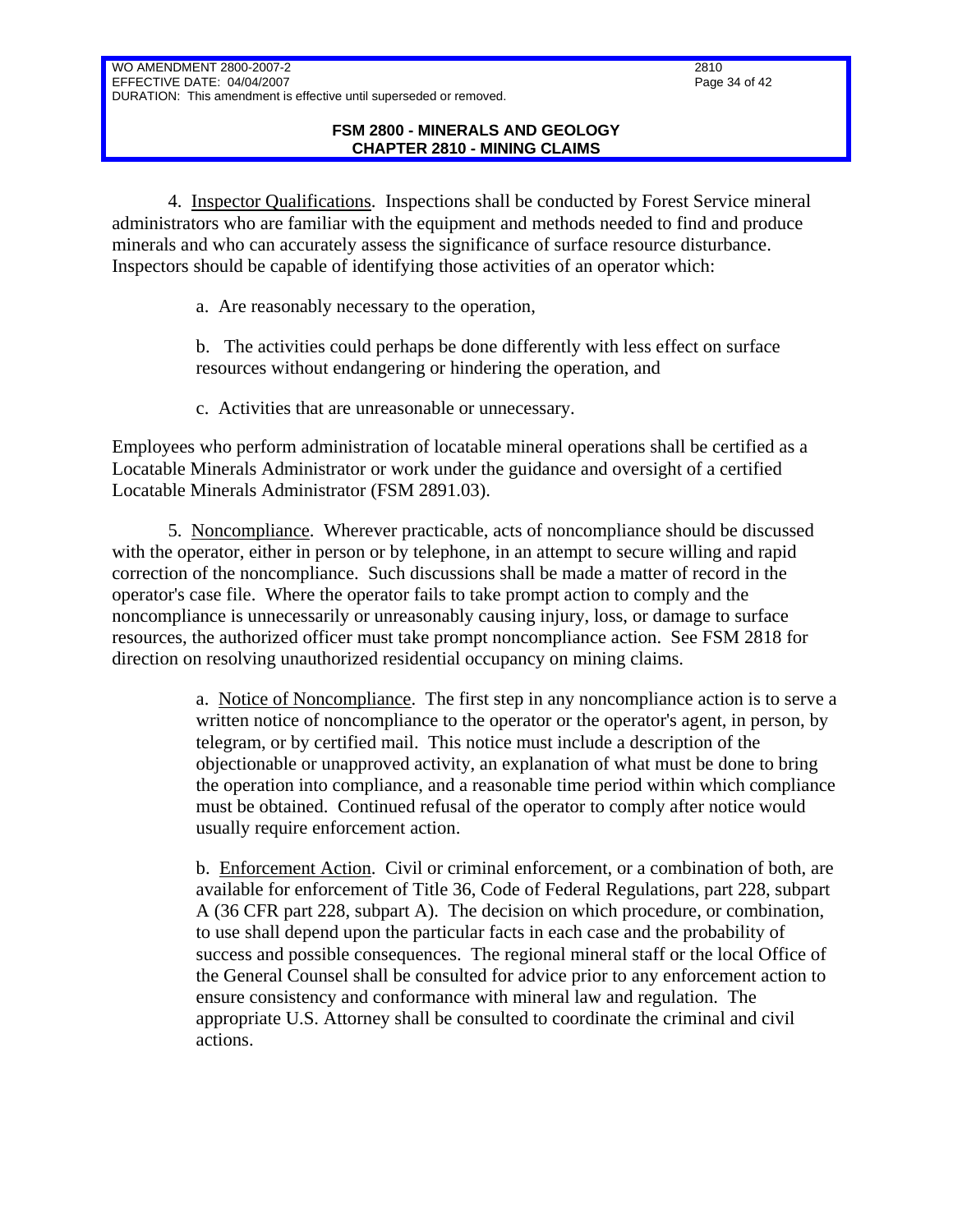(1) Civil Action. Two types of civil relief in Federal District Court are available: damage recovery and injunctive. An action to recover costs of repairing damages or to compensate for irreparable damages would be appropriate for those cases where such damages have already occurred and no further operations were being conducted or likely to be conducted. Such damage suits require extended periods of time for completion. Injunctive relief can be obtained quickly when the facts of a particular case warrant such action. There must be strong justification that the party requesting relief is suffering or would suffer irreparable harm and that harm must usually be incompensible. Moreover, it must be likely that the complainant would actually succeed on the merits of the case.

(2) Criminal Action. In cases where unnecessary and unreasonable damage is occurring and where reasonable attempts fail to obtain an operating plan or to secure compliance with an approved operating plan, the operator may be cited for violation of the appropriate section of 36 CFR part 261 or part 262, according to existing delegation of authority.

### <span id="page-34-0"></span>**2818 - OCCUPANCY ON MINING CLAIMS**

One of the most difficult problems of the Forest Service in regard to minerals is that of unauthorized residential occupancy on mining claims. The problem arises primarily out of:

1. Imprecision in the law regarding occupancy,

2. Historical laxity of the Government in taking action against suspected unauthorized occupancy, and

3. The difficulty in legally determining intent, which is at the heart of the issue.

The basis of the occupancy issue is the 1872 Act which states, "Except as otherwise provided, all valuable mineral deposits in lands belonging to the United States, . . . shall be free and open to exploration and purchase, and the lands in which they are found to occupation and purchase; . . ." (30 U.S.C. 22). The meaning of that statute has been broadened and clarified by court decisions and legal interpretations. For example, it is generally accepted that a claimant to an unpatented mining claim is entitled to uses of the surface that are reasonably necessary to the accomplishment of bona fide prospecting, exploration, mining, and processing of locatable minerals. On the other hand, it follows that a claimant to an unpatented claim is not entitled to certain uses of the surface where such uses are not reasonably necessary or where the claimant is not actually involved in bona fide minerals-related activities.

In order for structures, including residences, to be authorized under the United States mining laws and laws requiring the management of surface resources, two conditions must be met: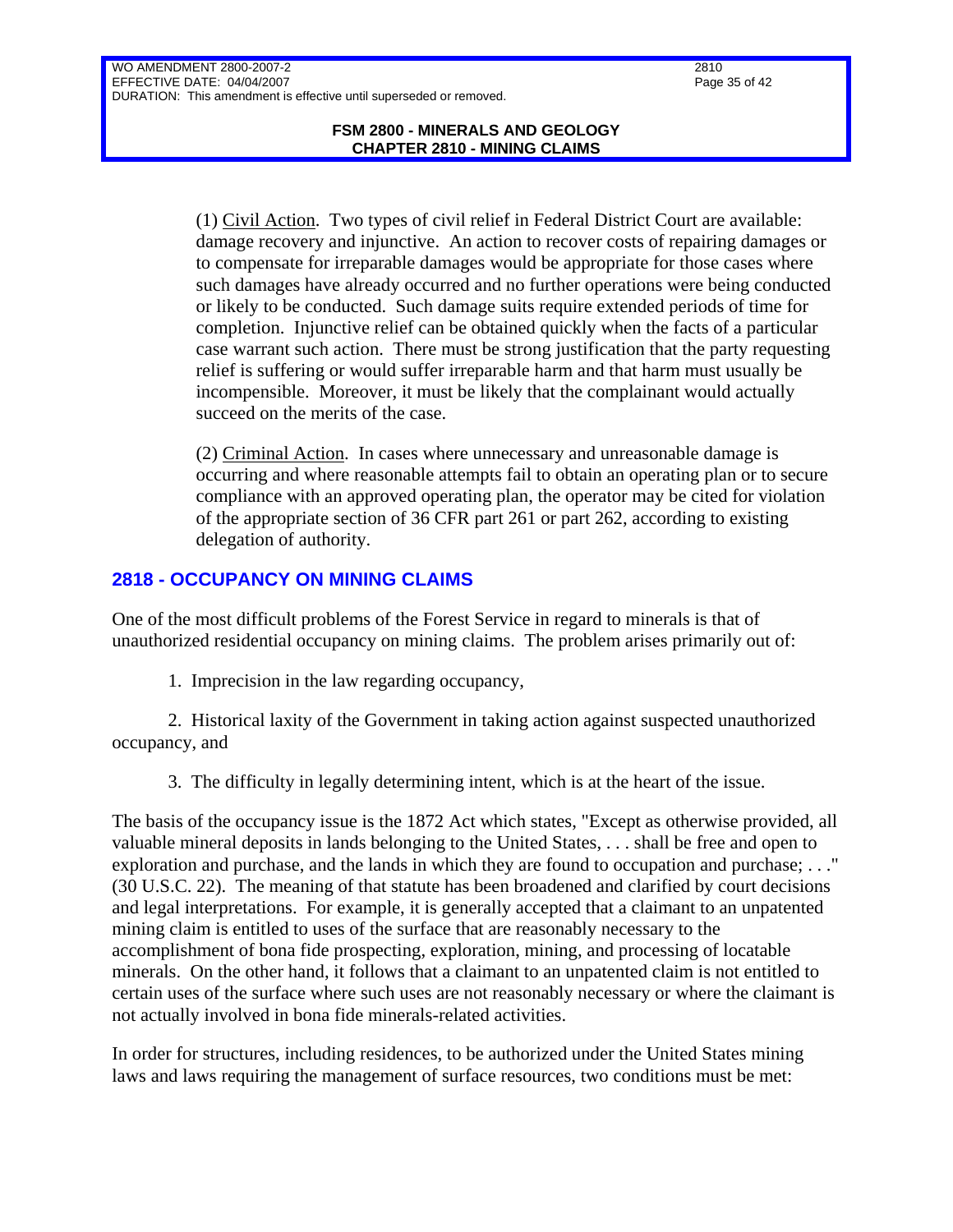#### **FSM 2800 - MINERALS AND GEOLOGY CHAPTER 2810 - MINING CLAIMS**

1. The structure must be reasonably necessary for use in prospecting, mining, or processing of locatable mineral resources and,

2. The structure must be covered by an approved operating plan or special use permit. Generally, a structure is not necessary for annual assessment work.

### <span id="page-35-0"></span>**2818.01 - Authority**

Judicial decisions rendered in the 30 years since Title 36, Code of Federal Regulations, part 228, subpart A (36 CFR part 228, subpart A), was promulgated, gave content to the meaning of the term "significant disturbance." For example, it is well established that the construction or maintenance of structures, such as cabins, mill buildings, showers, tool sheds, and outhouses on National Forest System lands constitutes a significant disturbance of National Forest System resources. United States v. Brunskill, 792 F.2d 938. 941 ( $9<sup>th</sup>$  Cir. 1986); United States v. Burnett, 750 F. Supp. 1029, 1035 (D. Idaho 1990). (70 FR 32713, June 6, 2005.)

### <span id="page-35-1"></span>**2818.02 - Policy**

The Forest Service must prevent and eliminate unauthorized use and occupancy of National Forest System lands.

# <span id="page-35-2"></span>**2818.1 - Actions Under 1872 Act Use Regulations**

Title 36, Code of Federal Regulations, part 228, subpart A (36 CFR part 228, subpart A) provides a logical and effective means of controlling new occupancy problems through the requirements for an operating plan. If the mining laws are used as justification for a new structure, the structure must be covered in an approved operating plan, in which the reasonable necessity is explained--unless the structure is authorized by a special use permit due to other considerations.

1. Potential For Need of Structures. The necessity for structures in regard to mineral activities depends upon several factors:

- a. The stage of mineral activities,
- b. The expected size and life of the proposed operations,
- c. The remoteness of the site,

d. The amount and kind of equipment requiring protection and storage, and so forth. For example, a tool-storage structure may be a reasonable necessity if the plan of operations is for a long period of active exploration or development, and it is inconvenient to transport tools to and from the claim. On the other hand, a residence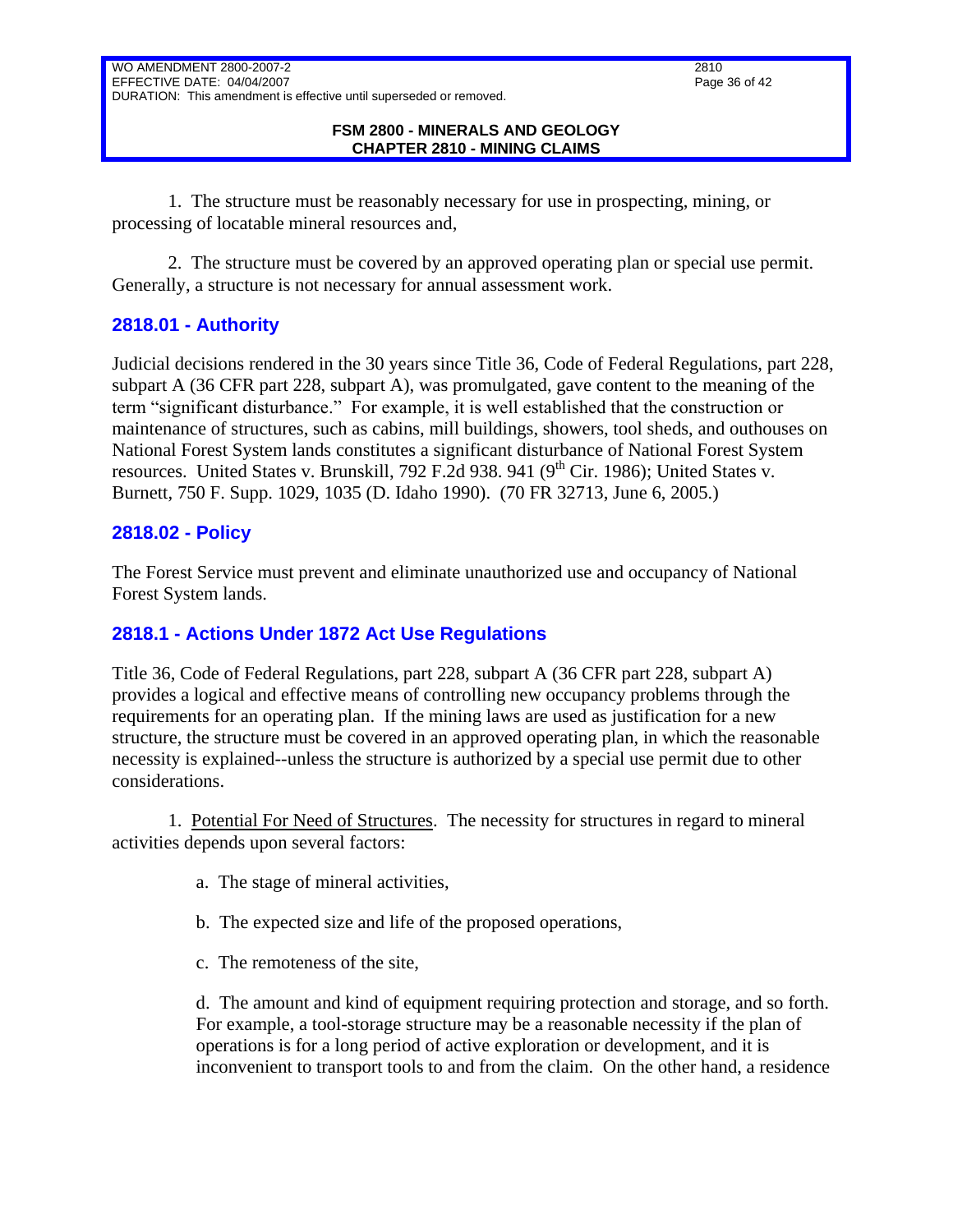will not be necessary to conduct minimal assessment work on a mere indication of mineral. The area of operations will seldom be so remote, or other "needs" so compelling, as to justify residential occupancy on the claim.

2. Potential for Residential Occupancy. When it appears that residential occupancy, may be, an issue on an unpatented claim, the District Ranger shall take timely action to inform the claimant in writing of:

a. Rights regarding use and occupancy,

b. The requirements of 36 CFR part 228 subpart A, and

c. The Forest Service responsibility for surface resource management and protection. Exhibit 01 is a sample letter for this purpose. The claimant should be encouraged to demonstrate the facts, reasons, and purpose for use or occupancy. The Forest Service must make a diligent effort to resolve differences through agreement and document all communications and actions relative to the requirements in paragraphs 2a-c.

Except in the most clear cut cases, the District Ranger should request the assistance of a Forest Service mineral specialist or certified mineral examiner (FSH 2809.15, sec. 10.5) to evaluate the situation on the ground, and advise the officer whether the proposed or existing surface use is logically sequenced, reasonable, and consistent with existing laws and regulations.

The advice should be used to help with negotiations to secure willing cooperation. If negotiations fail, the advice should be formalized using the surface use determination procedures (FSM 2817.03a and FSH 2809.15, ch. 10).

As stated in FSM 2817.03, willing cooperation should be sought, but legal remedies are available through the Department of Justice.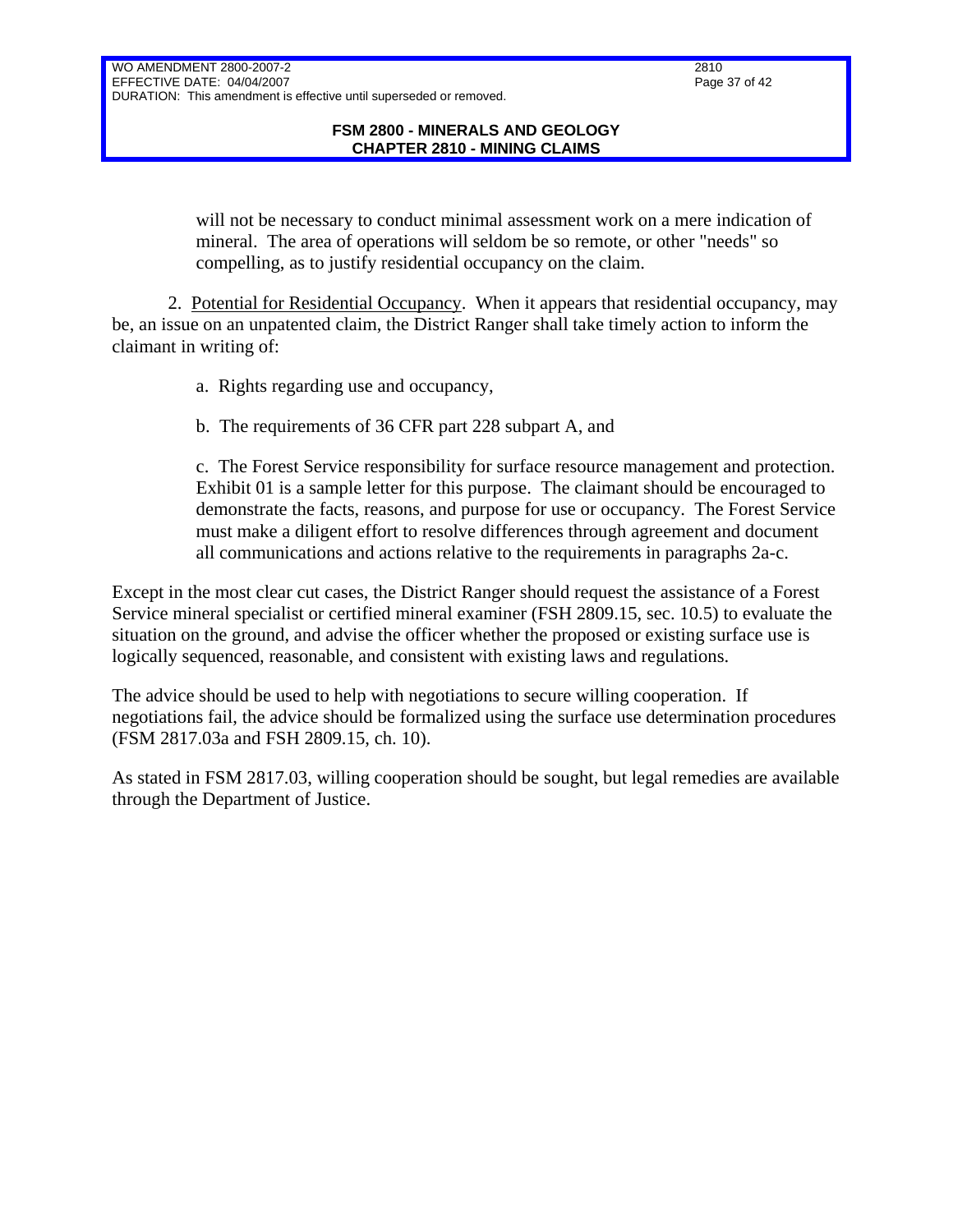#### **FSM 2800 - MINERALS AND GEOLOGY CHAPTER 2810 - MINING CLAIMS**

### **2818.1 - Exhibit 01**

### **Sample Letter**

### CERTIFIED MAIL--RETURN RECEIPT REQUESTED 2810

(Date)

(Name and address of claimant)

Dear :

(Introductory statement) . As District Ranger, I must inform you of Forest Service policy regarding mining activity and uses of the surface on a mining claim.

The mining laws give the public the right to prospect and to locate and claim valuable mineral deposits which they may discover on certain lands. On the other hand, the mining laws prohibit a claimant from using unpatented mining claims for purposes other than for mineral-related activities. Forest Service policy is to encourage bona fide prospecting and mining and to allow uses that are reasonably necessary for these purposes, but we must oppose unauthorized uses of a claim. This policy applies to the use of claims for residences. If we determine that a claim is being used for unauthorized uses, we are required by law to take steps to end such uses.

The Federal regulations found in 36 CFR part 228, subpart A provide procedures to follow regarding mineral related activities under the mining laws on National Forest lands. Specifically they require that any activity by an operator which might cause significant surface resource disturbance must be conducted according to a plan of operations approved by the Forest Officer. (Your cabin) (Any structure which you may plan to build) (The building which you have under construction) must be covered by such a plan of operations. In order for that structure to be authorized under a plan, you must be able to show a reasonable necessity resulting from planned prospecting, exploration, or mining activities. If you have any questions about the requirements of a plan of operations or the justification for a structure, please come to see us so we can discuss it.

Sincerely,

District Ranger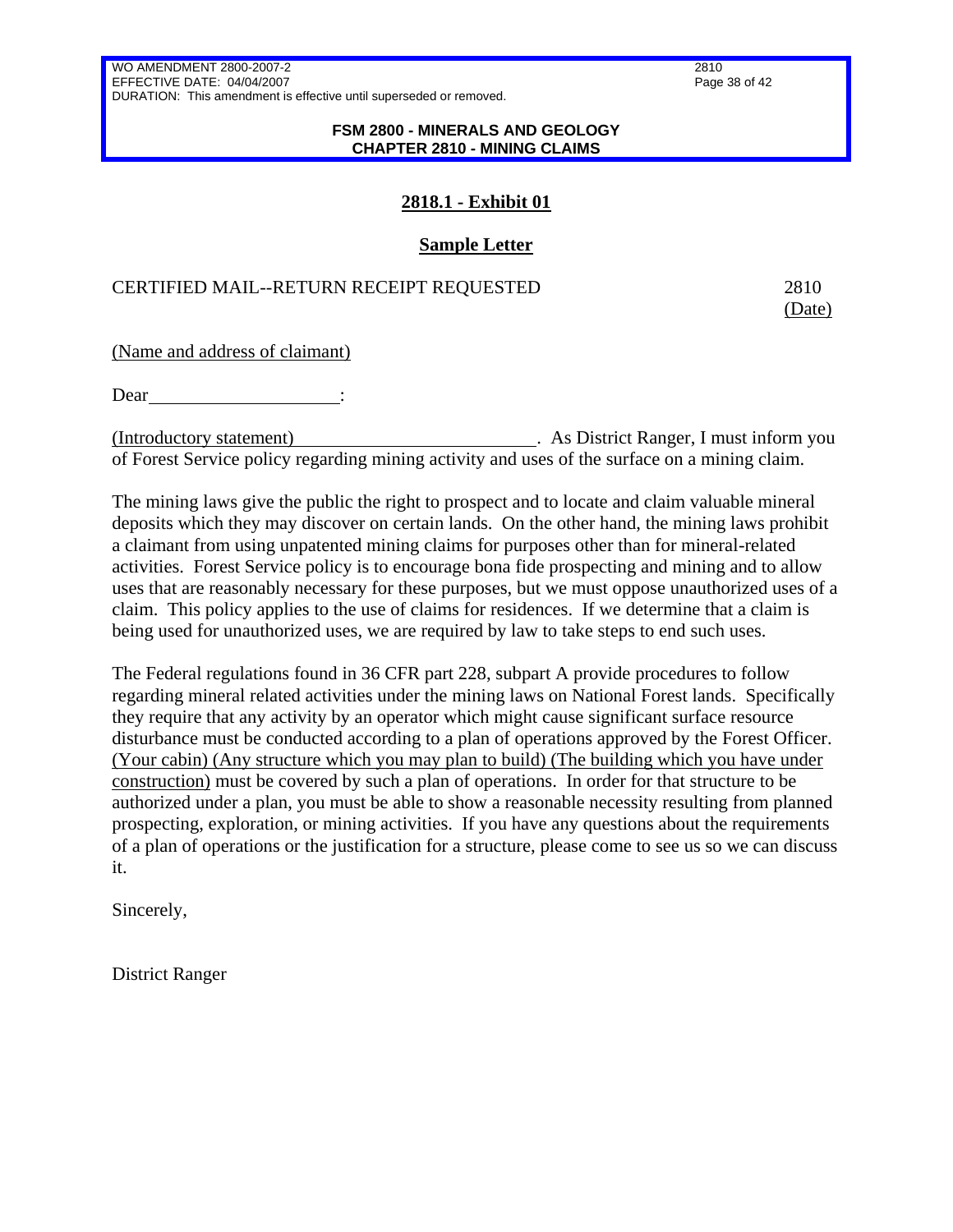#### **FSM 2800 - MINERALS AND GEOLOGY CHAPTER 2810 - MINING CLAIMS**

# <span id="page-38-0"></span>**2818.2 - Uninhabitable Cabin on Mining Claim**

An uninhabitable cabin on National Forest land is an administrative problem, because it may easily be repaired and used for purposes unrelated to mining. The mining claimant may give permission to have the cabin removed when the claimant realizes that is represents a hazard to the administration of the area. Until an unoccupied cabin is removed, it is the District Ranger's responsibility to question any activity involving its repair or use (36 CFR 228.10). If repairs are started on a cabin, the District Ranger shall proceed as stated in FSM 2818.1.

### <span id="page-38-1"></span>**2818.3 - Use of Surface Use Determinations and Validity Determinations**

Historically, residential occupancies which appeared to be unauthorized under the mining laws have been resolved through the use of validity determinations by the Department of the Interior. However, the regulations in Title 36 Code of Federal Regulations, part 228, subpart A (36 CFR part 228, subpart A) are believed to be the best tool--ultimately--for preventing unauthorized uses.

As is the case with policies regarding surface management procedures (FSM 2817.03), the use of face to face negotiations is the preferred method of resolving unauthorized occupancies. As part of those negotiations, the authorized officer should request the assistance and advice of a Forest Service mineral specialist or mineral examiner. If negotiations fail, the officer should request that the advice be formalized according to surface use determination procedures of FSH 2809.15, chapter 10.

Generally, the use of validity determinations should be limited to those rare occasions where the certified mineral examiner believes that it would be useful given the specific details of the case. Otherwise, the use of validity determinations should be limited to situations where valid existing rights must be verified where the lands in question have been withdrawn from mineral entry (FSM 2811.5, para. 1) or meeting Forest Service interagency agreement obligations regarding patent applications ( FSM 2815).

### <span id="page-38-2"></span>**2819 - MINING CLAIM CONTESTS**

The validity test is based on the legal concept that a mining claim is not valid without a discovery of a valuable mineral deposit. Title 43, Code of Federal Regulations, section 3831. (43 CFR 3831.1) states that "Rights to mineral lands, owned by the United States, are initiated by prospecting for minerals thereon, and upon the discovery of minerals, by locating the lands upon which such discovery has been made."

- 1. The order of action by regulation is:
	- a. Prospecting,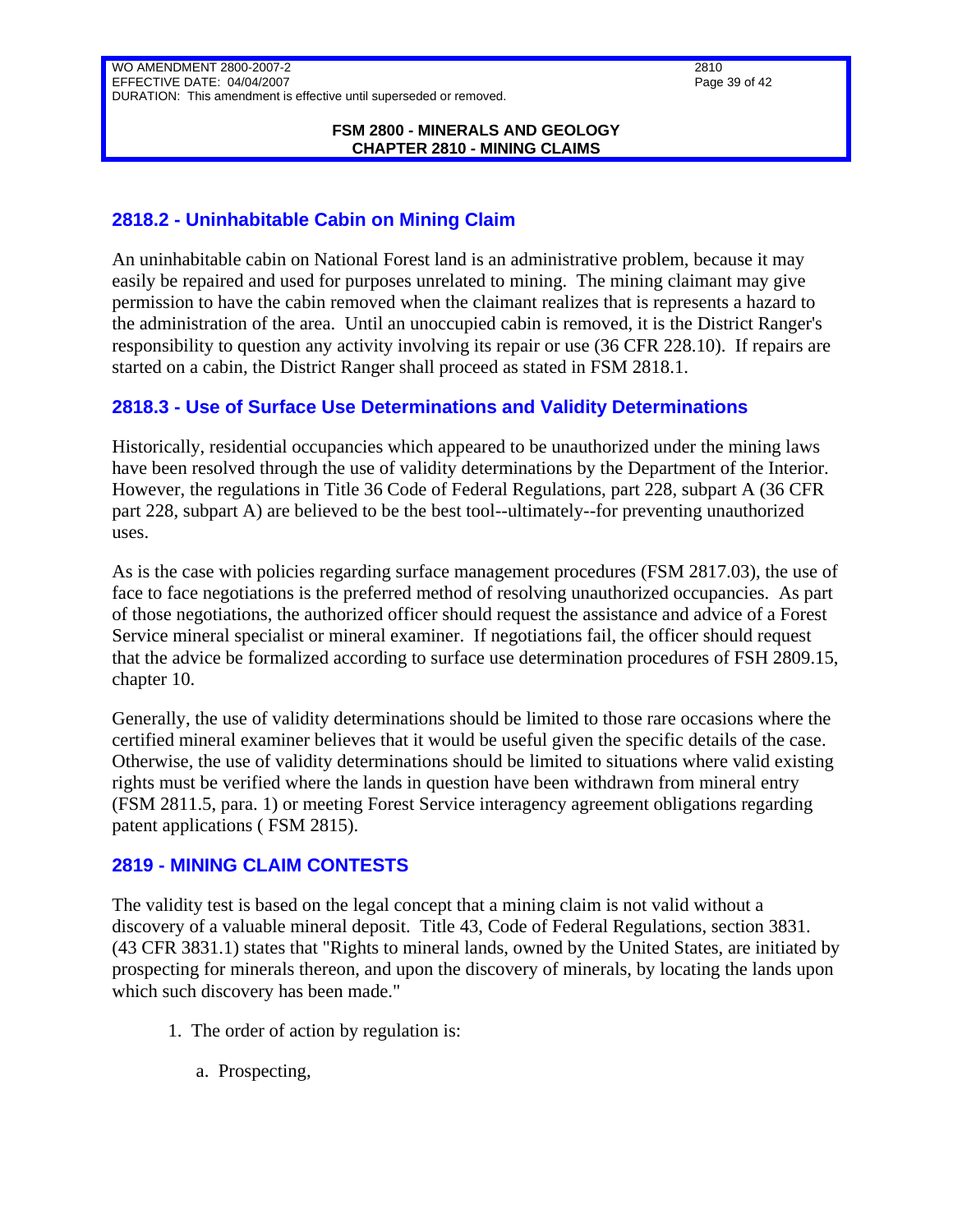#### **FSM 2800 - MINERALS AND GEOLOGY CHAPTER 2810 - MINING CLAIMS**

- b. Discovery, and
- c. Location of a claim.

This procedure entitles the claimant to the minerals discovered, the right to mine them, and, under certain circumstances, the right to a patent to the surface of the claim. Prior to obtaining a patent, a claimant's rights on the land are limited to those reasonably necessary in connection with prospecting, mining, or processing operations. Prior to a discovery, a claim cannot be valid. In practice, most claims are staked and located prior to discovery on the basis of a prospect or mere indication of a mineral deposit. This practice protects the claimant's rights from other prospectors, but it does not grant any rights against the United States. Department of the Interior decisions have upheld the right of a claimant to hold and work a claim prior to "discovery," provided the claimant is diligently seeking a discovery on a promising prospect. However, it remains a legal fact that a claim is not, and cannot be, valid prior to the discovery of a valuable mineral deposit.

Accordingly, if a claim is found to lack a discovery of a valuable mineral deposit by the Department of the Interior or in a Federal court, the claim is null and void. The Forest Service then is in a better position in trespass actions against a claimant for unauthorized residences or other uses. While, in fact, a claimant with a valid discovery does not have more surface rights than one without a valid discovery, judges have tended to depend heavily on validity findings because of the implications of good faith of the claimant.

- 2. The mining laws are comprised of two parts:
	- a. The statutes themselves, which are general in nature; and
	- b. The decisions of the courts and of the Department of the Interior, which interpret and apply the statutes to specific cases.

In considering whether to contest the validity of a mining claim or to challenge questionable mining claim occupancy and use, the Forest Service is guided by the pertinent statutes and decisions.

No adjudicative power has been given to the Forest Service. Thus, statements about validity are statements of belief and not formal determinations. The conclusions reached by a Forest Service mineral examiner are based on physical facts interpreted in the light of professional expertise. Consistent with those conclusions and beliefs the Forest Service should attempt to resolve conflicts without resort to legal action. If those attempts are unsuccessful, appropriate legal action is required. The facts should be referred to the Office of the General Counsel before deciding if legal action is appropriate.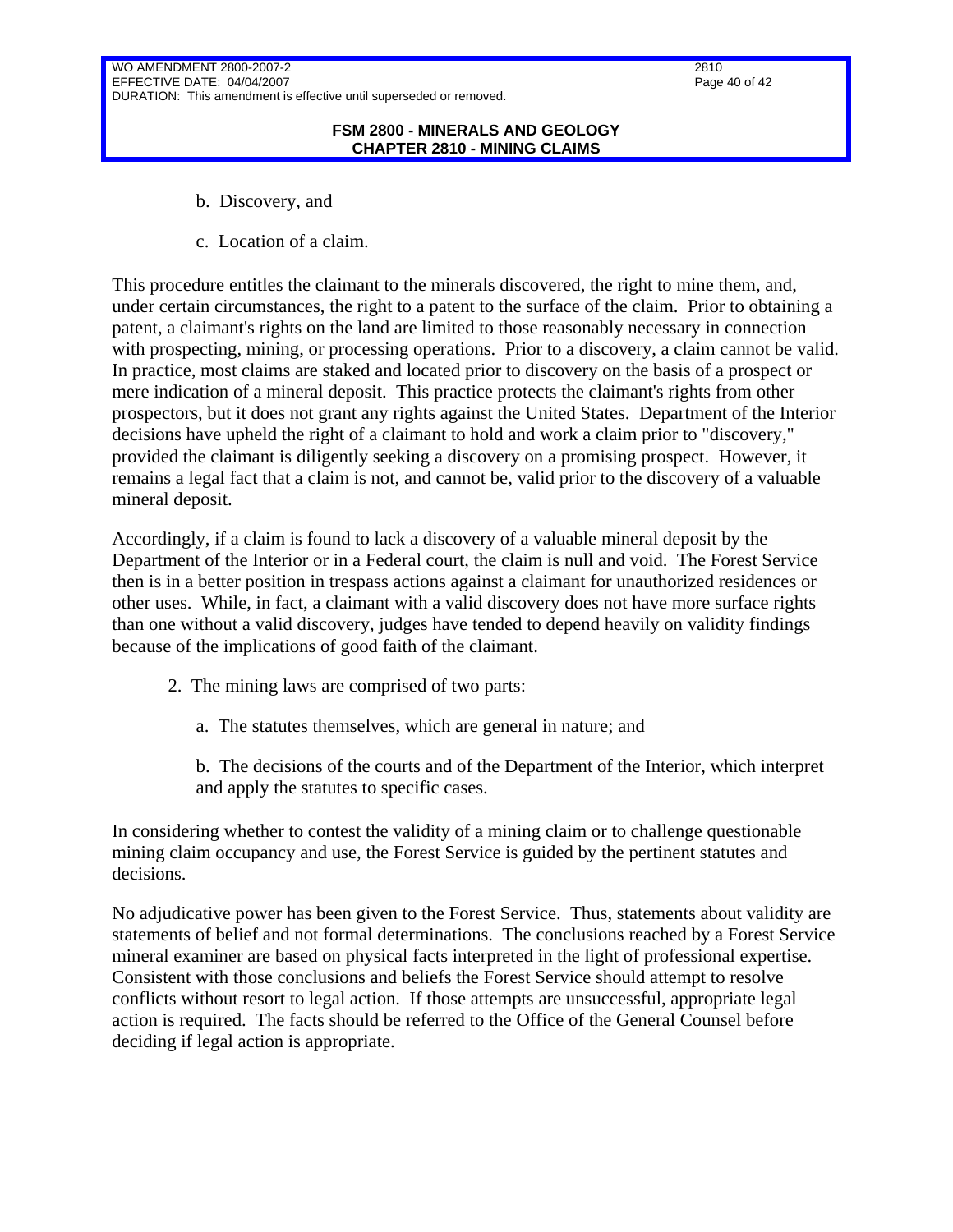#### **FSM 2800 - MINERALS AND GEOLOGY CHAPTER 2810 - MINING CLAIMS**

### <span id="page-40-0"></span>**2819.1 - Forest Service Role**

1. Request for Mineral Examination. When administrative problems of a mineral nature arise or unauthorized use of a mining claim is believed to exist which cannot be satisfactorily resolved, the District Ranger should submit a request to the Regional Office via the Forest Supervisor on Form FS-2800-4, Request for Mineral Examination--Mining Location. A Forest Service mineral examiner, who has been properly authorized, may go on an unpatented mining claim to make a mineral investigation. Every effort should be made for amicable entry and examination of the claims, preferably accompanied by the mining claimant or the claimant's duly appointed representative.

2. Use of Force. If the mining claimant threatens or uses force to prevent the mineral examiner from going on the land, the Forest Supervisor and regional office Mining Geologist should be notified. If the forest is unable to get the claimant to agree to the examination, it may be necessary to work through the U.S. Attorney to secure the participation and protection of a U.S. Marshal.

3. Report of Mineral Examination. The mineral examiner's findings, conclusions, recommendations, together with pictures and maps, will be compiled in a Report of Mineral Examination, and sent to the Regional Office for technical review and approval by the Regional Mineral Examiner. This report will be the basis for a decision on whether or not to contest the claim. In situations where the mineral examiner's conclusions are urgently needed, the examiner will, when possible, inform the District Ranger at the time of examination or soon thereafter.

4. Problem Resolution. Concerted effort should be made to resolve problems, or terminate unauthorized use, through reasoning, persuasion, and agreement. The knowledge that, in the opinion of a Forest Service mineral examiner, a claim is not valid can be of assistance in this respect. When this fails, contest action may be required.

### <span id="page-40-1"></span>**2819.2 - Department of the Interior Role**

Although adverse proceedings might be required for a variety of reasons, such as trespass, patent application, land classification, land clearance, and so forth, each case is initiated with a request from the Regional Forester that the land office issue a complaint. (Assuming, of course, that the claim is not supported by a verifiable discovery of a valuable mineral deposit and the action meets with the approval of the Regional Attorney.)

The most common legal action is a contest of claim validity which is conducted by and under the regulations of the Department of the Interior. To that Department, Congress has given adjudicative powers in matters relating to all the land laws, including the mining laws. The decision in a mining claim contest is a formal determination of validity. The authority of the Department of the Interior to rule on claim validity was confirmed by the Supreme Court in Best v. Humboldt Placer Mining Co., 371 US 334 (1963).